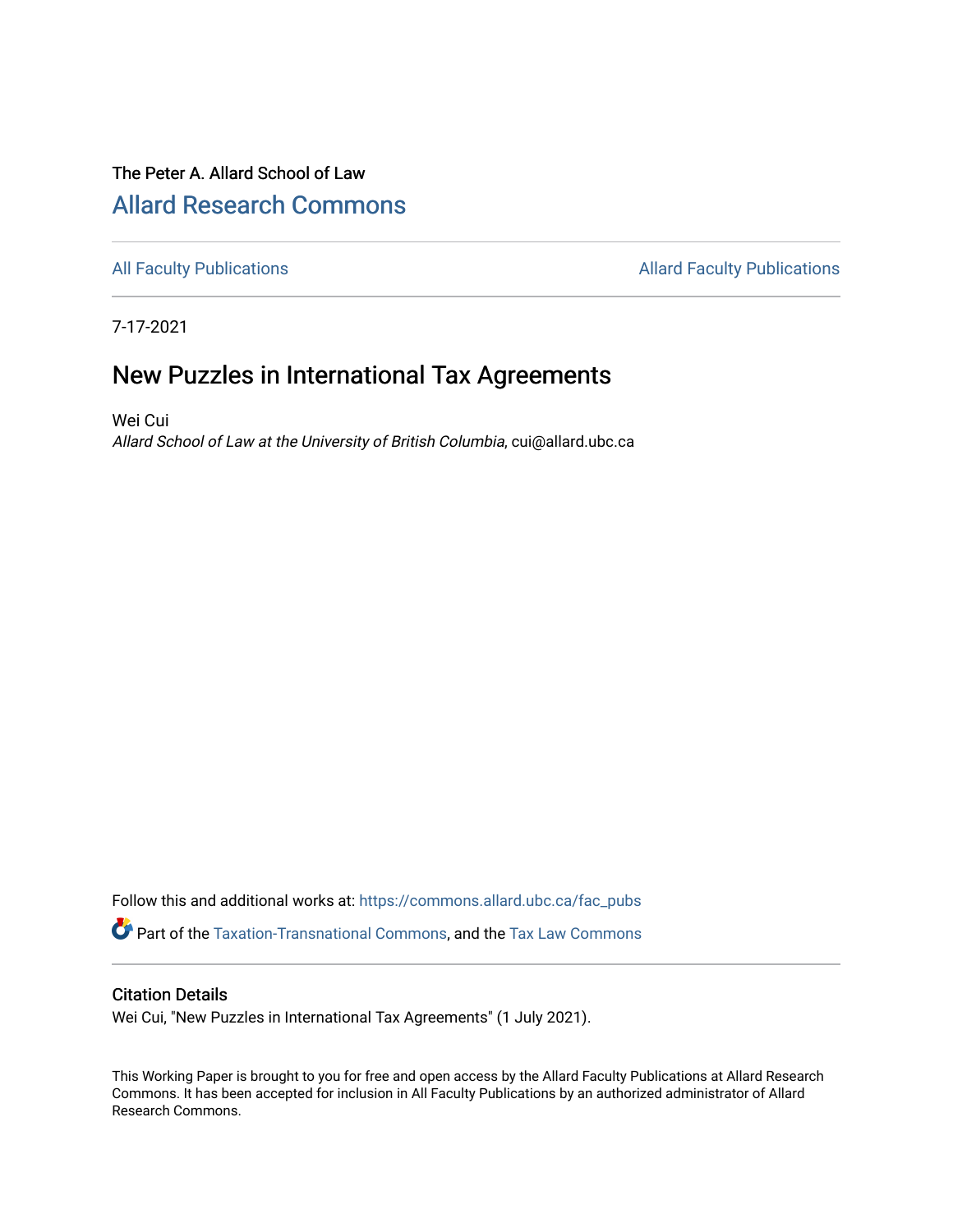## **New Puzzles in International Tax Agreements**

(Draft, October 12, 2021; for updated versions, click [here\)](https://papers.ssrn.com/sol3/papers.cfm?abstract_id=3877854)

Wei Cui<sup>i</sup>

#### *Abstract*

The G7's "global minimum tax" accord—followed by a new version of the OECD's "Two Pillar Solution" and its endorsement by the G20—is accepted by many as evidence for international tax cooperation. But recent policy discussions offer no answer to a basic question: What can countries cooperate to achieve? This Article shows that the answers provided by proponents of the new international tax agreement are alarmingly *ad hoc*, misleading, and incoherent. Scholarship on corporate taxation has also long failed to identify potentials for international cooperation. The more successful international agreements purport to be, therefore, the more puzzling they become.

I first examine three rationales recently identified for collective action. The first alleges a transformation in the services trade that supposedly undermines premises of traditional international tax design. The second emphasizes the international community's need to appease the United States and prevent the latter from starting trade wars. Both make unusual and untenable factual and normative assumptions. A third rationale seems more familiar—countries should cooperate to end tax competition and multinational companies' tax avoidance—but is at odds with both economic theory and the actual content of the OECD's proposal. Theoretically, ending tax competitions—whether for productive capital or for corporate headquarters—cannot create gains for all countries. And in terms of policy content, the OECD proposal can more plausibly be read as limiting, rather than enhancing, governments' capacities to tax MNCs.

Older and more basic puzzles in theories of international taxation—concerning source-country taxation, residence countries' unilateral relief from double taxation, and bilateral tax treaties compound these new puzzles. Arguably, these puzzles have led tax scholars to abandon a basic social scientific template for explaining cooperation. Indeed, much of economic scholarship takes international tax institutions as exogenously given. I contrast this state of affairs with economic theories of trade agreements—in particular, with the way the "terms-of-trade" theory rationalizes the GATT/WTO regime. To emulate the success of the "terms-of-trade" theory, I argue, certain assumptions that have long prevailed in discourses about international taxation may need to be jettisoned. Only a more fundamental reconceptualization of the subject matter of international taxation can shed light on the true past and future grounds for international tax cooperation.

## **Contents**

l

| L. |  |  |  |  |
|----|--|--|--|--|
|    |  |  |  |  |

<sup>i</sup> Professor, Peter A. Allard School of Law, University of British Columbia. Email: wei.cui@ubc.ca. Copyright 2021 by Wei Cui. All rights reserved. I am grateful for discussions during the writing of this paper with Peter Barnes, Arthur Cockfield, Steven Dean, Peter Merrill, David Rosenbloom and Scott Wilkie. I also thank Audrey Chen and Deniz Ozensoy for research assistance. All remaining errors are my own.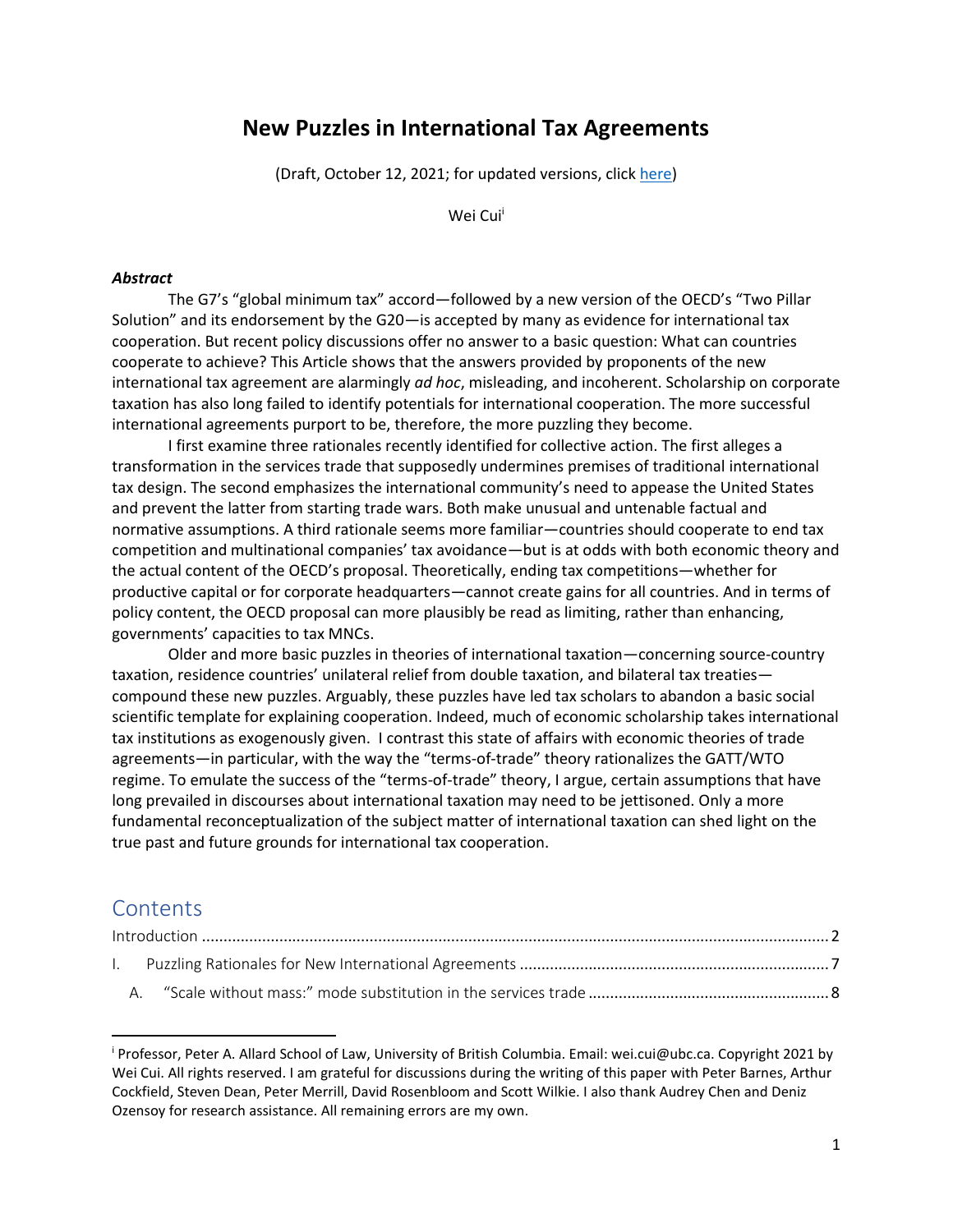| В. |    |  |  |  |  |
|----|----|--|--|--|--|
| C. |    |  |  |  |  |
|    | 1. |  |  |  |  |
|    | 2. |  |  |  |  |
|    | 3. |  |  |  |  |
|    |    |  |  |  |  |
| А. |    |  |  |  |  |
| Β. |    |  |  |  |  |
| C. |    |  |  |  |  |
| D. |    |  |  |  |  |
|    |    |  |  |  |  |
| А. |    |  |  |  |  |
| В. |    |  |  |  |  |
| C. |    |  |  |  |  |
|    |    |  |  |  |  |
|    |    |  |  |  |  |

# <span id="page-2-0"></span>Introduction

<span id="page-2-1"></span>On June 5, 2021, finance ministers of the G7 group of advanced economies emerged from a meeting in London to announce their agreement, in principle, to implement a "global minimum tax."<sup>1</sup> The governments involved instantly proclaimed the agreement to be "seismic," "landmark," and "historic."<sup>2</sup> U.S. Treasury Secretary Janet Yellen declared that it "would end the race-to-the-bottom in corporate taxation, and ensure fairness for the middle class and working people in the U.S. and around the world."<sup>3</sup> Although the agreement was vaguely-worded, the participating governments and the news media rushed to emphasize its significance in opening a new frontier of international cooperation. A narrative is emerging that global cooperation on tax matters is at once difficult to achieve and critical for global welfare—much like global efforts to combat climate change—and the new international tax

<sup>1</sup> *G7 Finance Ministers & Central Bank Governors Communiqué*, US DEP'T OF TREASURY (Jun. 5, 2021), [https://home.treasury.gov/news/press-releases/jy0215.](https://home.treasury.gov/news/press-releases/jy0215) 

<sup>2</sup> HM Treasury, *G7 Finance Ministers Agree Historic Global Tax Agreement,* G7UK2021 (Jun. 5, 2021), <https://www.g7uk.org/g7-finance-ministers-agree-historic-global-tax-agreement/> [hereinafter UK G7 Press Release]; *Transcript of Press Conference by Secretary of the Treasury Janet L. Yellen Following the Close of the G7 Finance Ministers Meetings*, US DEP'T OF TREASURY (Jun. 5, 2021)[, https://home.treasury.gov/news/press](https://home.treasury.gov/news/press-releases/jy0216)[releases/jy0216.](https://home.treasury.gov/news/press-releases/jy0216) 

<sup>3</sup> UK G7 Press Release, *supra*.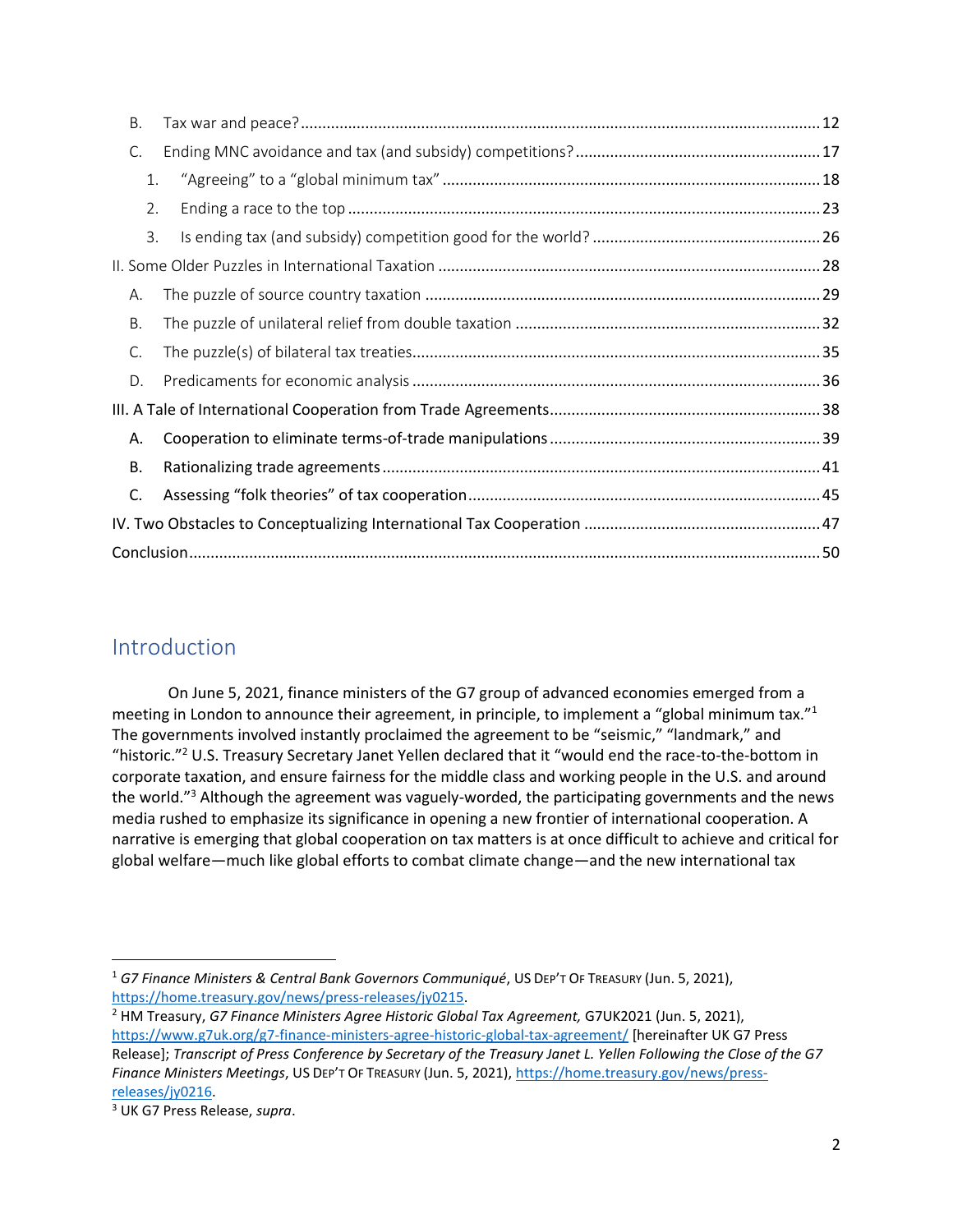agreement represents a breakthrough, not just in policymaking, but also in successful statesmanship against all odds.<sup>4</sup>

This narrative has not only captivated the global public imagination, but has also come to appear overwhelmingly plausible, for two distinct reasons. The first is the very public way in which many countries seem to have indicated their support for a new global tax agreement. The G7 countries clearly positioned themselves as sponsors of such an agreement in June 2021. Then on July 10, finance ministers of the G20 countries met in Venice and backed the G7's proposal,<sup>5</sup> adding the weight of China, Russia, India and other countries to the proposed agreement. The G20's endorsement was in fact a foregone conclusion: in late June of 2021, a forum called the "Inclusive Framework" (IF)—a group of 139 countries that the Organization for Economic Cooperation and Development (OECD) has convened since 2016 to discuss international taxation—met to deliberate about the basic components of a global tax reform plan, which would flesh out the G7's proposal and serve as the basis of the G20's agreement. On July 1, 2021, 130 of these countries endorsed an OECD outline of the plan.<sup>6</sup> Three other countries have added their endorsement since then, leaving only 6 countries to withhold their support as of August 2021.<sup>7</sup> With opponents overwhelmingly outnumbered by supporters, and with both groups in the public spotlight, the momentum for cooperation seems irreversible. The OECD contemplates that "a detailed implementation plan together with remaining issues will be finalized by October 2021."<sup>8</sup> Even if the negotiations become protracted, it seems difficult to imagine the process to entirely unravel.

<span id="page-3-3"></span><span id="page-3-0"></span>Second, there appears to be abundant consensus about the inadequacies of the current international tax system, leading to a cornucopia of stories about past stagnation and the accumulating burdens of the status quo. Many, for example, argue that as a result of tax competition—the opposite of cooperation—countries have been forced to lower their corporate income tax (CIT) rates for decades.<sup>9</sup> If this story is accepted, it seems very compelling to view the G7 minimum tax agreement as presenting "a first step to reverse a four-decade decline in the taxes paid by multinational corporations."<sup>10</sup> Others have claimed that the lack of coordination among nations has led to rampant tax avoidance by multinational companies  $(MNCs)$ <sup>11</sup> It has become quite popular to portray this as a longstanding global problem requiring concerted international response.<sup>12</sup> Finally, many scholars have long argued that the

<sup>8</sup> OECD July 2021 statement, *supra* not[e 6,](#page-3-0) at 4.

<span id="page-3-2"></span><span id="page-3-1"></span>l

<sup>4</sup> Arthur Cockfield, *Globalization is alive and well and made healthier by the worldwide minimum tax agreement*, TORONTO STAR (Aug. 03, 2021); Richard Partington, *Global tax reform: 130 countries commit to minimum corporate rate*, THE GUARDIAN (Jul. 1, 2021, 19:47 BST).

<sup>5</sup> Christopher Condon, et al., *G-20 Finance Chiefs Back Tax Deal and Vow to Clear Hurdles*, BLOOMBERG (Jul. 10, 2021, 8:08 AM PDT).

<sup>6</sup> OECD, STATEMENT ON A TWO-PILLAR SOLUTION TO ADDRESS THE TAX CHALLENGES ARISING FROM THE DIGITALISATION OF THE ECONOMY – 1 JULY 2021 (2021) hereinafter OECD July 2021 statement].

<sup>7</sup> Kiarra M. Strocko, *Barbados Joins OECD Corporate Tax Reform Plan*, 103 TAX NOTES INT'L 905 (Aug. 16, 2021). The 6 countries are Estonia, Hungary, Ireland, Kenya, Nigeria, and Sri Lanka.

<sup>&</sup>lt;sup>9</sup> CORPORATE INCOME TAXES UNDER PRESSURE: WHY REFORM IS NEEDED AND HOW IT COULD BE DESIGNED (Ruud A. De Mooij, Alexander D. Klemm & Victoria J. Perry, eds., 2021).

<sup>&</sup>lt;sup>10</sup> Jeff Stein & Antonia Noori Farzan, *G-7 countries reach agreement on 15 percent minimum global tax rate*, THE WASHINGTON POST (Jun. 5, 2021, 4:36 PM EDT). Part I.B.2 and Part II.A *infra* discuss scholarly disputes about the existence and mechanisms of corporate tax competition.

<sup>11</sup> Ruth Mason, *The Transformation of International Tax*, 114:3 AM. J. INT'L L. 353 (2020); Gabriel Zucman and Gus Wezerek, *This is Tax Evasion, Plain and Simple*, N.Y. TIMES (Jul. 7, 2021).

 $12$  There are, however, strong disagreements about evidence for these claims among international tax specialists. *See, e.g.,* Mihir A. Desai, Richard Musgrave Lecture: Myths and Mysteries of the Corporate Income Tax (Mar. 24, 2021) (lecture slides available at [https://www.cesifo.org/en/node/62081\)](https://www.cesifo.org/en/node/62081); Dhammika Dharmapala, *Do*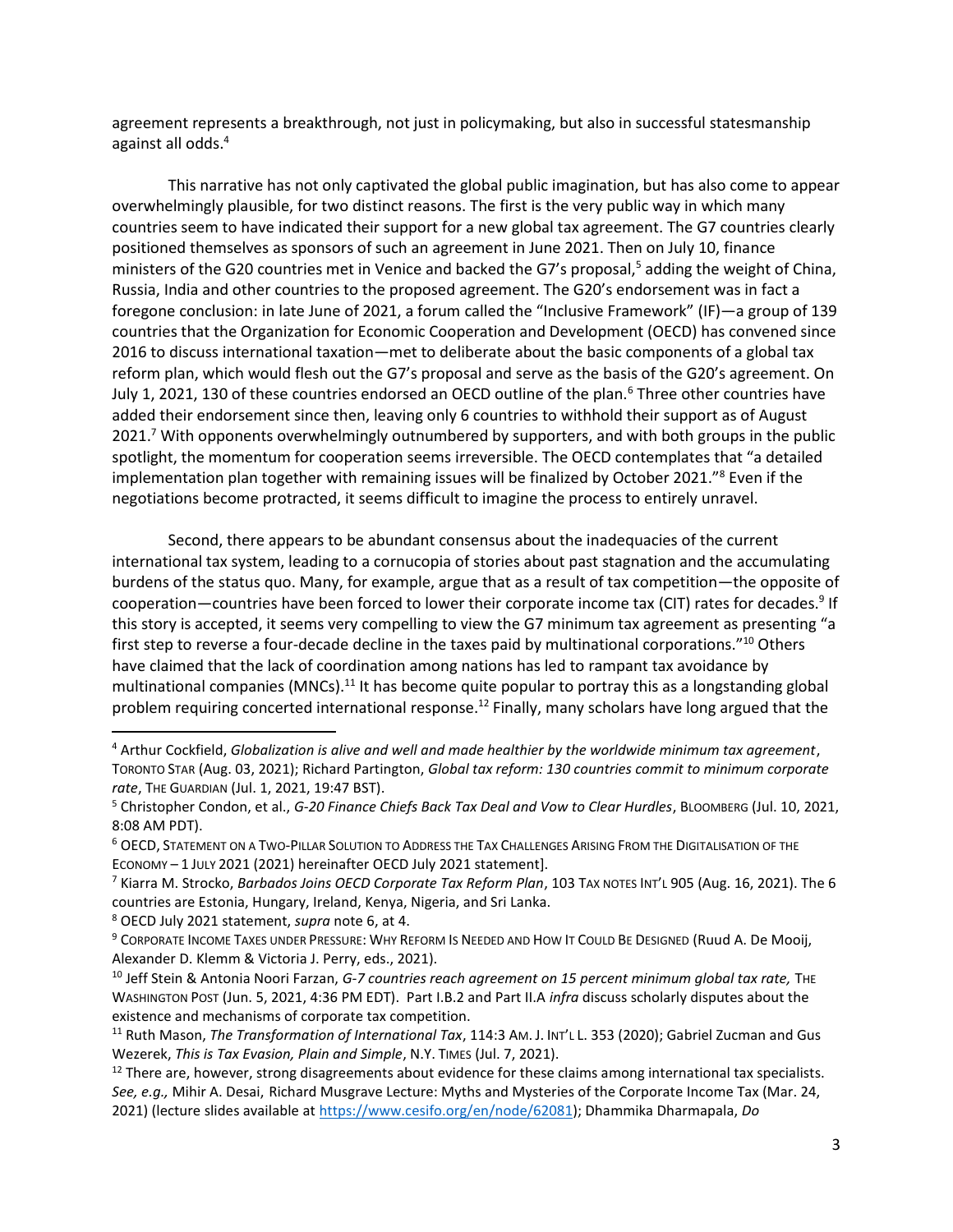de facto allocation of taxing rights among nations is unfair—a problem that countries clearly are capable of addressing only by cooperating with one another.<sup>13</sup> In light of all these problems, the need for global tax cooperation may seem all too obvious. Consequently, when the UK government claimed that "discussions on the two Pillars"—referring to proposals for reforming international taxation that the OECD advanced as recently as in 2019—have "been ongoing for many years,"<sup>14</sup> few noticed the incongruous chronology.<sup>15</sup>

Contrary to all such appearances, this article sets out a skeptical perspective on the international tax agreement currently under discussion. Specifically, I highlight a fundamental intellectual challenge that both recent policy discussions and a large body of legal and economic scholarship on international taxation have not come even close to meeting—the challenge of answering the simple, but indispensable, question: What are countries cooperating in the international tax sphere to achieve? I will show that the answers offered by the current proponents of the new international tax agreement are alarmingly *ad hoc*, misleading, and incoherent. Moreover, I will highlight how a large body of scholarship on the corporate income tax has failed to yield any coherent story about how countries can meaningfully cooperate. In the end, the Article will argue, a careful observer would not be able to tell whether countries are cooperating in international taxation or instead engaging in a zero-sum game—is global welfare being enhanced by global agreements, or are some countries simply gaining at the expense of others?

<span id="page-4-0"></span>To develop this perspective, I first identify three puzzles in recent narratives about why countries should cooperate in corporate taxation, corresponding to three very different rationales that the OECD has identified over time for collective action.<sup>16</sup> A first rationale asserts that global business transactions have become so predominantly remote-based that basic assumptions of the traditional international tax regime, adopted in an era where "brick and mortar" businesses dominated, no longer hold.<sup>17</sup> However, there is little evidence that, globally, the remote provision of services is increasing at the expense of trade through branches and foreign affiliates. Any change of this kind appears to be highly sector- and country-specific. This renders the OECD's claim that any international reform *must* be based on global agreement—and cannot be limited to specific industries—puzzling.<sup>18</sup>

*Multinational Firms Use Tax Havens to the Detriment of Other Countries?*, *in* GLOBAL GOLIATHS: MULTINATIONAL CORPORATIONS IN THE 21ST CENTURY ECONOMY 437 (C. F. Foley, J. R. Hines, & D. Wessel, eds., 2021); James R. Hines Jr., *How Serious Is the Problem of Base Erosion and Profit Shifting?*, 62:2 CAN. TAX J. 443 (2014). Whether international cooperation is needed to end tax avoidance is discussed in Part I.C.1 *infra*.

<sup>13</sup> LAURENS VAN APELDOORN & ALLISON CHRISTIANS, TAX COOPERATION IN AN UNJUST WORLD (2021); TSILLY DAGAN,

INTERNATIONAL TAX POLICY: BETWEEN COMPETITION AND COOPERATION (2018).

<sup>14</sup> UK G7 Press release, *supra* not[e 2.](#page-2-1) 

<sup>&</sup>lt;sup>15</sup> Likewise, the New York Times claimed that Secretary Yellen "secured a landmark international tax agreement…that has eluded the United States for nearly a decade." Alan Rappeport, *Yellen Won a Global Tax Deal. Now Comes the Hard Part.,* N.Y. TIMES (Jun. 6, 2021, 9:47 AM ET). It is unclear what this near-decade-long effort on the part of the U.S. refers to. Whether or not history is being written, it is certainly being re-written. <sup>16</sup> *See* Part I *infra*.

<sup>&</sup>lt;sup>17</sup> This rationale, advanced by various governments and commentators, was officialized in OECD, TAX CHALLENGES ARISING FROM DIGITALISATION–INTERIM REPORT 2018: INCLUSIVE FRAMEWORK ON BEPS 23-59 (2018) [hereinafter OECD 2018 Report].

<sup>18</sup> *See* Part I.A *infra* for detailed discussion.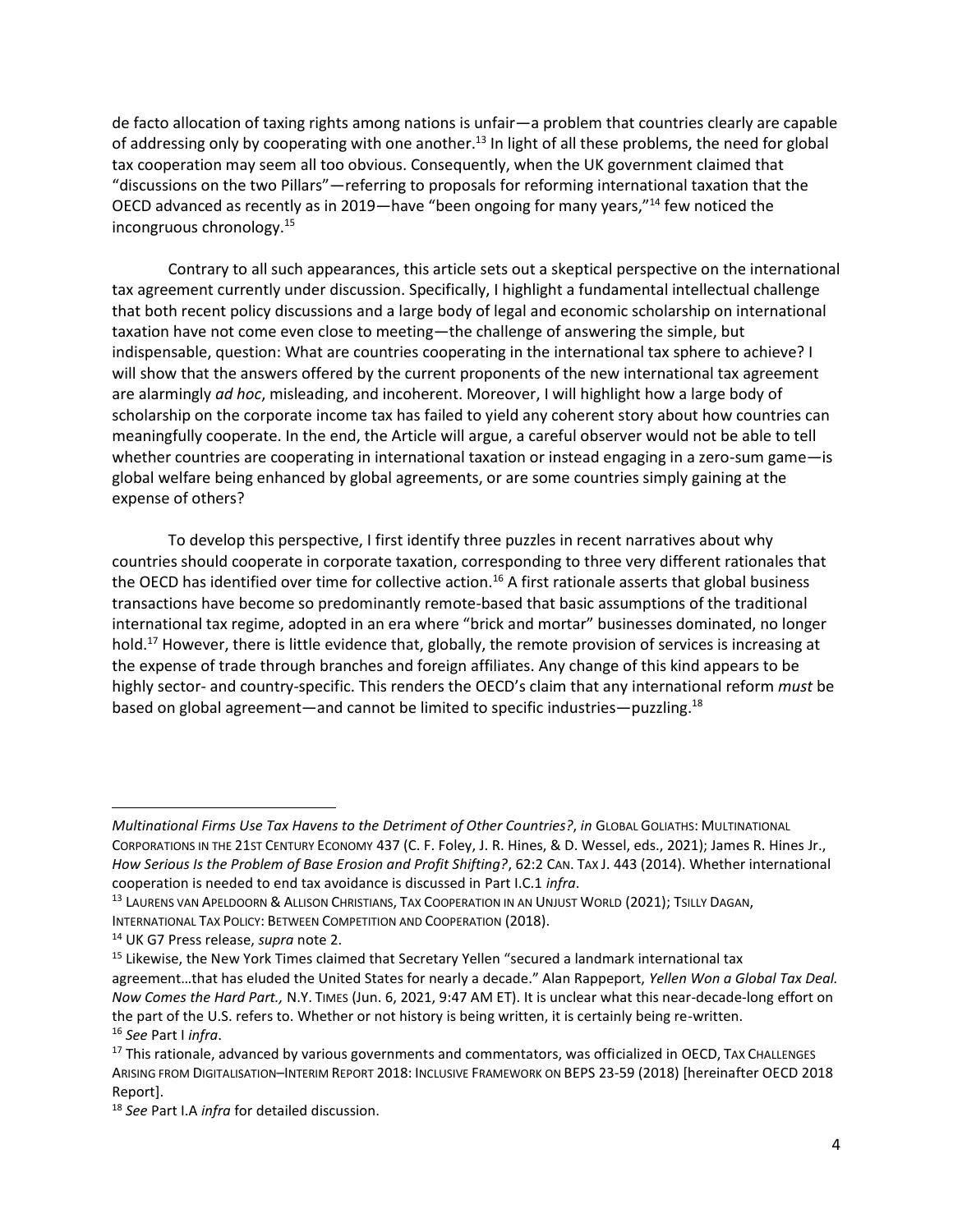<span id="page-5-0"></span>A second rationale, propounded by the OECD since November 2020, $^{19}$  is that an international agreement is needed to appease the United States and prevent it from starting trade wars. Even on its face, this is a highly unusual justification for global cooperation. Moreover, the actions that the U.S. threatens to take against other countries are already regulated by the World Trade Organization's (WTO) extensive set of international trade rules. The OECD's call for new global agreements thus seems premised on one country's entitlement to violate existing global trade agreements, and the puzzling view that international cooperation can succeed simply by changing the forum in which it occurs.<sup>20</sup>

The third puzzle arises from a glaring gap between what the G7 claims as already agreed-upon policies (a "global minimum tax") and the actual policies under discussion among the G20 and the IF countries:<sup>21</sup> nowhere in the OECD's "Two Pillar" solution do countries actually commit to adopting a minimum corporate tax rate. Moreover, what is in the OECD's proposal can be more plausibly read as *limiting*, rather than *enhancing*, countries' capacities to tax MNCs. This gap between labeling and substance underscores certain longstanding, unanswered questions: in particular, how cooperating to end tax competitions—whether it is competition for productive capital or for corporate headquarters creates gains for all countries. No new argument for the existence of such cooperative gain has been advanced in the latest discussions.<sup>22</sup> In sum, all three major justifications recently advanced for a new global tax agreement are unusual on their face and unsatisfactory upon closer examination.

Next, I take a step back and consider whether past scholarship—especially economic research has identified general rationales for cooperation in international corporate income taxation.<sup>23</sup> The answer, strikingly, is *No*. Economic theory has in fact long struggled to explain basic features of the international tax system: why source countries tax the inflow of foreign capital in the first place, why residence countries grant unilateral relief from double taxation through foreign tax credits or exemptions, and why countries negotiate bilateral tax treaties have all been longstanding puzzles for scholars.<sup>24</sup> Even more importantly, because of these puzzles, tax scholars have foregone a basic and near universal template for explaining actual and proposed cooperation: identifying what countries do in the absence of cooperation, what they can *all* gain from cooperation, and what incentive mechanisms would secure mutually beneficial cooperation. In international tax, what countries do seemingly in the absence of cooperation cannot be easily explained. The objective of cooperation, and indeed even what's best from the global perspective, consequently also become obscure.<sup>25</sup> I will argue that these old puzzles explain why some of the purported objectives of the new international agreement—such as ending corporate tax competition and the use of tax havens—are far more problematic than they might first appear. Moreover, the depth of these puzzles also explains why they are not better known.

Tax specialists may be so accustomed to not having coherent accounts of international cooperation that they forget what it is like to have a coherent one. And those who do not specialize in international tax may find the language of the field too obscure to question its claims about cooperation. To resolve this predicament, I suggest, as a final argument, that tax scholars can benefit

<sup>19</sup> OECD, TAX CHALLENGES ARISING FROM DIGITALISATION – ECONOMIC IMPACT ASSESSMENT 11 (2020) (hereinafter OECD 2020 Impact Assessment).

<sup>20</sup> *See* Part I.B *infra* for detailed discussion.

<sup>&</sup>lt;sup>21</sup> See references in infra note [31](#page-7-1) for the main documents in the OECD's Two Pillar proposal.

<sup>22</sup> *See* Part I.C *infra* for detailed discussion.

<sup>23</sup> *See* Part II *infra*.

<sup>24</sup> *See* Part II.A, II.B, and II.C *infra* respectively.

<sup>25</sup> *See* Part II.D *infra*.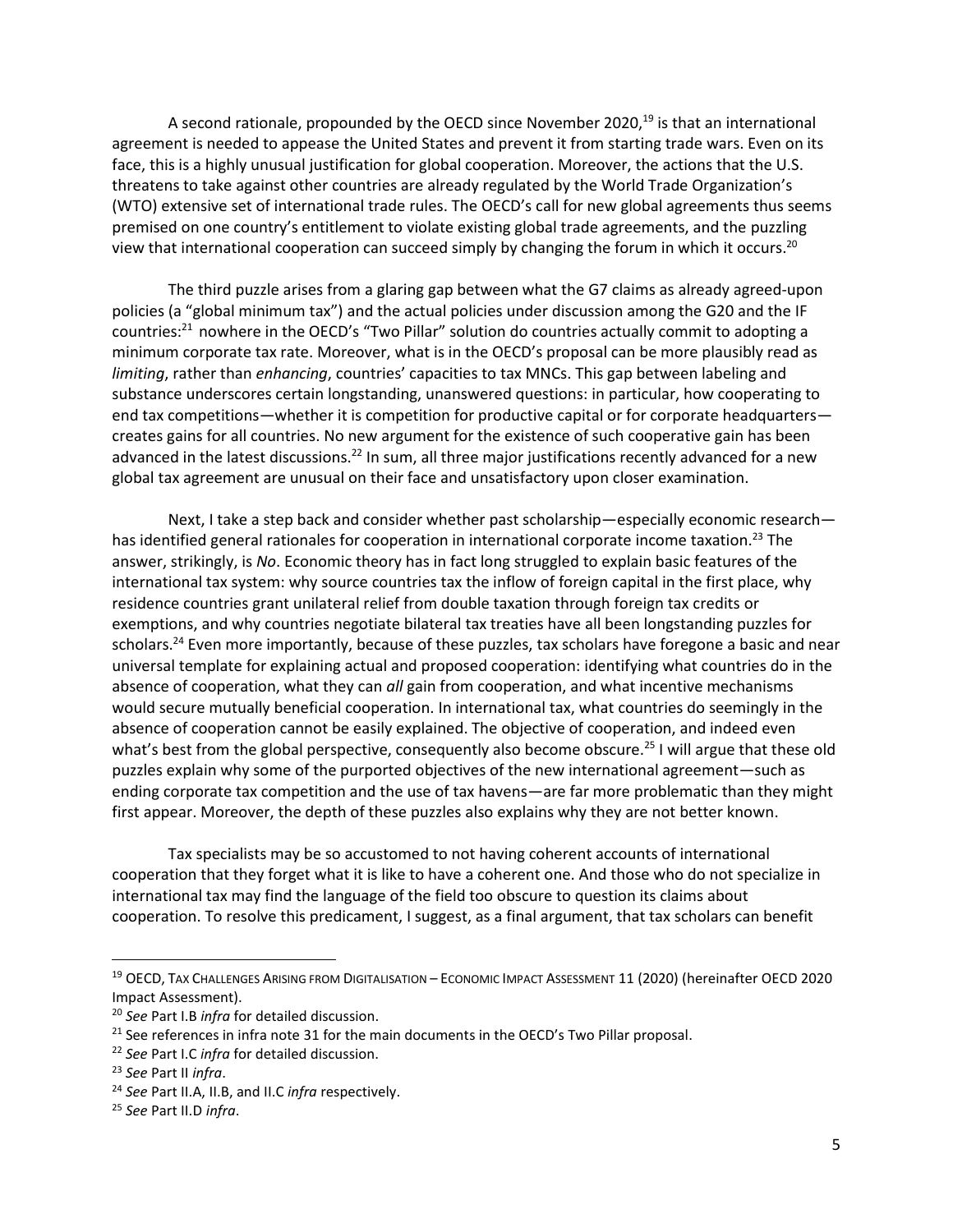from a general model for explaining international cooperation that emerges from economic theories of trade agreements.<sup>26</sup> In an influential body of scholarship often referred to as the "terms-of-trade" theory, economists focus on a particular type of harmful externality that emerges from unilateral trade policies to explain the benefits of trade agreements such as the General Agreement on Tariffs and Trade (GATT). In the absence of cooperation, large countries exercise their monopsony power in global markets by raising tariffs on imports, which increase their national incomes at the expense of exporting nations. With cooperation through trade agreements, countries refrain from such beggar-thy-neighbor policies: this neutralizes terms-of-trade manipulations as a source of harmful externalities, while leaving countries free to pursue other domestic policy objectives.

The terms-of-trade theory displays significant explanatory power: it has amassed impressive empirical evidence for how countries behave in the absence of cooperation and how benefits accrued to the parties to GATT; it also gives close attention to features of the GATT architecture that allow countries to negotiate mutually beneficial outcomes and enforce the outcomes of prior bargains.<sup>27</sup> Although it is not the only theory of existing trade agreements, it exemplifies a general social scientific approach to explaining cooperation, which competing theories will need to emulate.<sup>28</sup> By comparison to this approach, in international taxation, the question of what global welfare gain can be achieved through international cooperation is basically unanswered: obviously unsatisfactory "folk theories" about double taxation and tax competition continue to occupy this void.<sup>29</sup>

It is important to clarify at the outset the basic thrust and intended contribution of the skeptical view developed in this Article. Just like domestic policies, all international agreements have their critics. However, critiquing the design of the new international tax agreement proposed by the G7, G20, and the OECD is not the main object of this article. Rather, the skeptical perspective developed here matters for three reasons distinct from any dissatisfaction with these proposals' design. First, increasingly, participants in the international tax discourse engendered by these recent policy developments share neither common normative assumptions nor similar understandings of how international tax rules have worked. This article identifies some of the most substantial divergences in understanding, which proponents of global tax reform often neglect to acknowledge.

Second, I give particular emphasis to how economic theory would rationalize existing international tax institutions and currently proposed reforms. By all accounts, these reforms would generate unprecedented international legal obligations to implement tax policy, with mechanisms of enforcement just beginning to be envisioned.<sup>30</sup> Questions of what is in the unilateral interest of nations to do, and what each nation gains from cooperation, are critical for predicting the levels of enforcement: counting on nations to do things that are in neither their individual nor collective interests seems foolish, and the interpretation of rules is affected by the expectation of enforcement. In that sense, examining international cooperation with the lens of economic theory is a matter of *practical* necessity, not just of intellectual curiosity.

<sup>26</sup> *See* Part III *infra*.

<sup>27</sup> *See* Part III.B *infra*.

<sup>&</sup>lt;sup>28</sup> See Part III.B *infra*, in particular, about a new theory of offshoring identifying new problems in trade requiring different forms of cooperation.

<sup>29</sup> See Part III.C *infra*.

<sup>&</sup>lt;sup>30</sup> Mary C. Bennett, *Contemplating a Multilateral Convention to Implement OECD Pillars 1 and 2*, TAX NOTES (Jun. 11, 2021), 1729-1744; Jinyan Li, *The Legal Challenges of Creating a Global Tax Regime with the OECD Pillar One Blueprint*, 75:5 BULL. FOR INT'L TAX'N 2021 (2021).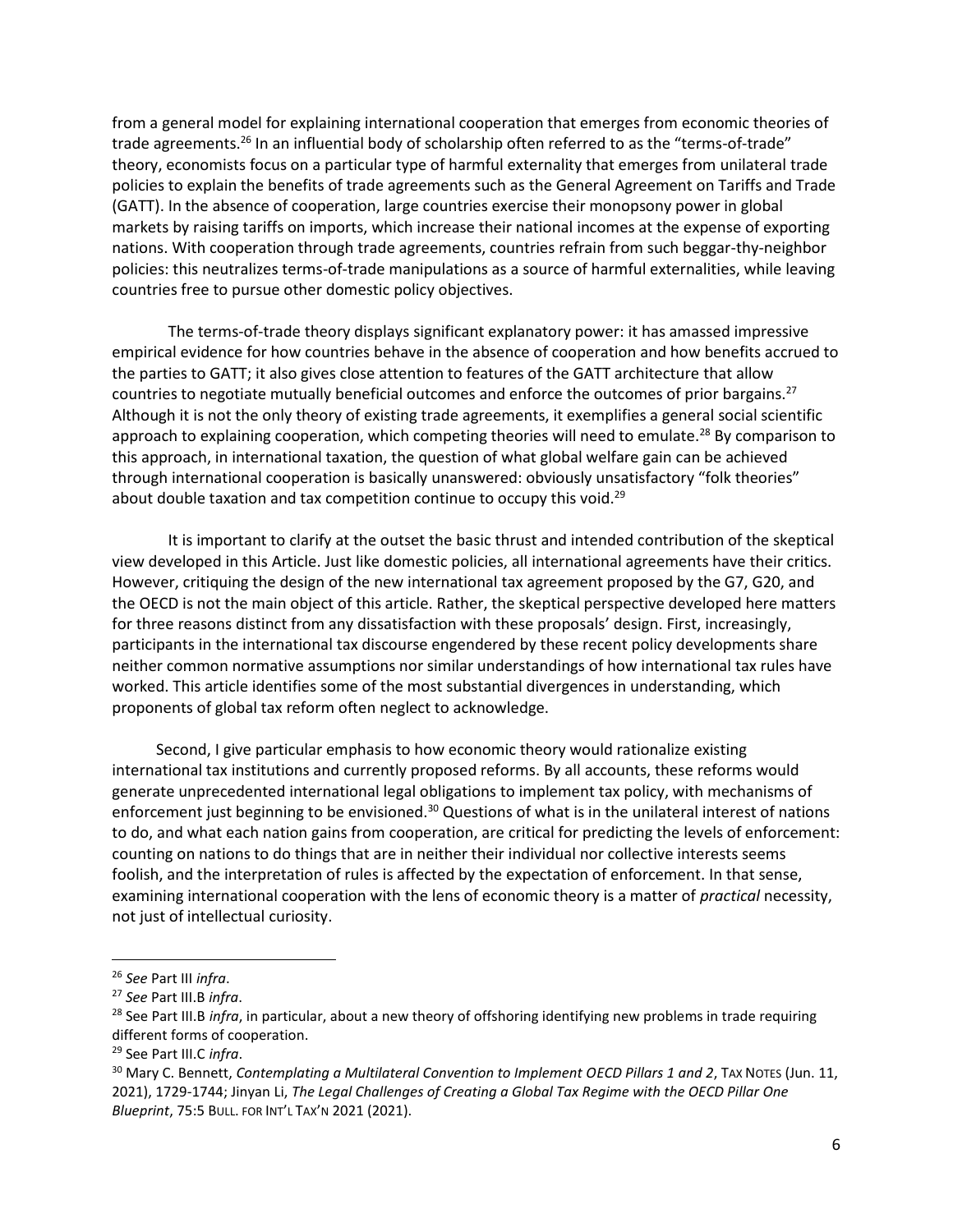Third and most importantly, there may be better ways of envisioning international tax cooperation. In fact, theories of trade agreements help identify and even provide a model for the possible components of such a vision. I briefly comment on these components in Part IV, but I will argue that the path towards this new vision is blocked by certain problematic assumptions that have long prevailed in both policy and scholarly discourses on international taxation. These assumptions have been relied on in ever more questionable ways in recent claims about the promises of new international tax cooperation. The price of continuing to accept such assumptions is not just missed political opportunities and squandered global goodwill. By entrenching these assumptions, scholars in the future will need to accept international tax institutions as simply *given*—even more than they already have in the past—and hence struggle even more to guide their practical design. All these are reasons we should be sharply skeptical of claims about international cooperation when its fundamental rationales are so elusive, and why we should challenge casual, rhetorical justifications. Only a more fundamental reconceptualization of the subject matter of international taxation can show us the true past and future grounds for international tax cooperation.

# <span id="page-7-1"></span><span id="page-7-0"></span>I. Puzzling Rationales for New International Agreements

 $\overline{\phantom{a}}$ 

Explanations of the recent momentum for international tax cooperation commonly refer to the OECD's Base Erosion and Profit Shifting (BEPS) project, launched in 2013, as a predecessor, from which the OECD's current Two Pillar Blueprint evolved.<sup>31</sup> However, narratives about what the OECD and the major participants in the discussions it organized have done—and when—tend to shift, and are frequently revised to support teleological accounts of global agreement.<sup>32</sup> They are thus not best understood as simple factual statements. Instead of studying the "key players" in past and proposed international tax agreements and their various pronouncements, it is useful instead to focus on a single question: if countries are cooperating in the international tax sphere now, what are they cooperating to achieve?

<sup>31</sup> OECD July 2021 statement, *supra* note [6](#page-3-0). The "Two Pillars" refer to a division of proposed topics for coordinated tax reform first set out by the OECD in January 2019 in a short policy note. OECD, ADDRESSING THE TAX CHALLENGES OF THE DIGITALISATION OF THE ECONOMY – POLICY NOTE (2019). That policy note was expanded to a slightly longer "Programme of Work" in May 2019, for discussion among countries participating in the OECD's Inclusive Framework. OECD, PROGRAMME OF WORK TO DEVELOP A CONSENSUS SOLUTION TO THE TAX CHALLENGES ARISING FROM THE DIGITALISATION OF THE ECONOMY (2019) [hereinafter OECD 2019 Programme of Work]. The OECD released draft reports on Pillar One and Pillar Two in late 2019, and final reports in October 2020. *See* OECD, TAX CHALLENGES ARISING FROM DIGITALISATION – REPORT ON PILLAR ONE BLUEPRINT (2020); OECD, TAX CHALLENGES ARISING FROM DIGITALISATION – REPORT ON PILLAR TWO BLUEPRINT (2020) (hereinafter "Pillar One Blueprint" and "Pillar Two Blueprint", respectively). <sup>32</sup> For instance, a comprehensive treatment of the OECD's initial BEPS project published in 2016 makes no mention of the Inclusive Framework—and rightly so, because the Inclusive Framework was not convened until 2016, *after* the OECD issued all of its recommendations ("action plans") under the BEPS project. Itai Grinberg, *The New International Tax Diplomacy*, 104 GEO. L.J. 1137 (2016). However, since 2016, narratives about tax cooperation at the OECD usually imply that BEPS was developed within the Inclusive Framework. *See, e.g.* Mason, *supra* note [11.](#page-3-1) Similarly, a 2020 comprehensive review of the OECD's attempt to broker new agreements after 2018 barely mentions Pillar Two. *See* Mason, *supra* not[e 11.](#page-3-1) This was understandable at the time it was published, as the significance of Pillar Two was widely regarded as secondary. Yet as discussed above in the Introduction and further in Part I.C *infra*, Pillar Two and the "global minimum tax" are now regarded as central to the OECD-sponsored agreement.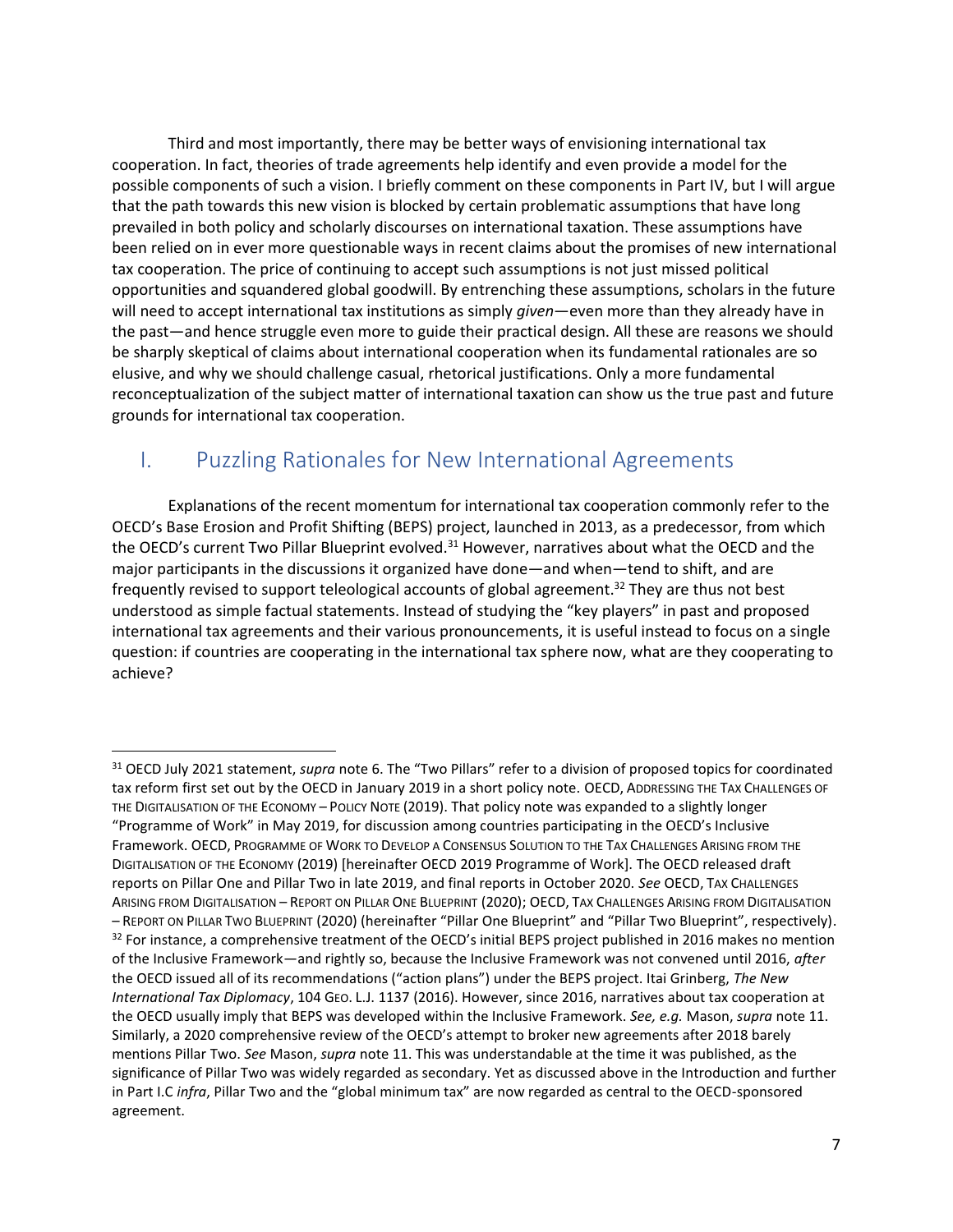It turns out that three very different answers to this question have been circulating in the international tax community in the past few years. The differences among them are conspicuous. Moreover, each raises obvious puzzles, to which their proponents suggest little by way of response.

## <span id="page-8-4"></span><span id="page-8-3"></span><span id="page-8-1"></span><span id="page-8-0"></span>A. "Scale without mass:" mode substitution in the services trade

The first rationale for reforming international taxation that is frequently invoked by national and supra-national governments, $33$  the OECD, $34$  international organizations such as the International Monetary Fund (IMF), $35$  and some scholars<sup>36</sup> is that technological changes allow MNCs to conduct remote business operations and establish substantial "economic presence" in many countries without traditional "physical presence": "brick and mortar" businesses are increasingly being replaced by online transactions. A core phrase that captures this phenomenon, made prominent by the OECD's March 2018 Interim Report on Tax Challenges Arising from Digitalisation, is "scale without mass."<sup>37</sup> Proponents of global reform claim that these changes diminish countries' ability to tax foreign MNCs under the corporate income tax (CIT), because under traditional CIT rules, the presence of a subsidiary, branch or some other form of "permanent establishment" ("PE") is required for a country to tax foreign MNE profit.<sup>38</sup> CIT rules therefore must be revised to better enable countries to tax foreign MNCs doing business "in them" (but remotely).

<span id="page-8-2"></span>Given the title of the OECD's current tax project (i.e. to "Address the Tax Challenges Arising from the Digitalisation of the Economy"), this rationale would appear to be critical to current discussions of international tax cooperation. Even so, the implied needs for coordination seem to be only moderate and indirect. Two such needs have been emphasized. First, rules that limit and allocate taxing rights based on PE and related concepts are generally incorporated in bilateral tax treaties. Treaties thus need to be revised to loosen the restrictions such rules impose on new CIT policies.<sup>39</sup> In other words, coordination is needed to preserve the treaty legal order in the face of changing policies. Second, and

<sup>37</sup> OECD 2018 Report, *supra* note [17,](#page-4-0) at 51-59.

<sup>33</sup> *See e.g.,* HM TREASURY, CORPORATE TAX AND THE DIGITAL ECONOMY: POSITION PAPER UPDATE (2018), [https://assets.publishing.service.gov.uk/government/uploads/system/uploads/attachment\\_data/file/689240/corp](https://assets.publishing.service.gov.uk/government/uploads/system/uploads/attachment_data/file/689240/corporate_tax_and_the_digital_economy_update_web.pdf) [orate\\_tax\\_and\\_the\\_digital\\_economy\\_update\\_web.pdf](https://assets.publishing.service.gov.uk/government/uploads/system/uploads/attachment_data/file/689240/corporate_tax_and_the_digital_economy_update_web.pdf) [hereinafter 2018 Corporate Tax Update]; HM TREASURY, DIGITAL SERVICES TAX: CONSULTATION (2018),

[https://assets.publishing.service.gov.uk/government/uploads/system/uploads/attachment\\_data/file/754975/Digit](https://assets.publishing.service.gov.uk/government/uploads/system/uploads/attachment_data/file/754975/Digital_Services_Tax_-_Consultation_Document_FINAL_PDF.pdf) [al\\_Services\\_Tax\\_-\\_Consultation\\_Document\\_FINAL\\_PDF.pdf;](https://assets.publishing.service.gov.uk/government/uploads/system/uploads/attachment_data/file/754975/Digital_Services_Tax_-_Consultation_Document_FINAL_PDF.pdf) *see* Eur. Comm'n, *Proposal for a Council Directive Laying Down Rules Relating to the Corporate Taxation of a Significant Digital Presence*, COM (2018) 147 final (Mar. 21, 2018) (hereinafter EU SDP Proposal); *Proposal for a Council Directive on the Common System of a Digital Services Tax on Revenues Resulting from the Provision of Certain Digital Services*, COM (2018) 148 final (Mar. 21, 2018) [hereinafter EU DST Proposal].

<sup>34</sup> OECD, ADDRESSING THE TAX CHALLENGES OF THE DIGITAL ECONOMY, ACTION 1 - 2015 FINAL REPORT (2015) [hereinafter OECD 2015 Final Report].

<sup>35</sup> IMF, *Corporate Taxation in the Global Economy*, at 15-16, Policy Paper No. 19/007 (Mar. 2019).

<sup>&</sup>lt;sup>36</sup> MICHAEL P. DEVEREUX ET AL., TAXING PROFIT IN A GLOBAL ECONOMY (2021).

<sup>38</sup> A brief summary of the logic of "permanent establishment" rules is given in Wei Cui, *The Superiority of the Digital Services Tax over 'Significant Digital Presence' Proposals*, 72:4 NAT'L TAX J 839 (2019).

<sup>39</sup> *See* EU SDP Proposal, *supra* note [33](#page-8-1) for a discussion of this point. Moreover, because bilateral tax treaties are said to take time to renegotiate—and some countries may be unwilling to do so—it is argued that multilateral agreements are a more efficient way for countries willing to revise their treaties to do so, simultaneously with many treaty partners, in analogy to the "multilateral instrument" used in the OECD's earlier BEPS project. OECD, MULTILATERAL CONVENTION TO IMPLEMENT TAX TREATY RELATED MEASURES TO PREVENT BASE EROSION AND PROFIT SHARING (2020).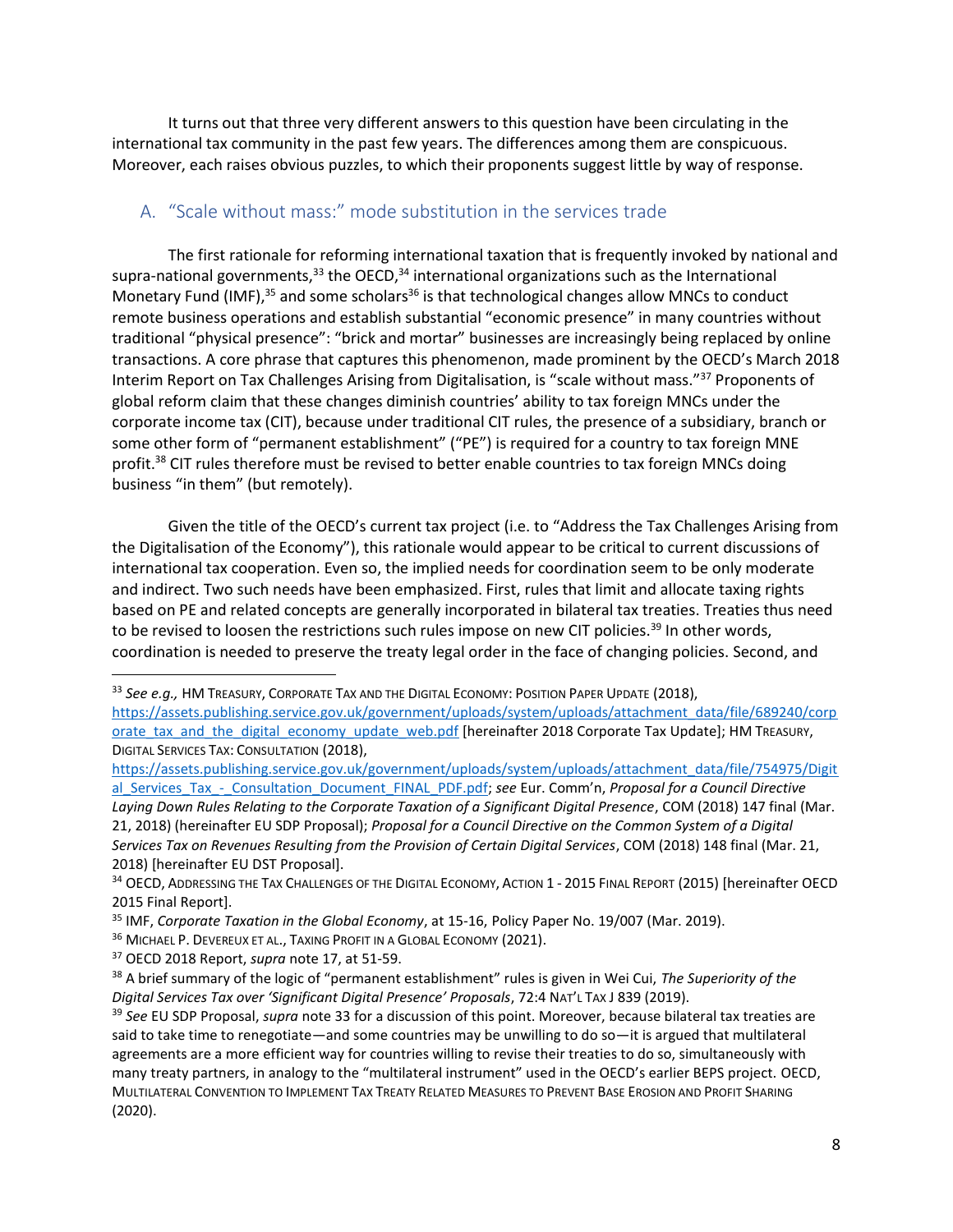more vaguely, it is suggested that any policy change that expands a country' ability to tax foreign MNC profit may create the risk of "double taxation." Commentators on international taxation tend to espouse the view that any such "risk"—regardless of its prevalence and magnitude—immediately creates a need for international coordination, even beyond the amendment of bilateral treaties.

Such quick and casual claims about the need for international coordination are common in international taxation, notwithstanding the questionable inferences underlying them.<sup>40</sup> However, even without scrutinizing these inferences, the basic factual premise concerning the changing nature of MNC activities should be examined. Notably, the paradigmatic examples that the OECD and others cite for the "challenges arising from the digital economy" are almost uniformly in the services sector: distribution (e.g. online retail like Amazon and content distribution such as Netflix and Spotify), advertising (Google and Facebook), transportation and lodging (Uber and AirBnB), business services (AWS, Apple), and so on. In the standard terminology of the WTO General Agreement on Trade in Services (GATS), what the international tax community appears to be concerned about is the ascendance of "Mode 1" service trade at the expense of "Mode 3" trade.

GATS categorizes services trade into four modes of supply:

- 1. Cross-border supply (Mode 1): services supplied from the territory of one country into the territory of another, such as through the internet.
- 2. Consumption abroad (Mode 2): services provided in the territory of one country to a consumer of another country, such as tourism.
- 3. Commercial presence (Mode 3): services delivered by a supplier of one country through commercial presence—such as a controlled affiliate or a branch—in the territory of another.
- 4. Presence of natural persons (Mode 4): a supplier of one country provides services through the presence of natural persons in the territory of another, such as consultants.

The first rationale for coordinated change in international tax, in other words, is based on the premises that traditional CIT rules taxed mainly Mode 3 service trade, and that Mode 3 service trade is being significantly replaced by Mode 1 trade.

However, even though the international tax community has taken this latter premise as a selfevident truth, trade statistics immediately cast doubt on it. According to the WTO 2019 World Trade Report, Mode 3 remains the dominant mode for trading services globally—its value of US\$ 7.8 trillion in 2017 represented 58.9% of global services trade—and this pattern has essentially stayed unchanged since 2005. Mode 1 services trade, including through electronic means, totaled US\$ 3.7 trillion in 2017 with a 27.7% share. The decline in the share of Mode 3 services trade among developed economies between 2005 and 2017 is quite small (see upper right panel in Figure 1), and the increase of Mode 1 services trade even smaller. In fact, during the same period, for five of the world's leading developing economies in terms of services trade—China, Hong Kong, India, Singapore, and South Korea—there was a rapid rise in the relative importance of Mode 3 trade and a large decline for Mode 1 (see upper left panel in Figure 1).<sup>41</sup> In general, there is tremendous heterogeneity among countries in what and how many services they import and export, and correspondingly, in what modes.

l

<sup>40</sup> *See* Cui, *supra* note [38,](#page-8-2) for arguments that coordination conventions—without the need for explicit agreements—are readily available for taxes imposed on location-specific rent.

 $41$  Growth of the share of Mode 3 services is also observed for France for 2005-2011. Giuseppe Berlingieri et al., *Service offshoring and export experience*, VOX EU CEPR (Jul. 28, 2021).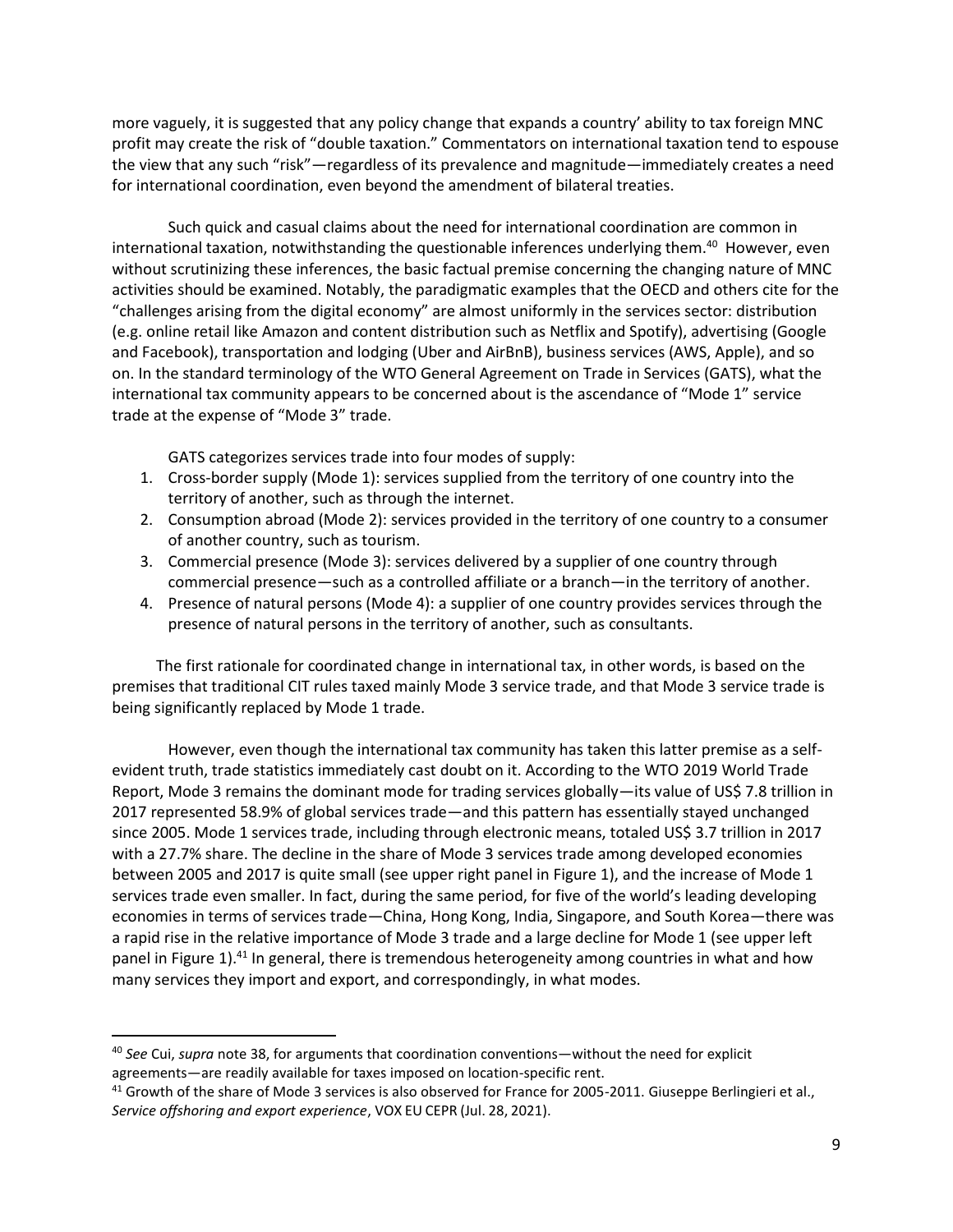<span id="page-10-0"></span>



Not only is the extent of Mode-3-to-Mode-1 substitution heterogenous across countries, it is also heterogenous across sectors. This is because Mode 3 trade is dominated by a few sectors (see Figure 2). Distribution services and financial services are the largest traded services globally, accounting for 19.9% and 18.6% of total services trade in 2017. Additionally, 77% of financial services and over 70% of distribution services were traded through foreign affiliates. It appears that the trend of Mode-3-to-Mode-1 substitution is pronounced (and only for some countries) mainly in these sectors.<sup>43</sup> However, the financial services industry is *not* at the center of the current debate about reforming international income taxation; financial firms have been carved out of Pillar One of the OECD proposal and the traditional rules will be preserved for this sector.<sup>44</sup> At the same time, transport and tourism (the 4<sup>th</sup> and 5<sup>th</sup> largest categories of services trade) are unlikely to convert to Mode 1, while construction (the 8<sup>th</sup> largest category) is dominated by Mode 3 supply.

It is also notable that trade in information and communication technology (ICT) services is the third largest sector of global services trade after distribution and financial services, and one of the fastest growing. However, this sector never relied heavily on Mode 3 supply, having always been dominated by Mode 1 (and Mode 4) supply.<sup>45</sup> In other words, although Mode 1 services trade may be

[https://www.wto.org/english/res\\_e/booksp\\_e/00\\_wtr19\\_e.pdf](https://www.wto.org/english/res_e/booksp_e/00_wtr19_e.pdf) [hereinafter WTO 2019 Report].

- <sup>43</sup> According to the WTO 2019 report, *supra* note [42,](#page-10-0) the share of financial services exported by EU-controlled affiliates in 2017 was 6 percentage points lower than in 2005, similar to development in the United States. Meanwhile, U.S. financial services exports in Mode 1 almost tripled compared with 2005.
- <sup>44</sup> OECD July 2021 statement, *supra* note [6.](#page-3-0)

<sup>42</sup> WTO, *World Trade Report 2019: The Future of Services Trade*, at 34 (2019),

<sup>&</sup>lt;sup>45</sup> Moreover, the EU and India, not the U.S., are the two largest global exporters of computer services and related activities (IT services). WTO 2019 Report, *supra* note [42,](#page-10-0) at 28.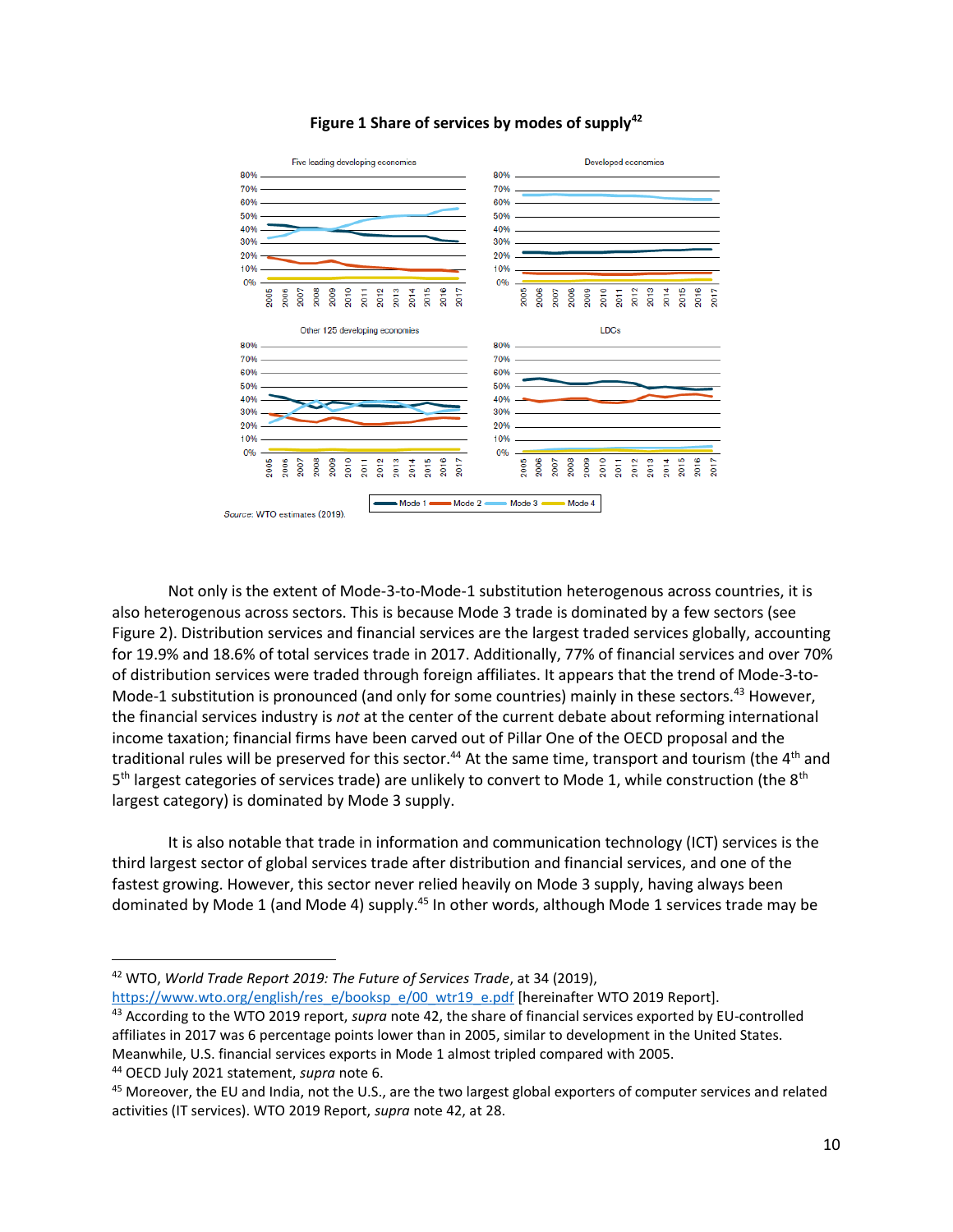rapidly growing, it is not the case that such growth comes *at the expense* of traditional Mode 3 trade. Mode 1 and Mode 3 trade can even be complements in some sectors, rather than substitutes.<sup>46</sup>





<span id="page-11-1"></span><span id="page-11-0"></span>Note: World trade is calculated as the average of world exports and world imports.

Overall, there are very substantial heterogeneities across countries and sectors in the services trade. There is no evidence that significant Mode-3-to-Mode-1 substitution is happening for the majority of countries (or even the majority of advanced economies), or that many countries are losing tax revenue as a result of such substitution. What, then, is the common problem of international taxation to be solved through collective action?

This question is made even more striking if one adopts a purported principle of international tax design that the OECD has occasionally advocated: the same tax rules must apply to different types of international commerce, and no special tax regime should be applied to the "digital economy."<sup>48</sup> Many commentators—and governments including the U.S.—have invoked this principle of "no ring-fencing" to criticize new international tax rules that apply only to particular industries.<sup>49</sup> But without taking an industry-specific perspective, the problem of remote business models replacing "brick and mortar" physical presence would simply disappear.<sup>50</sup>

<span id="page-11-2"></span>We thus have a puzzle: what are pronounced to be major "challenges arising from the digitalization of the economy" may have no robust factual basis. It is important to acknowledge that this

 $\overline{\phantom{a}}$ 

<sup>48</sup> OECD COMMITTEE ON FISCAL AFFAIRS, ELECTRONIC COMMERCE: TAXATION FRAMEWORK CONDITIONS 4 (1998); OECD 2015 Final Report, *supra* note [34,](#page-8-3) at 142; OECD 2019 Programme of Work, *supra* not[e 31,](#page-7-1) at 26.

<sup>46</sup> *Id.* at 94.

<sup>47</sup> *Id.* at 25.

<sup>49</sup> Arthur J. Cockfield, *Tax Wars: How to End the Conflict over Taxing Global Digital Commerce*, 17:2 BERKELEY BUS. L. J. 353 (2020); UNITED STATES TRADE REPRESENTATIVE (OFFICE OF AMBASSADOR ROBERT E. LIGHTHIZER), REPORT ON FRANCE'S DIGITAL SERVICES TAX PREPARED IN THE INVESTIGATION UNDER SECTION 301 OF THE TRADE ACT OF 1974 (2019) (hereinafter USTR Report on French DST)

<sup>&</sup>lt;sup>50</sup> As some scholars have pointed out, because the efficient design of tax policies relies on discriminating between different types of transactions (e.g. in terms of their responsiveness to tax changes), the principle of "no ringfencing" goes against efficiency considerations, rather than enhancing efficiency. *See* Michael J. Graetz, *The David R. Tillinghast Lecture: Taxing International Income: Inadequate Principles, Outdated Concepts, and Unsatisfactory Policies*, 54 TAX L. REV. 261, 305 (2001).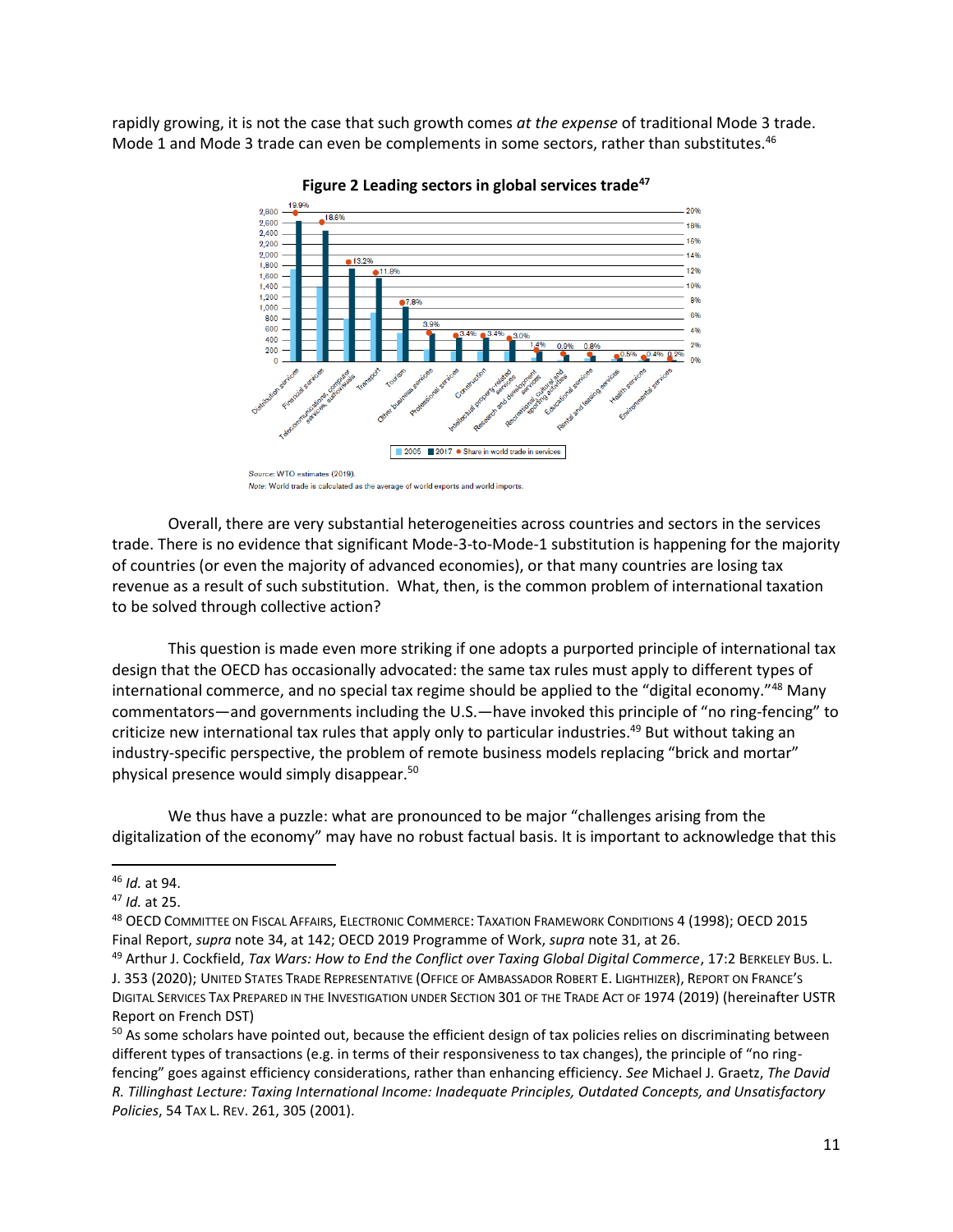<span id="page-12-2"></span>puzzle characterizes not only inter-governmental discussions organized by the OECD, but also other recent international initiatives. In fact, it is unclear that the OECD would have pursued its current initiative if the European Council (EC) had not put forward two draft "directives" in March 2018 to consider for adoption within the European Union.<sup>51</sup> These two draft directives—one for a set of coordinated digital services taxes (DSTs) within the EU<sup>52</sup> and another for collective amendments of income tax treaties by EU member countries $53$ —specifically claimed to provide "interim" and "longterm" solutions to the problem of taxing MNCs operating at "scale without mass." It was these EU initiatives (and a similar proposal made by the UK government<sup>54</sup>) that prompted the OECD to issue its "interim report" on taxation in the digital economy in March 2018. More significantly, it was the EC's failure to secure consensus on its draft directives in November 2018 that resulted in the opportunity for the OECD to describe a new "program of work" in 2019.<sup>55</sup> In any case, this rationale continues to be repeated. Yet it seems spurious and merely rhetorical, and does not identify genuine needs for global cooperation.

### <span id="page-12-0"></span>B. Tax war and peace?

A second rationale for international tax cooperation that has attained great prominence since 2019 is that an OECD-brokered international tax agreement is needed to avert trade wars that would seriously damage the world economy. In November 2020, the OECD produced an economic impact assessment of its Two Pillar proposal, and asserted that the main case for the proposal rested on the undesirability of an alternative scenario, in which trade wars would reduce global GDP by up to 1% in a "worst-case" scenario.<sup>56</sup> In the words of a prominent OECD official, "any agreement is better than no agreement."<sup>57</sup> By implication, if this were not a matter of war and peace, countries would face no urgent need to cooperate on international tax.

<span id="page-12-3"></span>The threatened "trade wars" came about in the following way. As mentioned above, the EC proposed coordinated adoptions of DSTs within the EU in 2018. However, because tax policy decisions at the EC require unanimity, and because a number of EU member states objected to a European DST, the EC proposal was not enacted. Several European countries led by France, as well as Britain, subsequently legislated their own DSTs.<sup>58</sup> These domestically-enacted DSTs came to be known as the "unilateral measures."<sup>59</sup> The U.S. believed that these DSTs were specifically targeted at U.S. tech companies and were discriminatory in nature, and the Office of U.S. Trade Representative (USTR) under the Trump Administration initiated investigations against DST-imposing countries under Section 301 of

<span id="page-12-1"></span> $\overline{a}$ 

<sup>58</sup> Wei Cui, *The Digital Services Tax on the Verge of Implementation*, 67:4 CAN. TAX J. 1135 (2019).

<sup>51</sup> EC DST Proposal and EC SDP Proposal, *supra* not[e 33.](#page-8-1) 

<sup>52</sup> See Wei Cui, *The Digital Services Tax: A Conceptual Defense*, 73(1) TAX L. REV. 69 (2019).

<sup>53</sup> See Cui, *supra* not[e 38.](#page-8-2)

<sup>54</sup> 2018 Corporate Tax Update, *supra* note [33.](#page-8-1)

<sup>&</sup>lt;sup>55</sup> Any account by which the OECD's "Two-Pillar Solution" simply evolved or continued from the earlier BEPS project thus critically hides the extent to which the OECD's project was a *reaction* to competing multilateral initiatives.

<sup>56</sup> OECD 2020 Impact Assessment, *supra* not[e 19,](#page-5-0) at 11, 183-187.

<sup>57</sup> Stephanie Soong Johnston, *Countries Closer Than Ever to Tax Reform Deal, Saint-Amans Says,* TAX NOTES FED., (Jun. 15, 2021) (citing Pascal Saint-Amans, director of the OECD's Centre for Tax Policy and Administration, Speech at BFM Business regarding progress towards a new international tax reform agreement (Jun. 14, 2021)).

<sup>59</sup> This loaded label implies that most tax policy measures that apply to MNCs are adopted through bilateral or multilateral agreement, which is clearly false. See Wei Cui, *What Is Unilateralism in International Taxation?*, 114 AJIL UNBOUND 260, 260-64 (2020).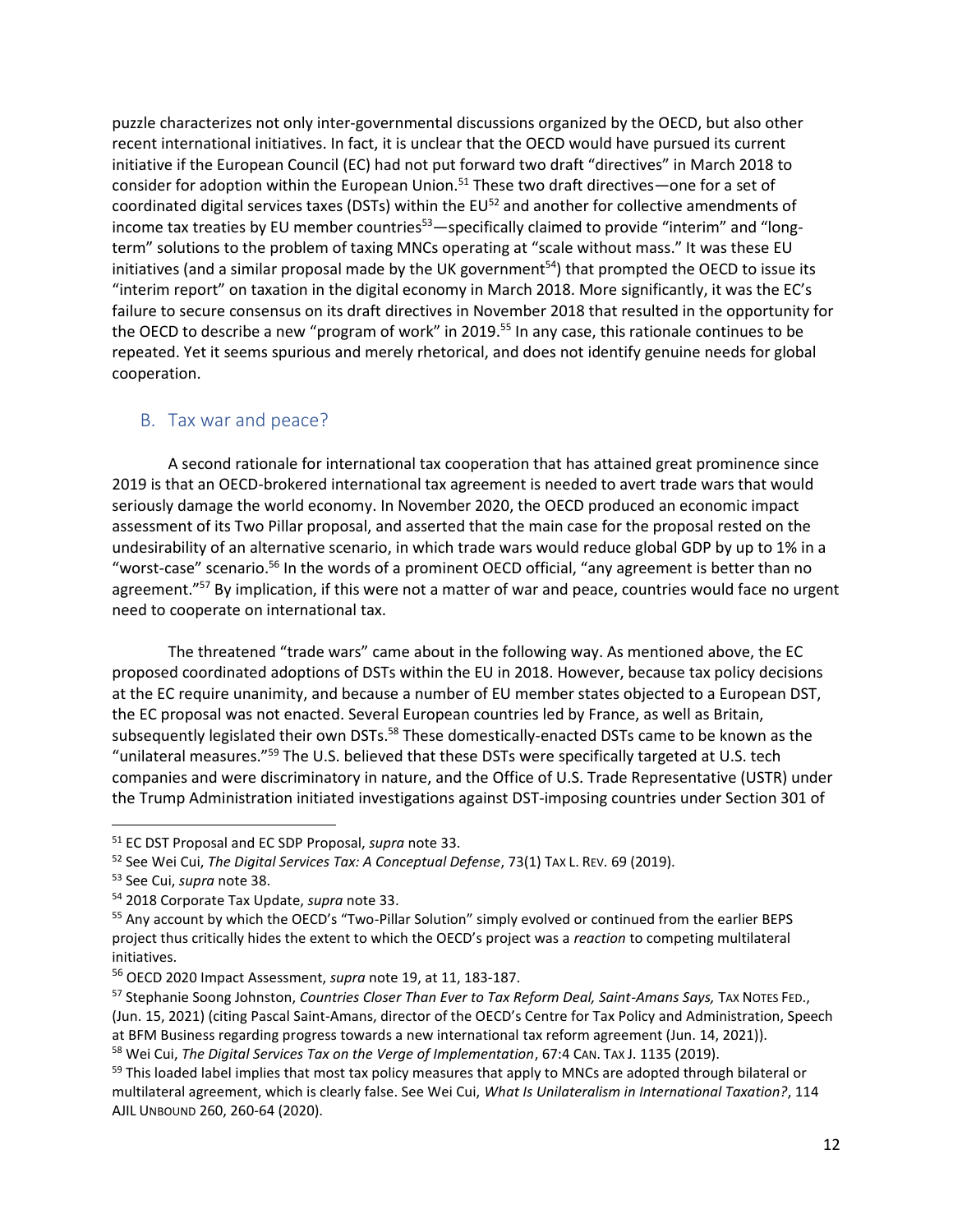<span id="page-13-0"></span>the Trade Act of 1974.<sup>60</sup> The USTR authorized retaliatory tariffs against France in 2020, and against the U.K., Austria, India, Italy, Spain and Turkey<sup>61</sup> under the Biden Administration in 2021. However, the U.S. has voluntarily suspended all of its retaliatory tariffs currently, because the OECD proposes that all countries withdraw their DSTs, once an international tax agreement is reached.<sup>62</sup> If the OECD agreement were to fail and if the U.S. were to proceed with its retaliatory tariffs against DST-imposing countries, trade wars could break out, as these countries are likely to mount retaliatory tariffs against the U.S.<sup>63</sup>

It is important to note that some of the major advocates for international agreements in 2021 including especially the U.S., France, and the U.K.—are would-be belligerents in this story of potential trade wars. Yet they themselves do not claim that averting trade wars is the main reason for international agreement: instead, they appeal to either the rationale based on the changing modes of global commerce discussed above, or the need to end tax competition and corporate tax avoidance (discussed in Part I.C). This discrepancy is highly significant. One might argue that the OECD is more honest about the true nature of the proposed international agreement when it continues to emphasize the averting-trade-war rationale for the agreement, because there would likely be no international agreement if countries do not commit to withdrawing or refraining from imposing DSTs.<sup>64</sup> To put it differently, whatever the appeals of the other policy objectives for international cooperation, the international agreement currently proposed by the OECD, at its core, is an agreement that DSTs should *not* be used to advance these objectives.

Yet the averting-trade-war rationale for international cooperation is highly unusual even on its face. As far as anyone can tell, all of the "trade wars" that the OECD warns about involve a single common belligerent, the U.S. No country is entering into trade wars against any other.<sup>65</sup> This fact is acknowledged and incorporated in an extraordinary way into the OECD's purported simulation of the consequences of the failure of international agreement. In the OECD's simulation of trade wars between a "narrow" group of countries and the U.S.,<sup>66</sup> over 30 countries that either had adopted a DST or reportedly were considering DST adoption as of 2020 are assumed to (i) tax all digital imports from the U.S., (ii) be subjected to either a proportionate retaliatory tariff or a tariff that is 5 times the amounts of DSTs by the U.S., and (iii) enact proportionate counter-tariffs against the U.S for these retaliatory tariffs.

<sup>60</sup> ANDRES B. SCHWARZENBERG, CONG. RSCH. SERV., R46604, SECTION 301 OF THE TRADE ACT OF 1974: ORIGIN, EVOLUTION, AND USE 34-38 (2020).

<sup>61</sup> *USTR Announces, and Immediately Suspends, Tariffs in Section 301 Digital Services Taxes Investigations*, OFFICE OF THE U.S. TRADE REP.. (Jun. 2, 2021), [https://ustr.gov/about-us/policy-offices/press-office/press-](https://ustr.gov/about-us/policy-offices/press-office/press-releases/2021/june/ustr-announces-and-immediately-suspends-tariffs-section-301-digital-services-taxes-investigations)

[releases/2021/june/ustr-announces-and-immediately-suspends-tariffs-section-301-digital-services-taxes](https://ustr.gov/about-us/policy-offices/press-office/press-releases/2021/june/ustr-announces-and-immediately-suspends-tariffs-section-301-digital-services-taxes-investigations)[investigations.](https://ustr.gov/about-us/policy-offices/press-office/press-releases/2021/june/ustr-announces-and-immediately-suspends-tariffs-section-301-digital-services-taxes-investigations)

<sup>62</sup> OECD July 2021 Statement, *supra* not[e 6.](#page-3-0)

<sup>&</sup>lt;sup>63</sup> See text to *infra* notes [87](#page-17-1) for the potential retaliatory measures that the DST-imposing countries may adopt. Some commentators on the DST disputes assert that the adoptions of DSTs are initiations of "tax wars" in themselves. *See, e.g.* Cockfield, *supra* note 48; Ed. Bd., *France Starts a Digital Tax War*, WALL ST. J. OPINION (Jul. 16, 2019, 7:07 PM ET). Such labelling, however, appears highly subjective and selective, as it implies that any tax adopted by one country that other countries do not like amounts to a declaration of "war" that needs to be resolved through international agreements.

<sup>&</sup>lt;sup>64</sup> The withdrawal of DSTs is a central condition of the OECD's Pillar One proposal. OECD July 2021 Statement, *supra* note [6.](#page-3-0)

 $65$  Even the U.S. government itself acknowledges that the DSTs imposed by France and other countries may be applicable to non-U.S. MNCs. USTR Report on French DST, *supra* not[e 49,](#page-11-0) at 26-27. No country other than the U.S. claims that these DST-imposing countries have initiated tax or trade wars against them.

<sup>66</sup> OECD 2020 Impact Assessment, *supra* note [19,](#page-5-0) at 184-186.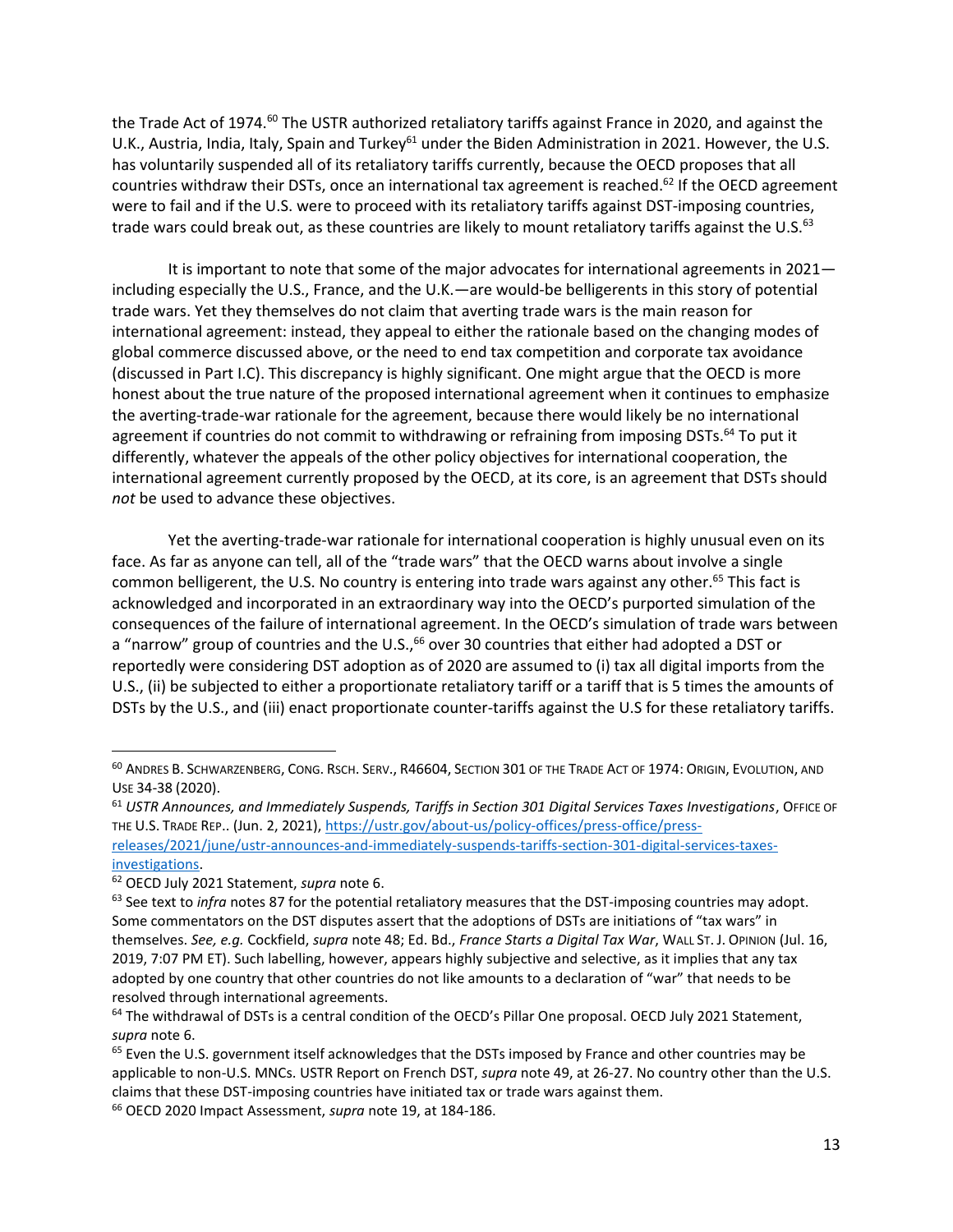In a "worst case" scenario, *all countries in the world* except for China and Hong Kong would adopt DSTs;<sup>67</sup> the U.S. would mount retaliatory tariffs against *all of them* (up to 5 times the value of DSTs); and *all of them* would mount counter-tariffs against the U.S. It is these hyperbolic scenarios of the U.S. waging war against the rest of the world that generate the OECD's dire predictions of the consequences of countries failing to agree on the OECD's proposals.<sup>68</sup>

What the OECD proposes, in other words, is that even if all countries in the world (other than the U.S. and China) are willing to adopt DSTs, DSTs should still be preempted because the U.S. objects to them. This justification for international tax cooperation may seem farfetched—even perverse. But it has gone virtually unchallenged in recent reports and commentaries on international tax cooperation, and is often repeated. Therefore, it is worthwhile to elaborate on at least four reasons why the justification is problematic.

<span id="page-14-0"></span>First, the justification is clearly not to be interpreted as claiming that international tax agreements are needed to resolve *actual* trade tensions. If actual trade tensions were at stake, then the justification would fail because it ignores the obvious point that the potential "belligerents" in trade wars should resolve their conflicts themselves, without dragging in the rest of the world. For example, the U.S. under the Trump Administration had also authorized Section 301 retaliatory tariffs against China for the latter's purported violations of its WTO obligations<sup>69</sup>—a trade war that continues under the Biden Administration. Currently, no country or international organization proposes that a new multilateral agreement of any sort should be negotiated to end the U.S.-China trade war. Similarly, the Trump Administration had also authorized Section 301 retaliatory tariffs against the EU in connection with the longstanding *Large Civil Aircraft* dispute.<sup>70</sup> In June 2021, the U.S. and EU agreed to a truce in their reciprocal retaliations in the dispute, again without the involvement of other countries.<sup>71</sup> The amount of tariffs imposed in both the China-U.S. trade war and the reciprocal retaliations in the U.S.-EU *Large Civil Aircraft* dispute are significantly larger in magnitude than the Section 301 tariffs that the USTR has actually planned against DST-imposing countries.<sup>72</sup> A rationale for a global tax agreement based on DST-induced trade tensions therefore emerges only if the U.S. is assumed to be "retaliating" against almost the entire world. In reality, the U.S.'s Section 301 tariffs, adopted in 2020 and 2021 against seven DST-imposing countries, are likely adopted to *deter* other countries from DST adoption. If Section 301 tariffs have to be levied against over 30 countries (the "narrow" group contemplated by the OECD), let alone the "rest of the world," this deterrence strategy would have already utterly failed.

Second, the U.S.'s imposition of Section 301 tariffs against DST-imposing countries likely violates its WTO obligations. In this regard, the Section 301 tariffs against France and other DST-imposing countries resemble the Section 301 tariffs that the U.S. has levied on Chinese imports since 2018 (which

 $67$  China and Hong Kong are assumed to neither enact DSTs nor retaliate against them.

<sup>68</sup> OECD 2020 Impact Assessment, *supra* note [19,](#page-5-0) at 186-187.

<sup>69</sup> SCHWARZENBERG, *supra* note [60,](#page-13-0) at 28-31; Alan O. Sykes, *The Law and Economics of "Forced" Technology Transfer and Its Implications for Trade and Investment Policy (and the U.S.–China Trade War),* 13:1 J. LEG. ANALYSIS 127 (2021).

<sup>70</sup> SCHWARZENBERG, *supra* note [60](#page-13-0) at 31-34.

<sup>71</sup> Robert Goulder, *The Transatlantic Détente Is Simple as A-B-C: Airbus, Boeing, and China, 102 TAX NOTES INT'L 1877* (2021).

 $72$  In 2017, \$370 billion of U.S.-China trade was affected by the U.S.'s Section 301 tariffs. In 2019, the U.S. imposed tariffs on \$7.5 billion of imports from the EU in the *Large Civil Aircraft* dispute. By comparison, The U.S.'s Section 301 tariffs against France in retaliation for the DST covered \$1.3 billion of French imports. SCHWARZENBERG, *supra* note [60,](#page-13-0) at 29, 33, and 35.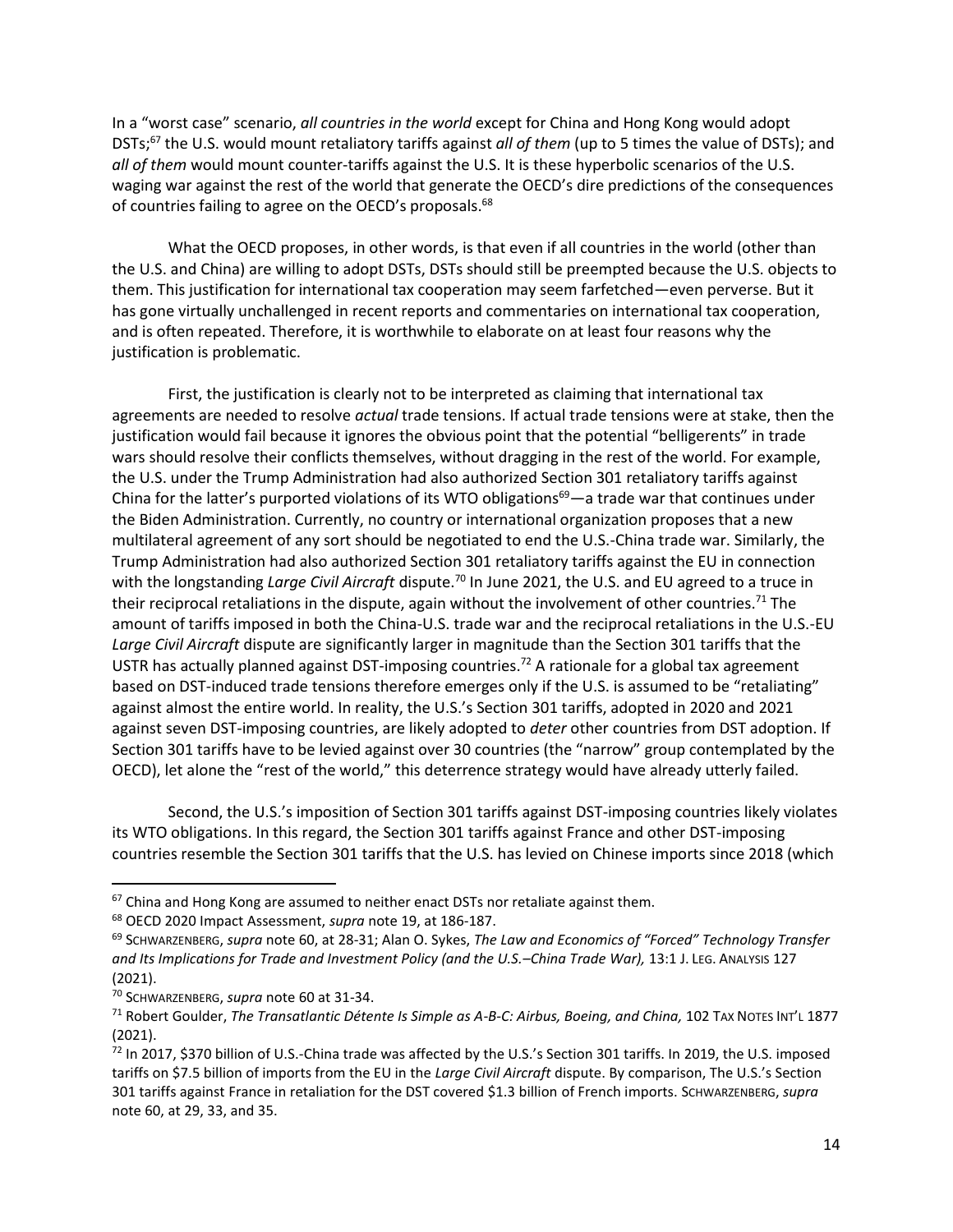have been found to breach WTO law),<sup>73</sup> and differ from the U.S. tariffs against the EU in the *Large Civil* Aircraft dispute (as the latter are authorized by the WTO).<sup>74</sup> Specifically, the USTR does not allege that the DSTs being investigated are in violation of existing international agreements (e.g. WTO rules, regional trade agreements, bilateral tax treaties, etc.). It in effect acknowledges that DSTs are unconstrained by trade agreements.<sup>75</sup> Instead, the USTR's determination is simply that DSTs "[discriminate] against major U.S. digital companies and [are] inconsistent with prevailing international tax policy principles."<sup>76</sup> The USTR's determination under such vague criteria is bound by no rule of law.<sup>77</sup> However, the U.S.'s announced retaliatory tariffs on imported goods from France and other DSTimposing countries are clearly disciplined by the WTO. It is not only the European Union's view that such tariffs would violate U.S. WTO obligations:<sup>78</sup> U.S. legal scholars and U.S. government agencies themselves have questioned the WTO-compatibility of many Section 301 tariffs.<sup>79</sup>

<span id="page-15-0"></span>To invoke the U.S. Section 301 tariffs against a large number of countries as the basis of a new international tax agreement therefore assumes the U.S.'s entitlement to violate WTO law. It is not clear how a country willing to breach international obligations towards other countries under an existing (and significant) cooperative regime can commit itself to cooperation in a new regime that is the direct result of such a breach. Moreover, what the OECD effectively claims is that *it* should be the site of international negotiations to prevent disputes that, under existing international law, are expected to be

 $<sup>73</sup>$  In September 2020, a WTO panel found the U.S.'s imposition of Section 301 tariffs against China since 2018 was</sup> in violation of WTO rules. Kenneth Rapoza, *What the WTO Ruling Against Trump's China Tariffs Means for a Potential President Biden,* FORBES (Sep. 16, 2020, 10:00 am EDT).

<sup>74</sup> SCHWARZENBERG, *supra* note [60,](#page-13-0) at 32.

<sup>75</sup> For a detailed analysis of DST compatibility with trade agreements, s*ee* Chris Noonan & Victoria Plekhanova, *Taxation of Digital Services Under Trade Agreements*, 23:4 J. INT'L ECON. L. 1015 (2020).

<sup>76</sup> See, Office of U.S. Trade Rep., *Notice of Determination and Request for Comments Concerning Action Pursuant to Section 301: France's Digital Services Tax*, 84:235 FED. REG. 66956 (Dec. 6, 2019).

 $77$  U.S. legal scholars have long questioned the lack of constraint on the U.S. government under the

<sup>&</sup>quot;reasonableness" standard under Section 301 of the Trade Act of 1974. See David M. Pedley, *A Definition for "Unreasonable" in Section 301 of the Trade Act of 1974: A Consideration of the United States – Thailand Tobacco Dispute*, 5 EMORY INT'L REV. 285 (1991); Patricia I. Hansen, *Defining Unreasonableness in International Trade: Section 301 of the Trade Act of 1974*, 96 YALE L. J. 1122 (1987).

<sup>78</sup> Jakob Hanke Vela, *EU looks to target Big Tech in trade war with America*, POLITICO (Jul. 20, 2020, 7:34 AM EDT). <sup>79</sup> *See, e.g.* SCHWARZENBERG, *supra* note [60](#page-13-0), at 38 ("Should the United States impose retaliatory trade measures [in connection with DSTs], the affected parties could pursue WTO dispute settlement or retaliate by targeting U.S. exports"); Colin Patch, *A Unilateral President vs. A Multilateral Trade Organization: Ethical Implications in the Ongoing Trade War*, 32 GEO. J. LEGAL ETHICS 883 (2019) (arguing that Trump's Section 301 tariffs against China are WTO-incompatible and undermines the international legal order); C. O'Neal Taylor, *The Limits of Economic Power: Section 301 and the World Trade Organization Dispute Settlement System*, 30 VAND. J. TRANAT'L L. 209 (1997).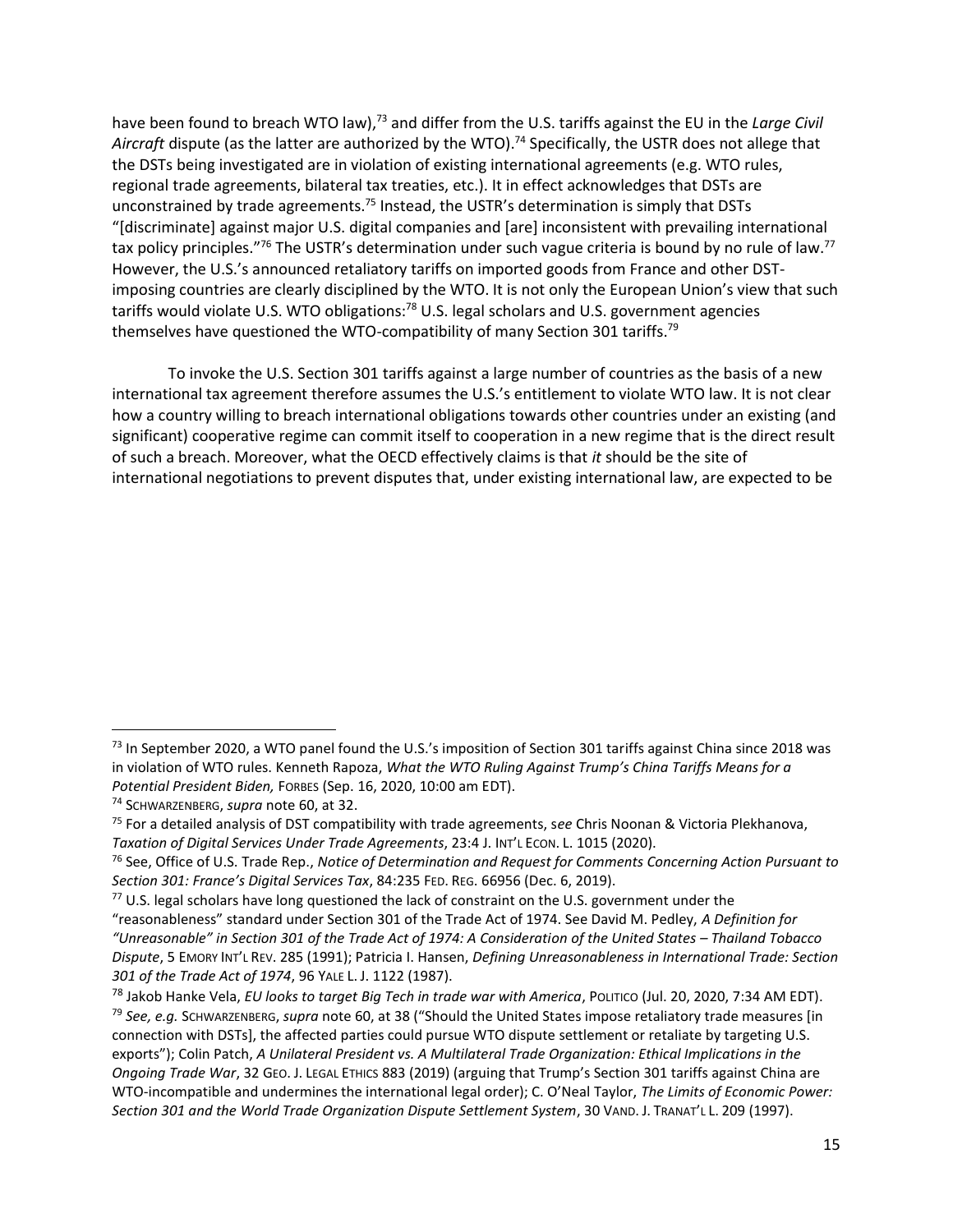resolved through the WTO.<sup>80</sup> One is supposed to believe that nations could resolve their disputes simply by switching from one international forum to another.<sup>81</sup>

<span id="page-16-1"></span>Third, the OECD's neglect of the fact that U.S. Section 301 tariffs against DST-imposing countries violate WTO law also betrays a lack of understanding that tariffs can and are used not just to wage trade wars, but to enforce international agreements. No supra-national government authority, including the WTO, is able to enforce trade agreements against their signatories: the enforcement must come from other signatories to these agreements.<sup>82</sup> When one signatory is found to violate its WTO obligations, authorized retaliations by others serve to enforce such obligations (or compensate the others for such violations). For example, when the U.S. and EU levied retaliatory tariffs against one another in the *Large Civil Aircraft* dispute, both acted with WTO authorization: the WTO had determined that each side had violated WTO law by adopting certain export subsidy policies. It would be mistaken to describe this as a scenario where "war" broke out, existing international agreements became defunct, and a new agreement needed to be negotiated. Instead, the prior trade agreement was enforced, and if the parties could not come to a resolution, the new status quo, with new WTO-authorized tariffs on both sides, was regarded as a renegotiated outcome.<sup>83</sup>

<span id="page-16-0"></span>When the U.S. imposes Section 301 tariffs in violation of its WTO obligations, the other countries are entitled to seek remedy within the WTO framework.<sup>84</sup> Even a WTO ruling against the U.S., however, would have no effect in itself, if the countries injured by U.S. tariffs could not mount countertariffs. It is tariffs authorized by the WTO, and other WTO-compliant measures to counter trade policies that violate WTO agreements (such as the U.S. Section 301 tariffs), that enforce such international agreements. In portraying tariffs and counter-tariffs as a matter of war, and in portraying the removal of such tariffs and counter-tariffs as peaceful cooperation—all without distinguishing between tariff measures that violate and those that enforce trade agreements—the OECD lays bare a big gap in its proposal for international tax agreement, namely what would constitute enforcement of the agreements.

To summarize these first three objections: the worst-case scenario for the global economy invoked by the OECD is one where, putting China and Hong Kong aside, every country is at peace with every other except the U.S.; the U.S. is at war with every other country; the U.S. violates its WTO

<sup>80</sup> Some tax scholars suggest that because *tax matters* are involved, the dispute over the DST should be resolved through the OECD rather than the WTO. Such a claim, however, ignores the fact that the WTO agreements contain only specific carveouts for tax measures. Unless these carveouts apply, there is no ground for claiming that WTO obligations are inapplicable to disputes about tax policies. Indeed, the U.S. went through and lost a lengthy GATT dispute with the EU concerning its income tax policies. See DAVID L. BRUMBAUGH, CONG. RSCH. SERV., RL31660, A HISTORY OF THE EXTRATERRITORIAL INCOME (ETI) AND FOREIGN SALES CORPORATION (FSC) EXPORT TAX-BENEFIT CONTROVERSY (2006).

<sup>&</sup>lt;sup>81</sup> It is also unclear how the Biden Administration's continued threat of Section 301 tariffs that breach WTO rules can be viewed as multilateralist and cooperative in nature. David Lawder, *U.S. sets and suspends tariffs on six countries over digital taxes,* REUTERS (Jun. 2, 2021, 12:34 PM PDT).

<sup>82</sup> Kyle Bagwell & Robert W. Staiger, *The World Trade Organization, Theory and Practice*, 2 ANN. REV. ECON. 223, 248-249 (2010).

<sup>83</sup> See Alan Sykes, *International Law*, *in* 1 HANDBOOK OF LAW AND ECONOMICS 757, 800-801 (A. Mitchell Polinsky & Steven Shavell eds., 2007).

<sup>84</sup> The intended EU response to U.S. retaliatory tariffs against any EU-member country that imposed the DST was to object to such tariffs at the WTO. Matt Thompson, *EU to Boost Trade Sanctions Given Possible Digital Tax Spat*, LAW360 (Oct. 28, 2020).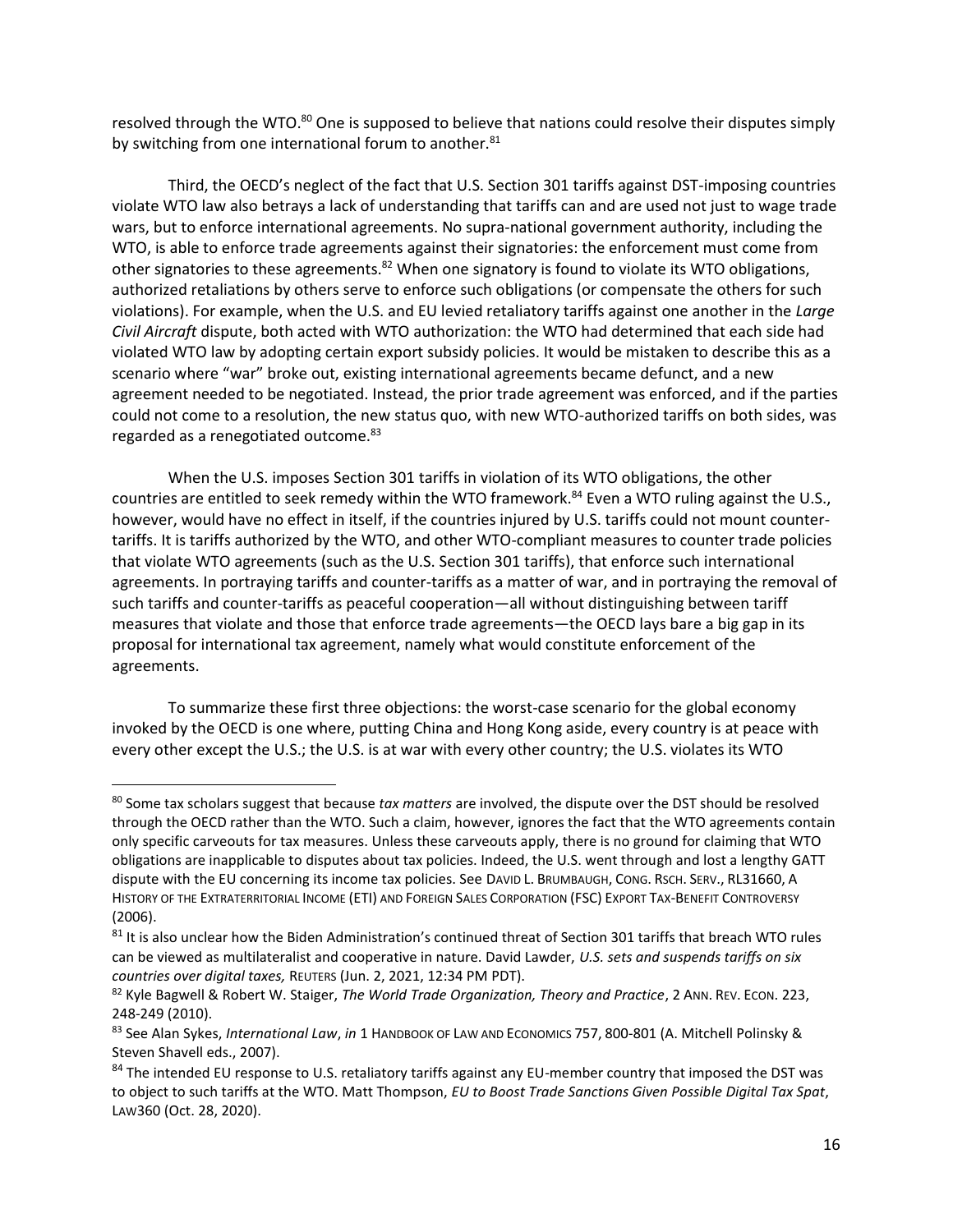obligations in respect of all other WTO signatories; and every other country is enforcing WTO obligations against the U.S. It would seem that this is an unmitigated disaster for the U.S., while the rest of the world continues to cooperate under the WTO. Instead, the OECD presents it as a disaster for the world, and as the end of international cooperation.

In view of the extraordinariness of this proposal, it is useful to consider, fourth and finally, how likely in reality trade wars would erupt around DSTs and remain uncontained without international agreement. The U.S. suffered significant damage from the trade war Trump initiated against China. Though the U.S. is China's largest trading partner, its presumed monopsony power did not prevent most of the burden of the U.S. tariffs from being passed onto U.S. consumers.<sup>85</sup> The U.S. strategy for retaliating against DSTs similarly comprises high-rate tariffs on goods exports to the U.S. Thus, even without considering the possibility of WTO-authorized or WTO-compatible counter-tariffs adopted by other countries, the U.S. would need to be cautious in actually levying the tariffs. Moreover, there are powerful asymmetries between the U.S. and the DST-imposing countries it may retaliate against. For one, the DST, conceived as a tariff on zero-marginal cost digital services, may be adopted by many small countries, some of which may not even have sufficient goods exports to the U.S. for the latter to impose tariffs on.<sup>86</sup> For another, the press reported that in light of the likelihood that WTO dispute resolution mechanisms might remain paralyzed in the near future, the EU was also crafting a set of WTO-compliant policies that would tax or otherwise restrict U.S. exports of a broader range of services and intellectual property licenses to Europe.<sup>87</sup> It is such a set of policies—permitted or simply undisciplined by the WTO—that would constitute the European "belligerents'" responses to the trade wars started by the U.S. For its war threat to be credible, the U.S. needs to have a response to this next stage of escalation.

<span id="page-17-2"></span><span id="page-17-1"></span>Overall, the second rationale for international tax cooperation emphasized by the OECD takes the U.S.'s entitlement, willingness and ability to carry out trade wars against a large number of countries for granted. Even though its assumptions are obviously implausible—and even though it betrays a neglect and misunderstanding of major existing institutions of international cooperation under the WTO regime—it is a rationale that commentators on the OECD proposals have largely acquiesced to. Most importantly, this rationale captures an essential component of the proposed international agreement the withdrawal of DSTs—currently sponsored by the G-7, G-20 and the OECD in 2021. Instead of international cooperation, one country seems to have successfully asserted power over others. That nations "cooperate" this way deserves to be seen as a puzzle.

## <span id="page-17-0"></span>C. Ending MNC avoidance and tax (and subsidy) competitions?

The case for global tax cooperation has been substantially recast in 2021, first by the Biden Administration, then as a result of the G7/G20 accord on a "global minimum tax." Instead of addressing new policy challenges arising from Mode-1-for-Mode-3 substitution in the services trade, the G7 called

<sup>85</sup> Mary Amiti, Stephen J. Redding & David E. Weinstein, *The Impact of the 2018 Tariffs on Prices and Welfare*, 33:4 J. ECON. PERSP. 187 (2019); Mary Amiti, Stephen J. Redding & David E. Weinstein, *Who's paying for the US tariffs? A longer-term perspective*, 110 A.E.A. PAPERS & PROC. 541 (2020).

<sup>86</sup> For a discussion of the limited retaliation strategies of countries exporting zero-marginal-cost digital services, *see* WOLFRAM RICHTER, THE TAXATION OF DIGITAL SERVICES AS A RENT-EXTRACTING POLICY, DISCUSSION PAPER (2021). To follow the unfortunate war metaphor, the U.S. Section 301 tariffs are akin to aircraft carriers and ballistic missiles, whereas DSTs are analogous to drone strikes.

<sup>87</sup> Vela, *supra* not[e 78.](#page-15-0)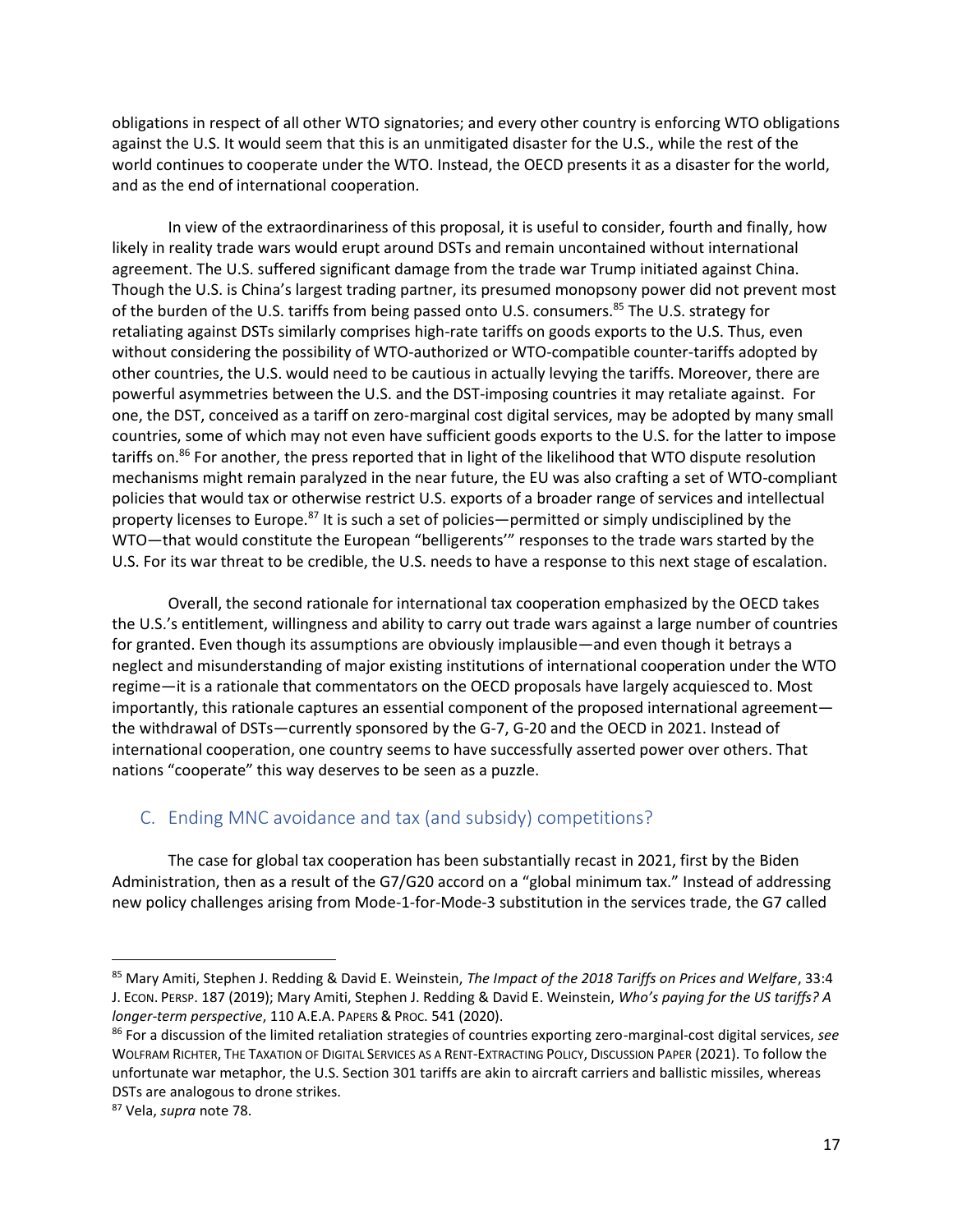for reversing long-term declines in corporate tax rates.<sup>88</sup> And while the OECD still seeks global endorsement of its reform blueprints as a matter of securing "tax peace,"<sup>89</sup> no G7 or G20 country emphasizes this as the most important aspect of an OECD-facilitated agreement. Instead, they claim that the new agreement will end corporate tax competition and MNC tax avoidance. Yet the new rationale circulated in 2021 again rests on many claims brandished as self-evident, but which turn out to be problematic upon even a cursory examination. In fact, instead of enabling countries to tax MNCs more, the OECD's proposals can easily be read as being *in favor of* MNCs.

In particular, "Pillar Two" of the OECD proposal invites countries to cooperate on policies that they can easily and effectively adopt (and have adopted) on their own. The reason for coordinated rather than unilateral adoption, apparently, is to provide MNCs with "certainty" in the application of anti-avoidance rules—which weakens rather than strengthens such rules. Likewise, "Pillar One" of the OECD proposals invites countries to agree on certain methods of taxing MNCs, to be applied only to a small number of corporate groups. The proposal's real linchpin, however, is securing the withdrawal of DSTs—a collective agreement to limit the taxation of MNCs.

This subpart will briefly review these contentious aspects of the OECD proposals. But just as importantly, even abstracting from the OECD's specific approach, there are more fundamental reasons why ending tax competition to attract foreign investment or MNC headquarters *cannot* serve as goals of global cooperation. This makes it less surprising that the OECD proposal *does not* serve such goals.

## <span id="page-18-0"></span>1. "Agreeing" to a "global minimum tax"

 $\overline{\phantom{a}}$ 

The first thing to know about the OECD's proposed "Two Pillar Solution" (endorsed by the G20 in July 2021) is that nowhere in it are countries required to adopt a minimum CIT rate. There is thus a glaring discrepancy between what politicians and the press claim countries have agreed to and the plain language of the proposed agreement. "Pillar Two" of the OECD proposal contains the main provisions that refer to a minimum tax rate, but they are better described as *anti-avoidance rules*: indeed, the OECD called this part of its proposal the "Global Anti-Base Erosion (GloBE) Proposal" before the "global minimum tax" label began to be used in 2021.

In this proposal, the OECD makes two main recommendations.<sup>90</sup> First, countries with MNC headquarters should subject the companies' foreign income (including income earned by foreign subsidiaries) to an additional tax, if such income is subject to lower-than-minimum tax rates elsewhere. If a country adopts this recommendation—the so-called "Income Inclusion Rule" (IIR)—in respect of headquartered MNCs, then it can be said to have ensured that the foreign income of such MNCs is subject to a *combined* tax rate of no less than the minimum.<sup>91</sup> Second, countries are entitled to impose additional taxes on the payment of income made from them *to* persons in countries that subject such

<sup>88</sup> Jeff Stein & Antonia Noori Farzan, *G-7 countries reach agreement on 15 percent minimum global tax rate*, THE WASHINGTON POST (Jun. 5, 2021, 4:36 PM EDT).

<sup>89</sup> Nana Ama Sarfo, *The IMF's Big Ideas for the Future of Corporate Taxation*, 102 TAX NOTES INT'L 866 (2021).  $90$  A third recommendation is called the "subject to tax rule," which encourages countries to negotiate bilaterally such that one country can raise the tax imposed on payments made to the other country when the latter lowers its tax on such payments. It is thus similar to the "Undertaxed Payment Rule" discussed below, but implemented through tax treaty conventions and on a bilateral, rather than unilateral, basis. Pillar Two Blueprint, *supra* not[e 31,](#page-7-1) at 150-151.

<sup>&</sup>lt;sup>91</sup> Pillar Two Blueprint, *supra* not[e 31,](#page-7-1) at \_\_. The IIR minimum tax rate is agreed to be 15% in October 2021.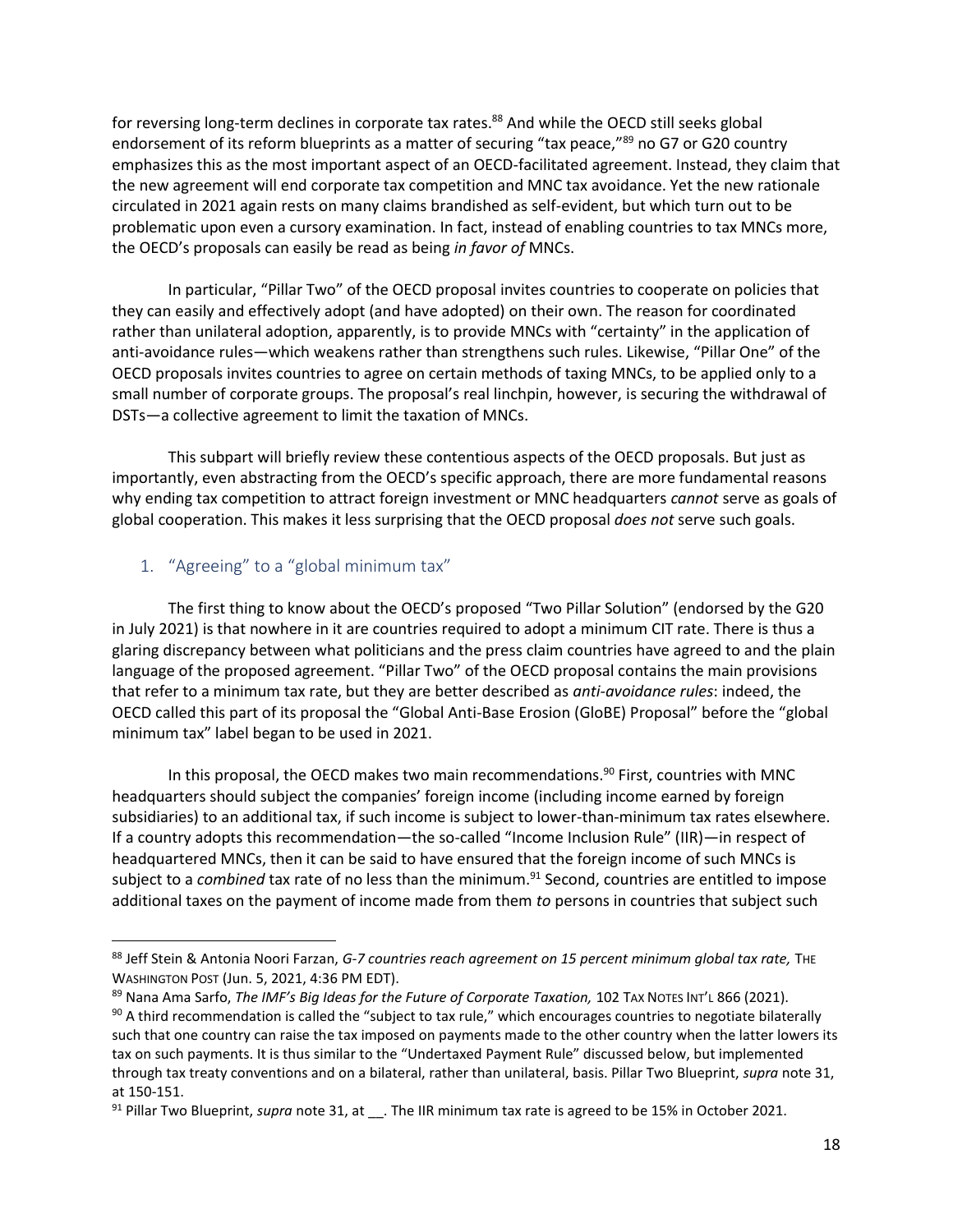income to lower-than-minimum tax rates. If a country from which payments are made adopts this recommendation—the so-called "Undertaxed Payment Rule" (UTPR)—then it can be said to be trying to ensure that income arising from itself and accruing to foreigners is subject to a *combined* tax rate of no less than a minimum.<sup>92</sup> However, neither countries adopting the IIR or UTPR nor any other country is asked to consider adopting a stand-alone CIT rate above a minimum rate, for income earned by its own corporations in its own territory. No country, that is, is restricted against adopting low CIT rates to entice MNCs to move their operations to it.

Explaining how such a proposal amounts to a bid to end "tax competition" requires certain elaborate—and ultimately tenuous—narratives, usually omitted for the purposes of media sound bites. Such narratives involve claims about the purported effects of the two types of anti-avoidance rules, discussed further below. However, another basic point to note at the outset is that these rules represent a "common approach": countries are not required to commit to their adoption in any global agreement. Instead, countries are to agree that *if* they were to adopt anti-avoidance rules of a sufficiently similar kind, they must adopt the OECD's version of such rules.<sup>93</sup>

The basic logic of the "Income Inclusion Rule" is thoroughly familiar to tax policymakers and practitioners around the world. Ever since the U.S. adopted comprehensive controlled foreign corporation (CFC) rules in the early 1960s, many countries have enacted similar rules to prevent parent companies or individual shareholders residing in them from avoiding tax, by taxing undistributed income accruing to foreign subsidiaries that might be used by taxpayers to shelter income. The adoption of CFC rules has overwhelmingly taken the form of unilateral legislation, and the international tax community has widely accepted such non-coordination in CFC rule adoption.<sup>94</sup> This is not just because CFC rules are generally believed to be effective even when unilaterally adopted<sup>95</sup> and pose no harmful externalities:<sup>96</sup> CFC rules have also been used to serve policy purposes other than combatting tax avoidance. For example, the U.S.' much admired CFC rules were first enacted in 1962, $97$  when the U.S. struggled to deal with a balance of payment crisis and explored all measures to bring capital back to itself.<sup>98</sup> Similarly, the

<span id="page-19-1"></span><span id="page-19-0"></span><sup>92</sup> Pillar Two Blueprint, *supra* not[e 31,](#page-7-1) at \_\_. The UPTR minimum tax rate is agreed to be 9% in October 2021. 93 Moreover, as a part of the international agreement, countries would agree not to object to others' adoption of such anti-avoidance rules. OECD July 2021 Statement, *supra* note [6.](#page-3-0)

<sup>94</sup> Some scholars suggest that the U.S. acted as a leader in adopting such practices in the spirit of "constructive unilateralism." *See* Reuven S. Avi-Yonah, *Constructive Unilateralism: U.S. Leadership and International Taxation*, 42:2 Int'l Tax J. 17, 17-24 (2016). Others have called such mutual acceptance of unilateral legislation (of what are believed to be good international tax practices) "coordinated unilateralism." Mason, *supra* note [11.](#page-3-1)

<sup>95</sup> *See* Dharmapala, *supra* not[e 12.](#page-3-2) For a summary of the unilateral introductions of CFC rules, see Johannes Voget, *Relocation of Headquarters and International Taxation*, 95 J PUB. ECON. 1067 (2011).

<sup>96</sup> As discussed further in Part II below, income taxation based on the residence of individual shareholders has long been regarded as the most efficient form of international taxation. *See* Michael Keen & David Wildasin, *Pareto-Efficient International Taxation*, 94 AM. ECON. REV. 259 (2004); Roger H. Gordon & James R. Hines, *International Taxation, in* 4 HANDBOOK OF PUBLIC ECONOMICS 1935 (A.J. Auerbach & M. Feldstein, eds., 2002); Alan J. Auerbach, Michael P. Devereux & Helen Simpson, *Taxing Corporate Income, in* DIMENSIONS OF TAX DESIGN: THE MIRRLEES REVIEW 837 (Stuart Adam et al., eds., 2010); Rachel Griffith, James R. Hines & Peter Birch Sørensen, *International Capital Taxation*, *in* DIMENSIONS OF TAX DESIGN: THE MIRRLEES REVIEW 914 (Stuart Adam et al., eds., 2010).

 $97$  Also known as the "Subpart F rules," referring to Subpart F of the Internal Revenue Code (IRC).

<sup>98</sup> President John F. Kennedy's Special Message to the Congress on Taxation, April 20th, 1961 (acknowledging that the policy motive for the CFC rules was not only limiting tax avoidance but "to stimulate our economy and our plant modernization, as well as ease our balance of payments deficit.") As the U.S. balance of payment crisis worsened in the 1960s, it even temporarily adopted capital control and an embargo on net direct investment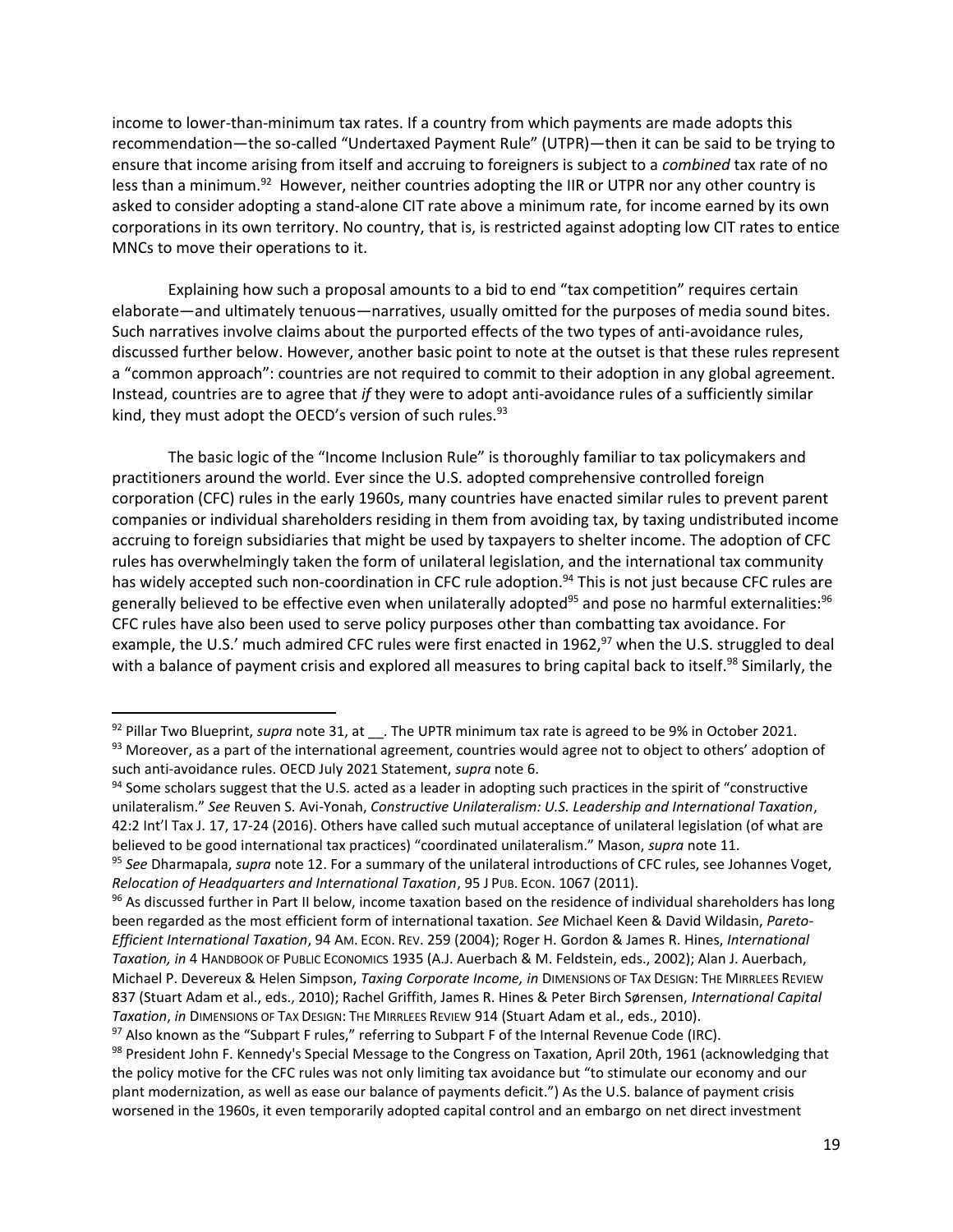Trump Administration introduced strengthened measures of U.S. residence-based taxation through the global intangible and low-taxed income (GILTI) regime in 2017, as part of a political agenda purporting to bring jobs back to America.<sup>99</sup> The GILTI represents yet another variant of CFC rules (or what the OECD now calls IIR).<sup>100</sup> In other words, countries may want to design their CFC rules to reflect their changing domestic policy needs (whether or not directly related to taxation). And in the past, governments rarely argued that CFC regimes' effectiveness critically depends on collective adoption.

What, then, is the necessity for global coordination in the adoption of the IIR?<sup>101</sup> As noted above, the OECD actually does *not* expect all countries to commit to IIR adoption, consistent with the presumed feasibility of unilateral adoption. Instead, the OECD's IIR represents a "common approach," rather than being obligatory on participants in the negotiations.<sup>102</sup> Yet the complexity of OECD's Pillar Two blueprint mainly issues from the premise that countries follow a coordination scheme in adopting the IIR. The OECD's main justification for coordinated adoption is that it would create "certainty" for MNCs when many countries adopt anti-avoidance rules.<sup>103</sup> The implication is that there is a high risk that MNCs would be taxed *too much* if IIR (i.e. CFC-like) rules were more widely adopted by countries acting on their own. Consistent with this basic objective, the OECD proposal contains extensive "substancebased carveouts," rules concerning "excluded entities," and priority ordering in the imposition of the IIR,<sup>104</sup> all of which aim to *limit* the IIR's application.

If, however, no or few countries are specifically enabled to adopt IIR (i.e. CFC-like) rules by global coordination, and the main case for coordination is to limit the impact of the adoption of such rules on MNCs, it is clearly misleading to claim that the goal of new global tax cooperation is to *end* MNC tax avoidance. Indeed, in the tax profession, "certainty" is often a code word for narrowly drafted rules that taxpayers can plan around.<sup>105</sup> Extensive legal scholarship has convincingly argued that black-andwhite rules regarded as providing "certainty" to taxpayers yield weaker deterrence effects against tax avoiders.<sup>106</sup> If "certainty" is the main benefit of global cooperation in supporting OECD's Pillar Two proposal, one must then conclude that the cooperation is mainly in favor of MNCs, not governments.

The second major component of the OECD's Pillar Two recommendations, the UTPR, differs from the IIR in several respects relevant to the idea of cooperation. First, UTPR-like rules have rarely been adopted before: instead of identifying particular types of transactional structures as prone to being

l

outflows to continental Europe. Atish R. Ghosh and Mahvash S. Qureshi, *What's in a Name? That Which We Call Capital Controls* 18-19 (IMF, Working Paper WP/16/25, 2016).

<sup>99</sup> Rebecca M. Kysar, *Critiquing (and Repairing) the New International Tax Regime*, 128 YALE L.J. FORUM 339 (2018). 100 U.S. tax commentators have argued that any variant of GILTI, even if modified from its current form pursuant to new legislation to be secured by the Biden Administration, will need to be accepted by the OECD as compatible with Pillar Two. [Cite.]

<sup>&</sup>lt;sup>101</sup> Some scholars have suggested that coordinated adoption of CFC rules is necessary to prevent competition for corporate headquarters. I discuss this in Part I.C.3 *infra*.

<sup>102</sup> OECD July 2021 Statement, *supra* note [6.](#page-3-0)

<sup>103</sup> Pillar Two Blueprint, *supra* note [31,](#page-7-1) at \_\_.

<sup>&</sup>lt;sup>104</sup> Such ordering rules are relevant to tiered corporate structures in which multiple holding companies may be affiliated with different countries, all of which are entitled to impose IIR.

<sup>&</sup>lt;sup>105</sup> Tax advisors around the world have already extensively analyzed the OECD's Pillar Two proposal, to assure clients of the limited changes it brings, and to analyze the tax planning techniques either precluded or left open. *See, e.g*. KPMG, KMPG REPORT: OECD/G20 INCLUSIVE FRAMEWORK AGREEMENT ON BEPS 2.0 (Jul. 2, 2021).

<sup>106</sup> *See, e.g*, David A. Weisbach, *An Economic Analysis of Anti-Tax-Avoidance Doctrines*, 4:1 AM. L. ECON. REV. 88 (2002).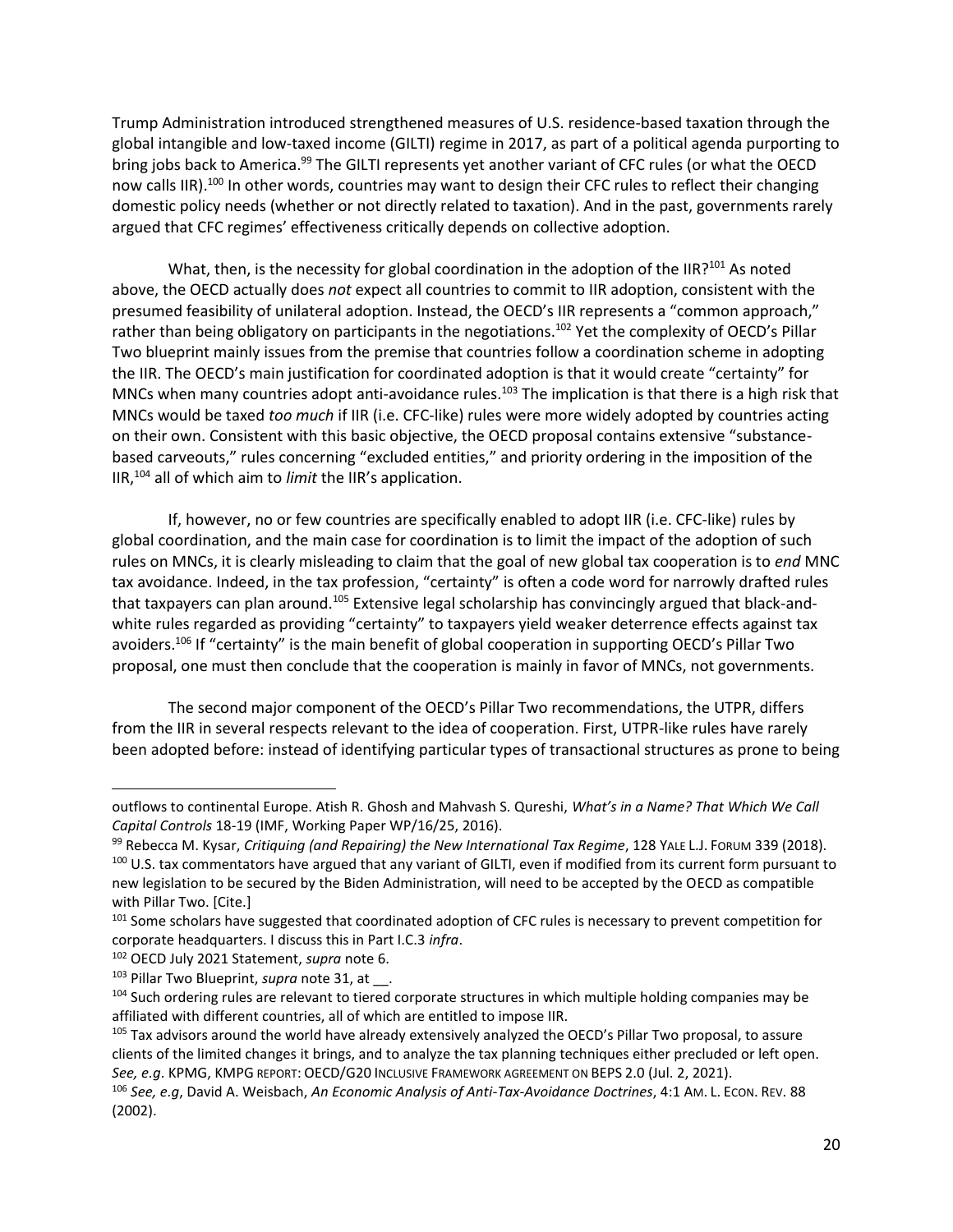used for tax avoidance, $107$  the UTPR recommends higher taxation, by the country from which payments are made, on payments to any recipient located in a country that taxes the receipt of such payments at a lower-than-minimum tax. Because of the lack of prior precedents,<sup>108</sup> it is difficult to say, with confidence, whether this will be effective in curtailing tax avoidance.

Second, even if the UTPR is potentially effective, the question can be raised as to why countries are better off collectively adopting it rather than unilaterally. Recall that the IIR—or, CFC-like rules—is traditionally regarded as a rule that countries have unilateral incentives to adopt.<sup>109</sup> In contrast, although the UTPR might curtail MNC tax avoidance—MNCs would have less incentive to shift income to low-taxed jurisdictions—it could also increase the tax burden on real investment flows from countries with lower tax rates. The use of UTPR might thus divert foreign investment away from UTPR-adopting to UTPR-free countries. If this diversion effect is strong, the UTPR may not be unilaterally optimal to adopt. This might lead one to argue that if the world's major investment destinations (e.g. the U.S., EU, other OECD countries, and China) all adopt the UTPR, the diversion of investment flow may be less marked. In other words, it may be much less costly for any country to adopt the UTPR if other countries also adopt it.

Yet this rationale for cooperation has been neither explicitly offered by the OECD nor elaborated on by any commentator. In fact, as noted before, the OECD does not require any country to commit to the adoption of UTPR—it only recommends a "common approach." If collective action is necessary to enable UTPR adoption, then adoption will depend on whether countries can otherwise form a coalition, outside of the OECD-IF, that commits to collective adoption. Presumably, the OECD itself is not responsible for ensuring the formation of such a coalition. In that case, it is again unclear how Pillar Two generates reduction of MNC tax avoidance as a cooperative outcome.

The direct effect of international cooperation under Pillar Two on MNC tax avoidance is thus likely to be modest at best: it may even increase MNC tax avoidance if anti-avoidance policies that countries may themselves adopt are precluded by the OECD agreement. What effect will Pillar Two have on ending tax rate competition? After all, what grabbed news headlines in 2021 was the possibility that the decline of CIT rates around the world may be reversed, not that countries would adopt more "certain" anti-avoidance rules. How did the *same* OECD proposal, packaged as the "Global Anti-Base Erosion Proposal" before 2021, come to be taken as imposing a "global minimum tax"?

That transformation seems to have resulted from some heroic postulates, made mainly by U.S. based commentators and not by the OECD itself. It has been suggested that if just a few major capitalexporting countries adopted stringent residence-country anti-avoidance rules (through the OECD's IIR or even stronger domestic rules, such as the U.S. GILTI regime), then much of MNC tax planning using lowtax jurisdictions would cease to pay off. Consequently, countries would lose much of their ability to

<sup>&</sup>lt;sup>107</sup> Countries have long adopted a wide range of anti-avoidance rules to limit tax avoidance involving payments to foreign entities, such as rules limiting "earning stripping" (through the payment of interest or royalties to related parties), or rules limiting "treaty shopping" or the use of "conduit" entities. Many of these rules are viewed as effective even when unliterally adopted, which again suggests little gain from collective adoption. See Dharmapala *supra* note [12.](#page-3-2)

<sup>108</sup> Some have drawn analogies between the UTPR and the Base Erosion and Anti-Avoidance Tax (BEAT), which the U.S. adopted under the Trump Administration. The BEAT imposes a minimum tax on profits earned in the U.S. by foreign investors by denying the effect of deductions of payments made to related parties. However, the BEAT is not based on the tax rate imposed by the payment recipients' country.

<sup>&</sup>lt;sup>109</sup> Gordon & Hines, *supra* note [96,](#page-19-0) at \_\_.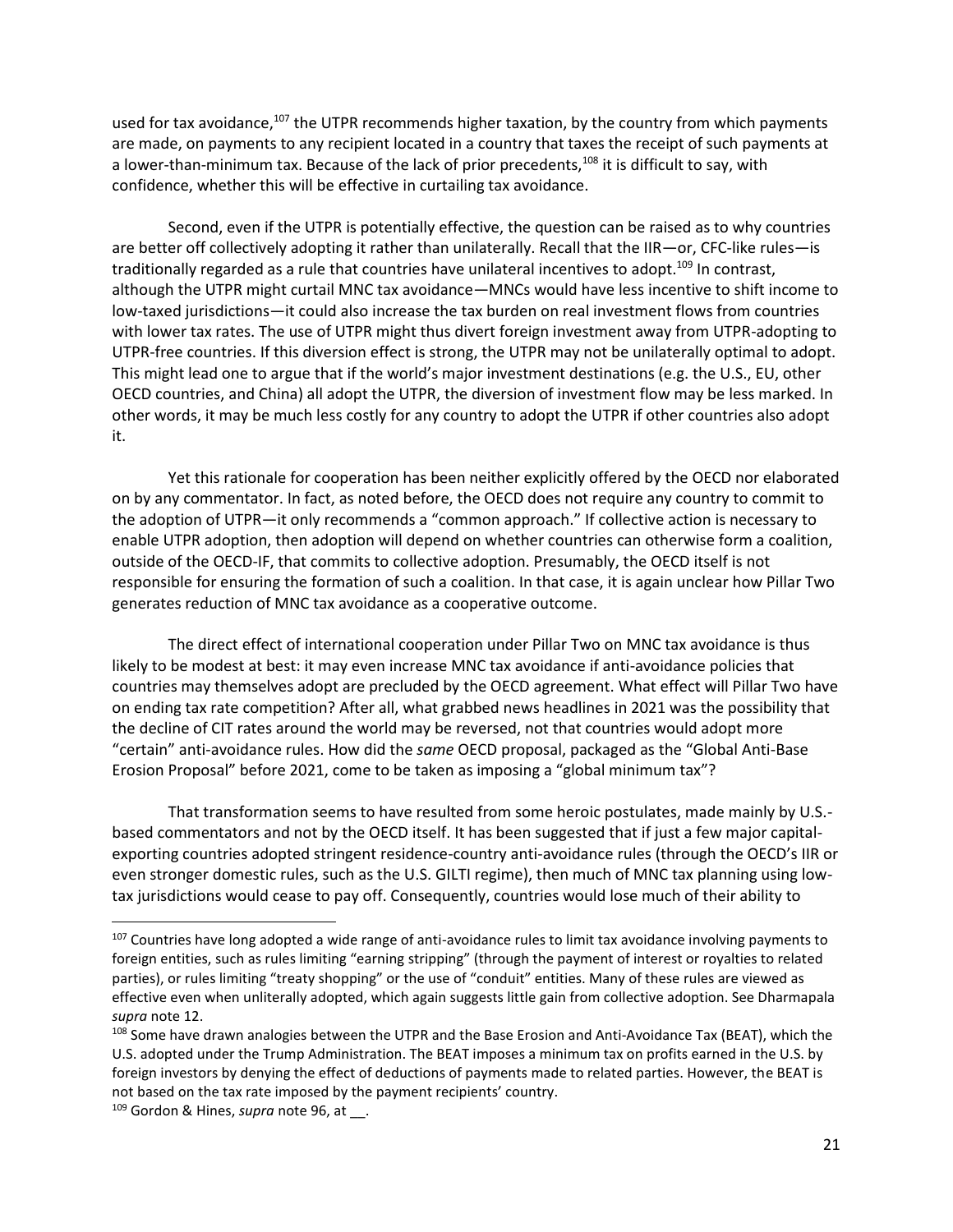<span id="page-22-0"></span>attract investment and profit-shifting through low taxes. It is speculated that this would lead some countries to stop pursuing low-tax strategies.<sup>110</sup> Similarly, it has been speculated that given the U.S.' unique attraction as an investment destination, even the U.S. acting alone could neutralize much MNC tax planning by denying deductions for all payments made from the U.S. to low-tax countries.<sup>111</sup> If a small number of other countries form a coalition with the U.S. to enact similar rules—which the international community would accept by endorsing UPTR regimes as legitimate—then many tax planning structures using low-tax jurisdictions may again unwind. It is postulated that this would again lead many low-tax jurisdictions to raise their tax rates.<sup>112</sup>

<span id="page-22-1"></span>These narratives have barely been articulated or defended by either the advocates of or commentators on the "global minimum tax." Three comments are sufficient to show why they are problematic. First, they make very strong assumptions—in particular, that the *only reasons* why countries have low CIT rates is that they help such countries attract MNC profit shifting.<sup>113</sup> This is highly implausible in itself. Second, they suggest the following relation between the OECD's Pillar Two proposal and the idea of a minimum CIT rate: even though the IIR and UTPR do not themselves dictate such a minimum tax rate, such a floor to CIT rates might *emerge in reaction* to collective adoptions of the antiavoidance rules. In other words, a global agreement on anti-avoidance rules, or the adoption of such rules by a small cartel of countries, might incentivize countries to raise their CIT rates even without a general agreement to adopt such a floor. The end of tax competition is not a matter of *ex ante* agreement, but a matter of subsequent strategic interaction.<sup>114</sup> Putting the (im)plausibility of such narratives aside, it is clearly misleading to claim that ending tax competition (below the minimum tax rate) is what countries have agreed to,<sup>115</sup> when commitment to adopting a minimum CIT rate is not even on the agenda.

Third, given that the OECD only recommends a common approach to the adoption of antiavoidance rules, what actual coalitions will form in the adoption of IIRs and UTPRs are yet to be seen. Claims in the summer of 2021 about what the G7, G20, and the over 130 IF countries have agreed to, therefore, are actually only claims about what some of these countries (or policy advocates in them) would *like* to see all countries agree to. A rhetorical strategy seems to have prevailed in the international sphere whereby simply *saying* that countries have agreed to something (i.e. coordinating to adopt antiavoidance rules), even when they have not, means that they *will* agree to that thing.

<sup>110</sup> Richard Rubin, *Global Tax Deal Holdouts Face Squeeze Under Biden Administration Plan*, WALL ST. J, (Jun. 16, 2021, 11:30 AM ET) (quoting Janet Yellen as claiming that the IIR will squeeze low tax country hold-outs); Jake Johnson, *G7 countries reach agreement to set "global minimum" tax rate for multinational corporations*, SALON (Jun. 7, 2021, 5:00 AM EDT) (quoting Gabriel Zucman for a similar claim).

<sup>&</sup>lt;sup>111</sup> This is the characterization given of the SHIELD ("stopping harmful inversions and ending low-tax developments") regime that the Biden Administration proposed through its Made in America Tax Plan.

<sup>112</sup> *See, e.g*. The New York Times Editorial Board, *Make Tax-Dodging Companies Pay for Biden's Infrastructure Plan*, N.Y. TIMES (Apr. 17, 2021).

<sup>&</sup>lt;sup>113</sup> As a result of the "substance-based carveouts" in the OECD proposal, MNCs that have real productive activities in low-tax jurisdictions will not be affected by the IIR and UTPR.

<sup>114</sup> Since there is no *ex ante* agreement that all countries should adopt CIT rates no lower than a minimum, neither the IIR nor the UTPR can be said to be enforcing such an agreement.

<sup>&</sup>lt;sup>115</sup> The OECD has claimed that tax competition above the agreed minimum tax rate (possibly of 15%) would still be permitted: this implies that tax competition below that rate is precluded—but no element of the OECD Two Pillar solution dictates such preclusion.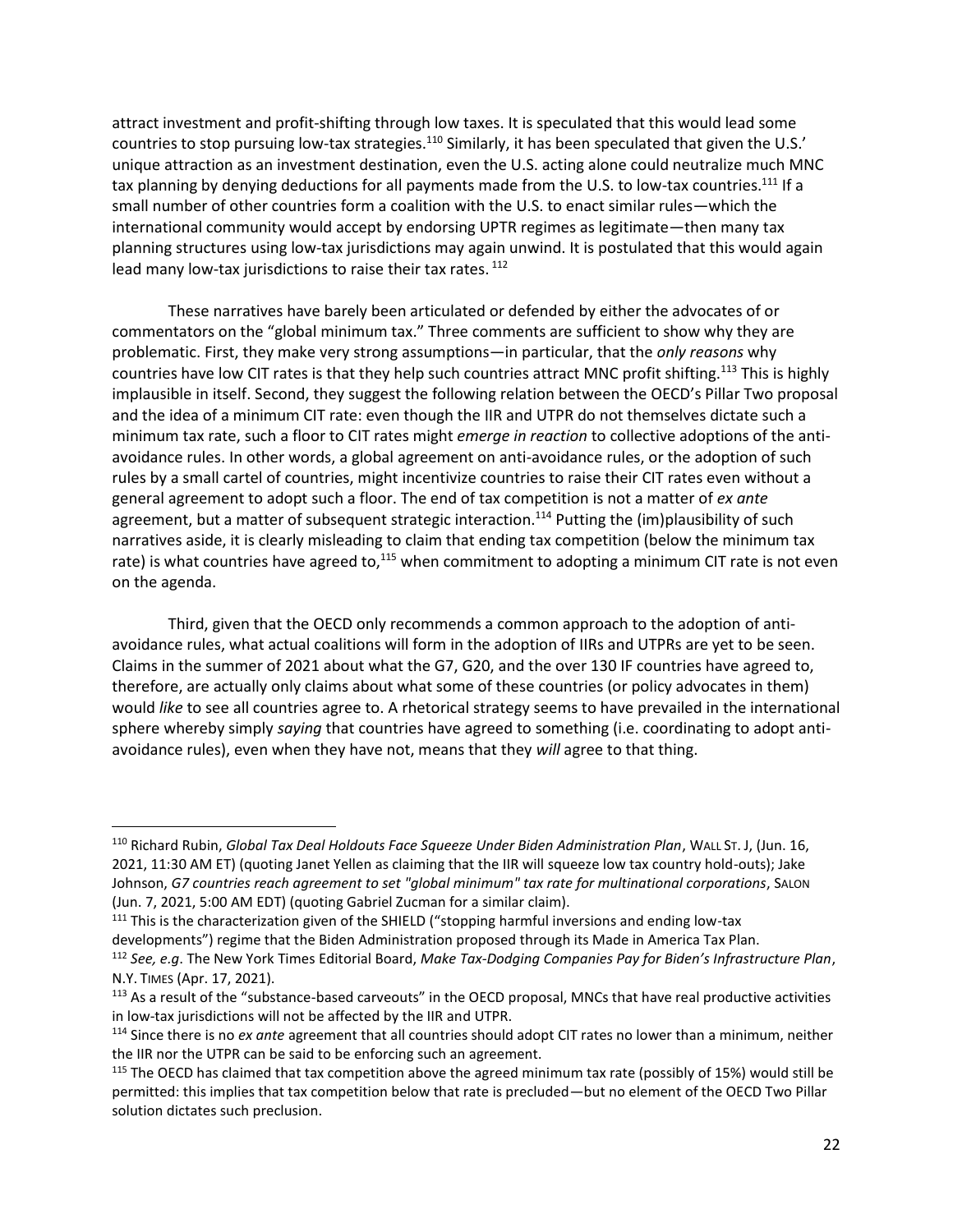#### <span id="page-23-0"></span>2. Ending a race to the top

 $\overline{\phantom{a}}$ 

If the connection between the OECD's Pillar Two proposal and the goal of ending tax competition and MNC tax avoidance is tenuous, the connection between the OECD's Pillar One proposal to this goal is strained beyond recognition.<sup>116</sup> Pillar One purportedly provides new types of taxing rights over MNC profits to countries that, due to constraints imposed by bilateral tax treaties, previously would not have been allowed to tax such profits.<sup>117</sup> In particular, Pillar One envisions that countries may tax certain types of profits of certain MNCs as long as the MNCs generate sales revenue from them (rather than requiring subsidiaries and PEs). This purported thrust of Pillar One raises two sets of questions. First, why do countries need to be "granted" such taxing rights through a global agreement? If it is only rules in existing bilateral tax treaties that stand in the way of the claim and exercise of such rights, why can countries not just renegotiate tax treaties among themselves? Moreover, overrides of existing tax treaties occur with some frequency in international taxation; countries that want to break the constraints of existing agreements do not generally seek global permission for doing so. What is exceptional about the change proposed by Pillar One? Second, how does Pillar One contribute to the goal of ending tax competition and MNC tax avoidance?

One answer to the first set of questions is that some countries may not be able individually to renegotiate bilateral tax treaties. This is especially the case when the contracting states on the other side are unwilling and wield bargaining power. A multilateral agreement among many nations may allow some countries to band together and negotiate for terms that would not otherwise be obtainable. This logic is sound, but it in turn raises the following question: why would those countries that resist the renegotiation of existing bilateral tax treaties (e.g. those who prefer the status quo of tying taxing rights to MNCs' subsidiaries or PEs) want to join a multilateral agreement to renegotiate the same treaties? The question is especially acute because multilateral bargaining has little precedence in international taxation.<sup>118</sup> Therefore, if bilateral tax treaties cannot be renegotiated because of the unwillingness of some powerful countries, those powerful countries must be given clear incentives for joining a multilateral agreement.

In the case of the OECD's Pillar One, it is no secret that, before 2021, the powerful country most resistant to joining such multilateral tax agreements was the U.S. Even in 2020, the U.S. did not believe that creating international taxing rights based on sales was in its interest,<sup>119</sup> and it especially resisted proposals to apply such new methods to particular sectors ("ringfencing") where its MNCs were dominant players.<sup>120</sup> The main "inducement" offered by countries advocating for a new multilateral tax

<sup>&</sup>lt;sup>116</sup> Yet, the rigid language of international tax so easily lends itself to mechanical repetition without understanding that the disconnect has gone largely unnoticed by journalists.

<sup>&</sup>lt;sup>117</sup> This proposal for creating new rights for taxing foreign MNCs without physical presence is largely justified on the ground of Mode-1-for-Mode-3 service trade substitution, discussed in Part I.A.

<sup>118</sup> Mason, *supra* note [11](#page-3-1) acknowledges that the OECD historically has not been an institution for reaching collective agreements on taxation. Mason contends that the OECD's first BEPS project "transformed" international taxation by making the OECD into such an institution. This contention remains controversial. See Yariv Brauner, *Serenity Now! The (Not So) Inclusive Framework and the Multilateral Instrument*, SSRN (Jul. 1, 2021); Shu-yi Oei, *World Tax Policy in the World Tax Polity? An Event History Analysis of OECD/G20 BEPS Inclusive Framework Membership*, 47 YALE J. INT'L L. (forthcoming 2021-2022). Cui, *supra* note [59.](#page-12-1) 

<sup>&</sup>lt;sup>119</sup> Letter from Steve Mnuchin, U.S. Secretary of the Treasury, to Finance Ministers of France, Italy, Spain, and the U.K. (Jun. 12, 2020).

<sup>120</sup> See text accompanying *supra* notes [48](#page-11-1)[-50](#page-11-2) for the OECD's position against ringfencing—a position heavily influenced by the U.S.' position.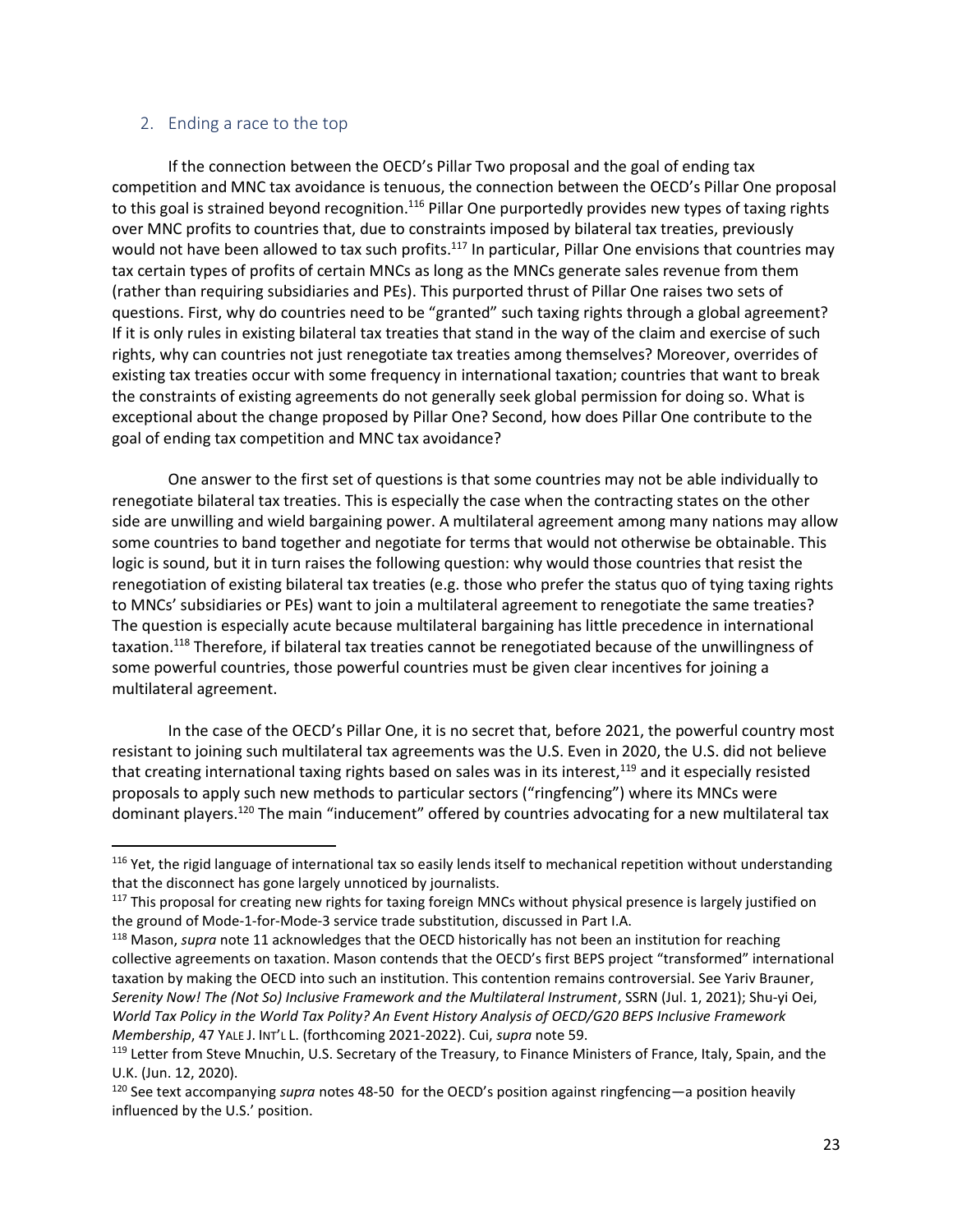agreement (France and some of its EU allies) was the threat of DSTs, which are not constrained by tax treaties. This "inducement" was not sufficient for the U.S., given that the Trump Administration believed that the U.S. could deter DSTs simply with Section 301 retaliatory tariffs. But in the version of Pillar One that the OECD announced in July 2021, the scope of new taxing rights based on sales was narrowed to fewer than 100 MNCs.<sup>121</sup> This allowed Secretary Yellen to inform the U.S. Congress that Pillar One would not result in losses of U.S. revenue to foreign governments.<sup>122</sup> A multilateral tax agreement would then become attractive to the U.S., as long as it still leads to a ban on DST adoption.<sup>123</sup>

If this is how global tax agreement comes together, it would of course be quite ironic: even if the OECD proposal was to enable some countries with weak bilateral bargaining power to obtain some more favorable terms through multilateral agreements, it would also enable one country with strong bargaining power (the U.S.) to deprive all participating countries of a tax instrument that they already had in their possession—a result that would have been difficult for the U.S. to obtain acting alone. In fact, the smaller the scope of application of the newly-created taxing rights, the clearer it is that the *main* outcome of Pillar One is the prohibition of DSTs. On net, the countries with purportedly weak bargaining power may *lose* from the multilateral agreement.<sup>124</sup> This detracts from the rationalization of a multilateral tax agreement as *enabling* countries with weak bargaining.

An additional irony highlights the second set of questions about Pillar One. DSTs have been spontaneously adopted or proposed, in developed and developing countries alike, to tax MNCs. Both symbolically and in substance, they represent the opposite of a global "race to the bottom" of lowering tax rates for MNCs. Yet Pillar One, the linchpin of a global agreement purportedly aimed at ending tax competition, is premised on putting an end to this "race to the top." In what sense, then, does Pillar One contribute to limiting tax competition and MNC tax avoidance?

One technical argument, which has not been espoused by the OECD or the G7 countries, is that the method of profit allocation proposed under Pillar One offers a limited implementation of what is called "sales-based formulary apportionment."<sup>125</sup> Some scholars have argued that sales-based formulary apportionment reduces profit-shifting, because the location of a firm's customers is less subject to discretion and manipulation than the location of holding companies or even of plants and other productive activities. If this relatively fixed factor determines which countries get to tax MNC profits, then many profit-shifting techniques may become ineffective, and countries may engage in less tax competition to attract productive investment.<sup>126</sup> This argument has been debated in recent years, with other scholars countering that sales-based formulary apportionment simply creates new distortions and new opportunities for tax avoidance.<sup>127</sup> Moreover, advocates for sales-based formulary apportionment

<span id="page-24-0"></span><sup>&</sup>lt;sup>121</sup> M. Devereux & M. Simmler, *Who Will Pay Amount A?* 5:36 ECONPOL POLICY BRIEF (2021).

<sup>122</sup> Cite.

<sup>123</sup> Christopher Condon, *Yellen Sees U.S. Companies Pushing to Back Global Deal*, BLOOMBERG NEWS (2021).

<sup>124</sup> This would happen if the new taxing rights granted under Pillar One generated sufficiently little revenue when compared to the DSTs they could have adopted.

<sup>125</sup> Reuven S. Avi-Yonah, K.A. Clausing & M.C. Durst, *Allocating Business Profits for Tax Purposes: A Proposal to Adopt a Formulary Profit Split*, 9:5 FLA. TAX REV. 497 (2009).

<sup>126</sup> *See*, *id*.; DEVEREUX ET AL.,*supra* note [36.](#page-8-4)

<sup>127</sup> See Harry Grubert, *Destination-Based Income Taxes: A Mismatch Made in Heaven?*, 69 TAX L. REV. 43 (2015- 2016); Wei Cui, *Destination-Based Cash-Flow Taxation: A Critical Appraisal*, 67:3 UNIVERSITY OF TORONTO L. J. 301, 322-328 (2017); Michael Keen and Kai Konrad, *The Theory of International Tax Competition and Coordination*, *in* 5 HANDBOOK OF PUBLIC ECONOMICS 257, 321 (Alan Auerbach, Raj Chetty, Martin Feldstein, & Emmanuel Saez, eds., 2013), at 314-317.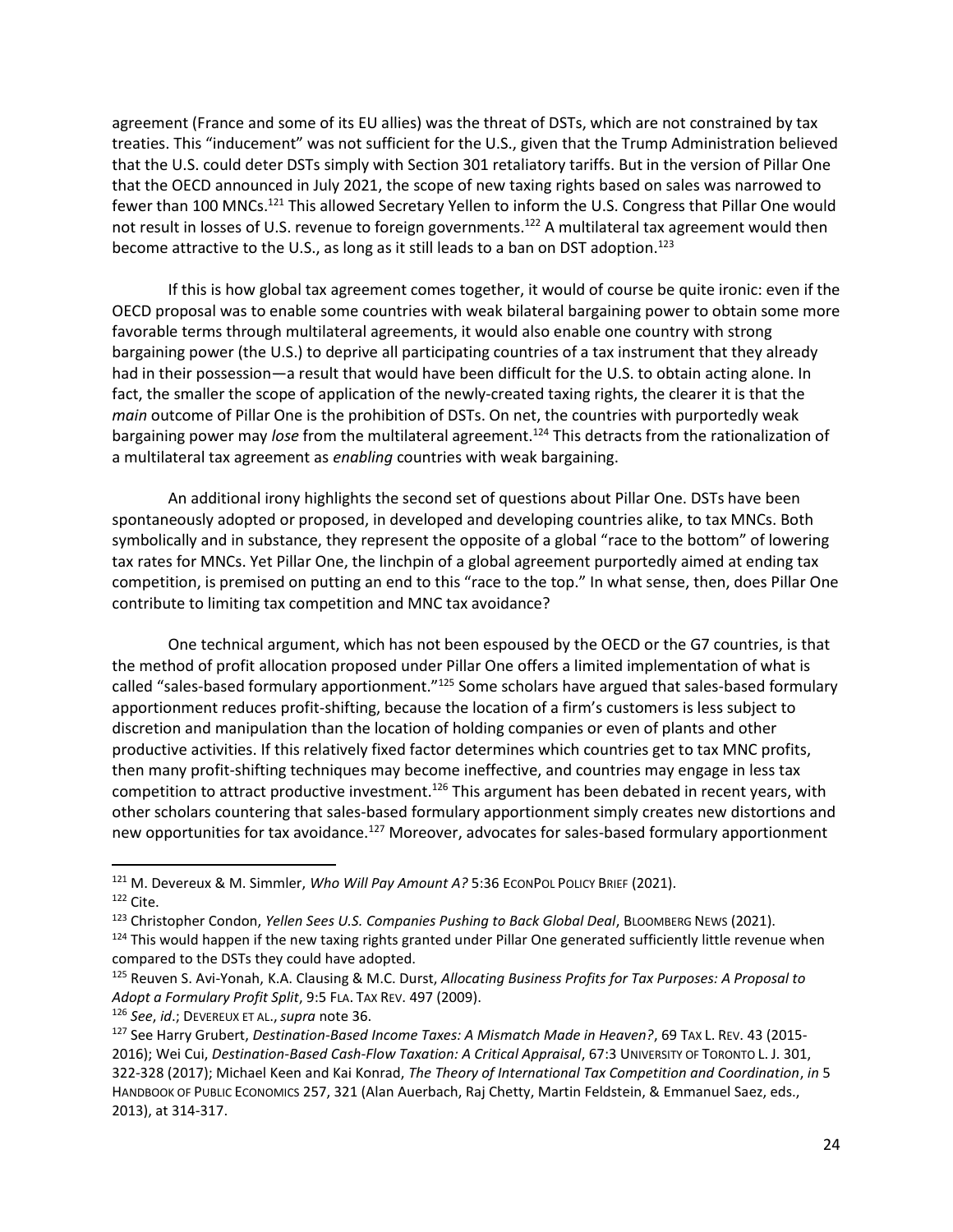<span id="page-25-0"></span>suggest that it is a unilaterally attractive policy to adopt: its adoption should not depend on international cooperation.<sup>128</sup> If the Pillar One proposal claimed credentials as a policy of limiting tax competition and tax avoidance on the basis of this argument, it would have involved both a substantial modification of the argument and something of a leap of faith.

In reality, many commentators—and the OECD itself—do not regard Pillar One as serving these purposes. Instead, a more common narrative is that MNC profit-shifting has largely been dealt with by the earlier OECD BEPS project, and residual profit-shifting issues (and tax competition) are subjects for Pillar Two. Pillar One solves a distinct distributional issue: countries are unhappy about the allocation of taxing rights under the international tax status quo, and they seek to renegotiate their allocation under a new international tax agreement.<sup>129</sup> Conveniently, this teleological narrative invokes the OECD's earlier BEPS project to lend credibility to the OECD's role for brokering unprecedented international negotiations, while trying to explain away why major international conflict in the tax area seems to have erupted after a recent international agreement.

This narrative, however, is so deeply in tension with the idea that nations need to cooperate to end tax competition and MNC avoidance that it almost undermines the latter. The narrative portrays the global profits of MNCs as a pie to be divided up among nations: the alleged problem with the status quo is that some countries are getting too little a piece of the pie while others are getting too much. The idea of tax competition, however, depicts countries as refraining from taxing what is in their right and ability to tax. More fundamentally, describing countries around the world as renegotiating to divide up a global pie depicts a community of nations already engaged in cooperation. Otherwise, they would not be discussing distributional issues: after all, dividing up a given pie is in itself a zero-sum game. But if countries are already cooperating so much that they are willing to negotiate different ways of sharing tax bases, how does the problem of tax competition even arise?

Some media reports portray the difficulty of reaching ultimate agreement regarding the OECD's Two Pillar solution as arising from the likelihood of bargaining failure, when countries negotiate the allocation of taxing rights under Pillar One. This understanding is inconsistent with the design of Pillar Two and the G7's global minimum tax proposal: Pillar Two contemplates a global system of rules ensuring that large MNCs' profits are taxed at least at the minimum tax rate, but treats, as merely a matter of convention, *where* such tax should be collected: in the residence country of the ultimate parent entity, the source country where the activities generating the income take place, some other country where the profit might be booked, or any combination of these. All that the minimum tax rules instruct is for countries to impose taxes that are conditional on other countries' taxation. This suggests that *who* collects revenue is a matter of indifference to countries cooperating to implement the system. Yet how can countries be so keen to claim additional taxing rights (or be so sensitive to ceding tax rights to others) under Pillar One, but at the same time be willing to merely follow a set of allocation conventions under Pillar Two, regardless of their distributional consequences?

In summary, it is quite plausible to see the OECD Pillar One proposal as securing a win for the U.S. and MNCs that are potentially targeted by DSTs, rather than for countries aiming either to claim greater taxing rights or to increase taxes on MNCs. It is far *less* plausible to claim that Pillar One

<sup>128</sup> DEVEREUX ET AL.,*supra* not[e 36.](#page-8-4) For a critique of this argument, see Johannes Becker & Joachim Englisch, *Unilateral introduction of destination-based cash-flow taxation*, 27 INTERNATIONAL TAX AND PUBLIC FINANCE 495 (2020). <sup>129</sup> *See, e.g*. Mason, *supra* note [11.](#page-3-1)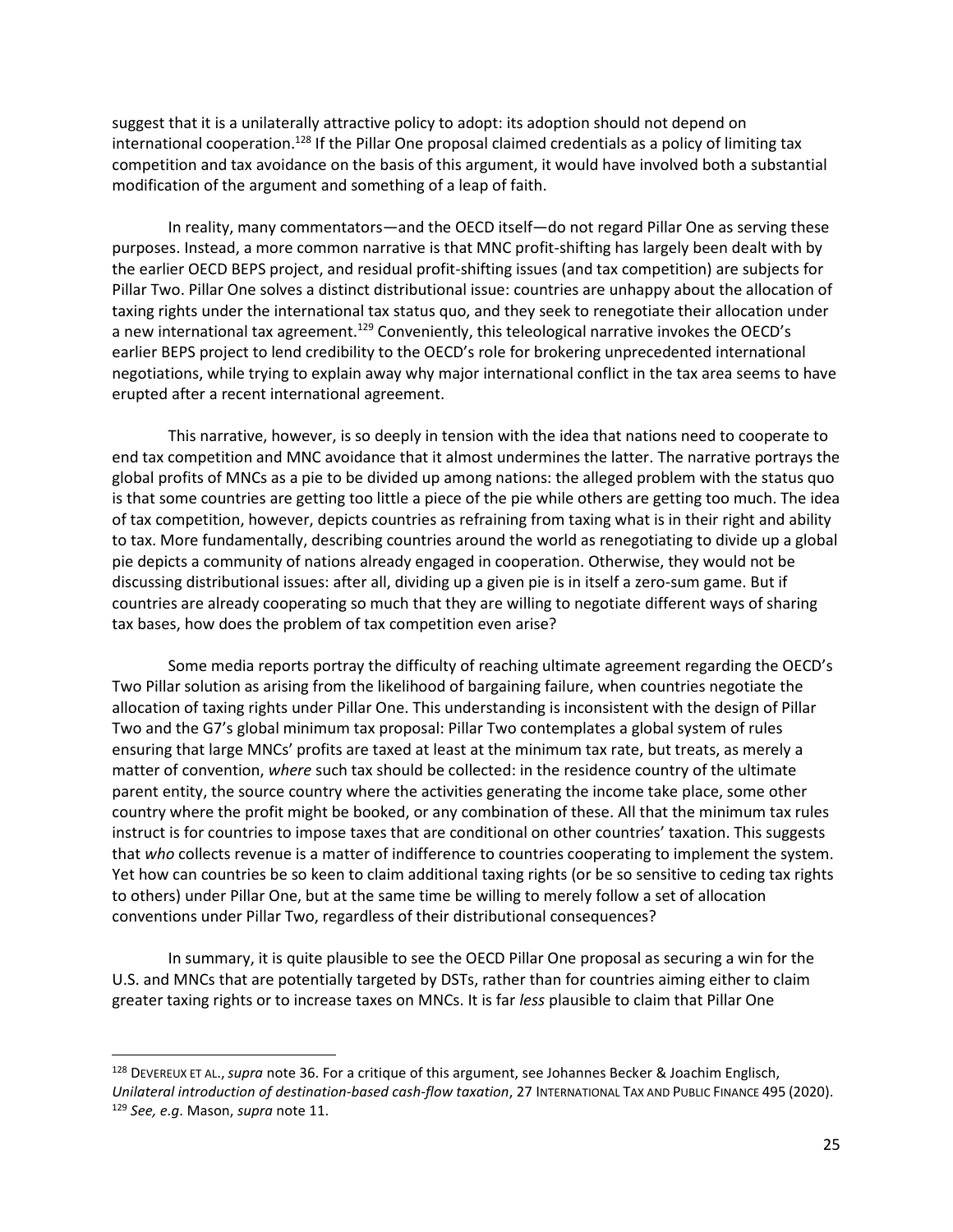introduces policies that reduce tax competition and substantially change MNCs' tax avoidance opportunities. In these respects, Pillar One resembles Pillar Two.

#### <span id="page-26-0"></span>3. Is ending tax (and subsidy) competition good for the world?

I have argued so far that the OECD's Two Pillar proposal, as endorsed by the G20 and the IF in July 2021, does not actually support international cooperation to end corporate tax competition and MNC tax avoidance. This conclusion contradicts claims made by political leaders and the global media about what expected international agreements will accomplish. It is, however, consistent with a substantial body of scholarship on the nature of international tax competition and cooperation.

The standard idea of international corporate tax competition envisions countries setting their corporate tax rates in reaction to other countries—and lowering tax rates when others do so—to avoid an outflow of investment. While it is tempting to use this idea to explain the decline of CIT rates around the world in the last four decades, both theoretically and empirically, there is substantial doubt about whether corporate tax competition of this kind even *exists*. <sup>130</sup> But even assuming that corporate tax competition may be an important phenomenon, scholars are able to offer little support for the idea that countries can derive mutual gain from cooperating to *end* tax competition. Economists have extensively modelled the potential welfare gains from such cooperation.<sup>131</sup> Their general conclusion is that cooperation to raise CIT rates is beneficial to all parties *only* under patently counter-factual circumstances. In particular, at least three conditions must simultaneously hold.<sup>132</sup> First, there is no (effective) residence-country taxation: this assumption is necessary, because no country can attract foreign investment by lowering tax rates if the ultimate tax burdens of the foreign investors are determined solely by their residence countries. Second, the countries have no other, more efficient tax instruments at their disposal to raise revenue. Those that do would have no reason to levy the CIT in the first place.<sup>133</sup> Third, countries are symmetrical in size. When they are asymmetrical, there will be winners and losers from uniformly raising tax rates: for example, small countries may lose more by way of the ability to attract capital than big countries. If the losers are not compensated, they experience no gain from cooperation. When many countries are included in some proposed international agreement, all three of these conditions are likely to be simultaneously violated.

Viewed from this perspective, it is unsurprising that countries have previously not entered into any agreement to end tax competition. And if certain countries agree to end tax competition despite their own preferences—as some are said to have done<sup>134</sup>—to say that they have "cooperated" is no different from saying that they have been coerced. Even if an agreement enhances global welfare, can it be said to represent "international cooperation" if countries are coerced into the agreement (to their own detriment)?

<sup>130</sup> This is explained in Part II.A *infra*.

<sup>131</sup> For an important overview, see Keen and Konrad, *supra* note [127.](#page-24-0)

 $132$  The conditions summarized here apply to both competitions to attract productive capital ("real investment") and competitions to attract corporate profit ("profit shifting").

<sup>133</sup> See text accompanying notes [150-](#page-29-1)[152](#page-30-0) *infra*.

<sup>134</sup> Jim Wyss, *Caribbean Tax Havens Fret They're at Risk from Global Crackdown*, BLOOMBERG (Jun. 30, 2021, 2:00 AM PDT); Gary Silverman, It's a sovereignty issue': Bermuda digs in against global tax deal, FINANCIAL TIMES (Jun. 22, 2021).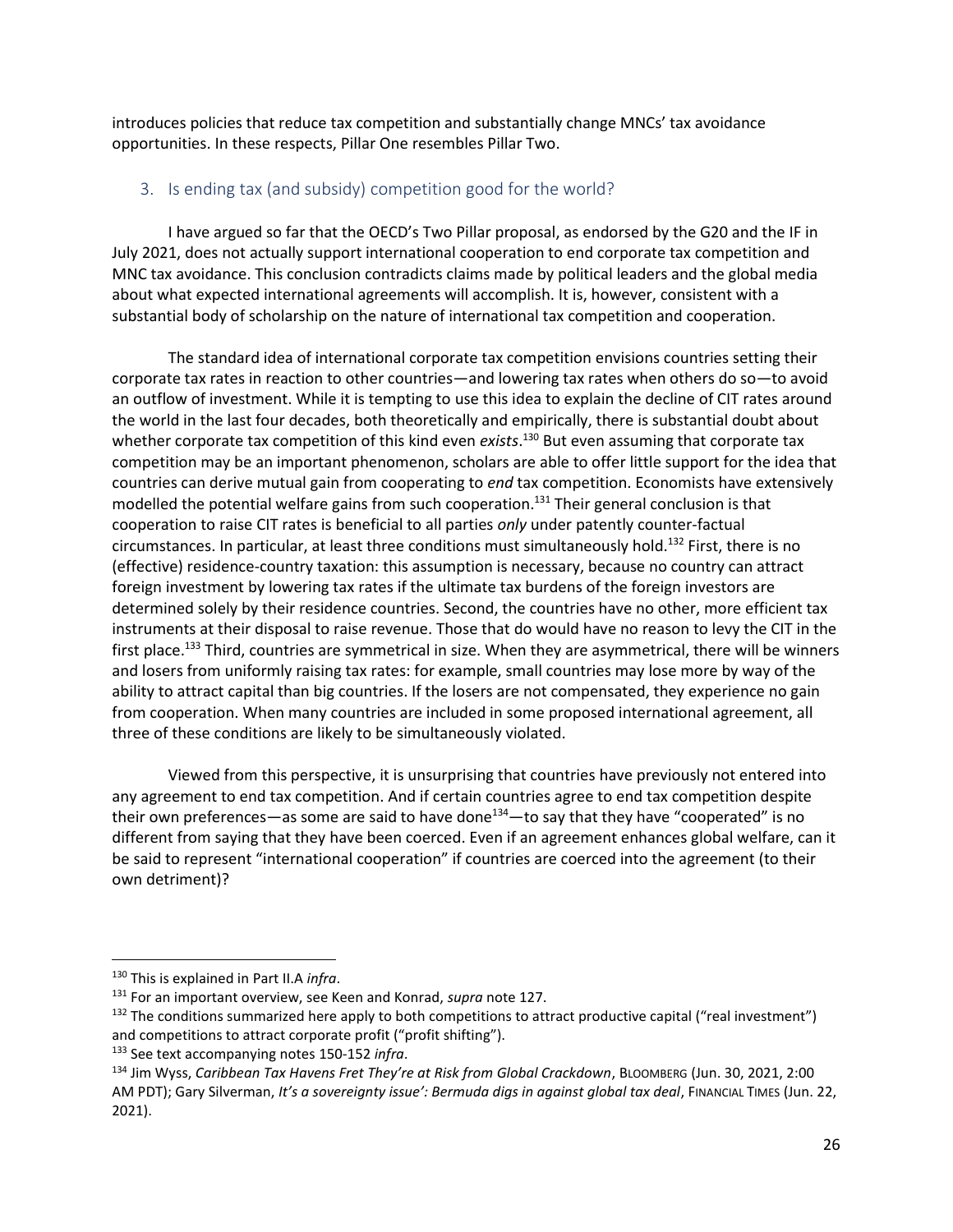<span id="page-27-0"></span>In reality, this is not even the relevant question: *it is not clear why maintaining a minimum CIT rate across all countries is good for the world*. There is nothing intrinsically good about the CIT in itself, and least of all in the form that countries have traditionally relied on (i.e. on the basis of corporate residence and legal conventions about the sources of income). Plenty of scholars have advocated for the abolition of the CIT (in its traditional form) in the last decade.<sup>135</sup> Even for countries that are interested in strong redistributive tax policies to secure high levels of economic equality, the CIT is non-essential: shareholder-level taxation, for example, could be just as effective an approach to redistribution.<sup>136</sup> It follows that having no CIT or only a low-rate CIT does not in itself make any country morally deficient. Moreover, tax competition is not the main reason—often, it is not even a *relevant* reason—why some countries have no CIT or only a low-rate CIT.<sup>137</sup> Unless one takes the CIT as immutable, the relevant question should be the following: *why* is a global minimum tax good for the world?

Implicit in recent discussions of the OECD's Pillar Two proposal is a different type of tax competition. Recall the anti-avoidance rules described in Part I.C.1 that allow the country containing corporate headquarters (HQs) to subject the low-taxed income of foreign subsidiaries to additional tax in the HQ country (e.g. IIR, GILTI, and other CFC-like rules). Historically, countries have introduced such rules on a unilateral basis.<sup>138</sup> However, it has been recently suggested that countries that host corporate HQs—especially major advanced economies such as the U.S., UK, and Germany—may face pressure to relax their anti-avoidance rules, because MNCs could relocate their HQs to countries with less stringent anti-avoidance rules.<sup>139</sup> In the absence of cooperation, such countries face "headquarter competition" that resemble a classic prisoner's dilemma: anti-avoidance rules are relaxed in all countries (and tax revenue is lost), but no country attracts more HQs than they would have with collectively stronger antiavoidance rules. In this scenario, it is *not* in the unilateral interests of the HQ countries to adopt strengthened worldwide taxation, even though it is in their *collective* interest to adopt this policy. It makes sense for countries to rigorously tax MNCs' worldwide income only if other countries also do so. If this were true, then a case for international cooperation could emerge.

This hypothesis about the existence of "headquarter competition" is questionable both theoretically and empirically. The basic theoretical question is why it might not be in the unilateral interests of countries to enact rigorous worldwide taxation systems.<sup>140</sup> To put it differently, why might it be in the unilateral interests of countries to aid and abet "their own" multinationals in deferral, profitshifting, and the generation of stateless income?<sup>141</sup> In the U.S., for example, there have been plenty of arguments that the U.S. worldwide taxation system puts U.S. companies at a disadvantage in their

<sup>135</sup> Eric Toder & Alan D. Viard, *Replacing Corporate Tax Revenues with a Mark-to-Market Tax on Shareholder Income*, 69:3 NAT. TAX J. 701 (2016); DEVEREUX ET AL., *supra* note [36;](#page-8-4) Becker and Englisch, *supra* note [128](#page-25-0) (characterizing the destination-based cash flow tax as CIT abolition).

<sup>136</sup> Toder & Viard, *supra* not[e 135.](#page-27-0)

<sup>137</sup> Steven Dean & Attiya Waris, *Ten Truths About Tax Havens: Inclusion and the 'Liberia' Problem*, 70:7 EMORY L. J. 1657 (2021).

<sup>138</sup> Voget, *supra* note [95.](#page-19-1)

<sup>139</sup> For a recent expression of this reasoning, see Michael P. Devereux & John Vella, *A historic global minimum tax has been agreed! But has it?*, OXFORD UNIV. CENTRE FOR BUS. TAX'N (JUL. 15, 2021).

<sup>&</sup>lt;sup>140</sup> Economists have generally portrayed the main challenges to rigorous residence-country taxation as arising from tax administration, rather than incentives. *See* Gordon & Hines, *supra* not[e 96,](#page-19-0) at 1945-1948; Auerbach, Devereux & Simpson, *supra* not[e 96,](#page-19-0) 879-882; Griffith, Hines & Sørensen, *supra* note [96.](#page-19-0) 

<sup>141</sup> This question is raised but not answered in Dharmapala, *supra* not[e 12.](#page-3-2)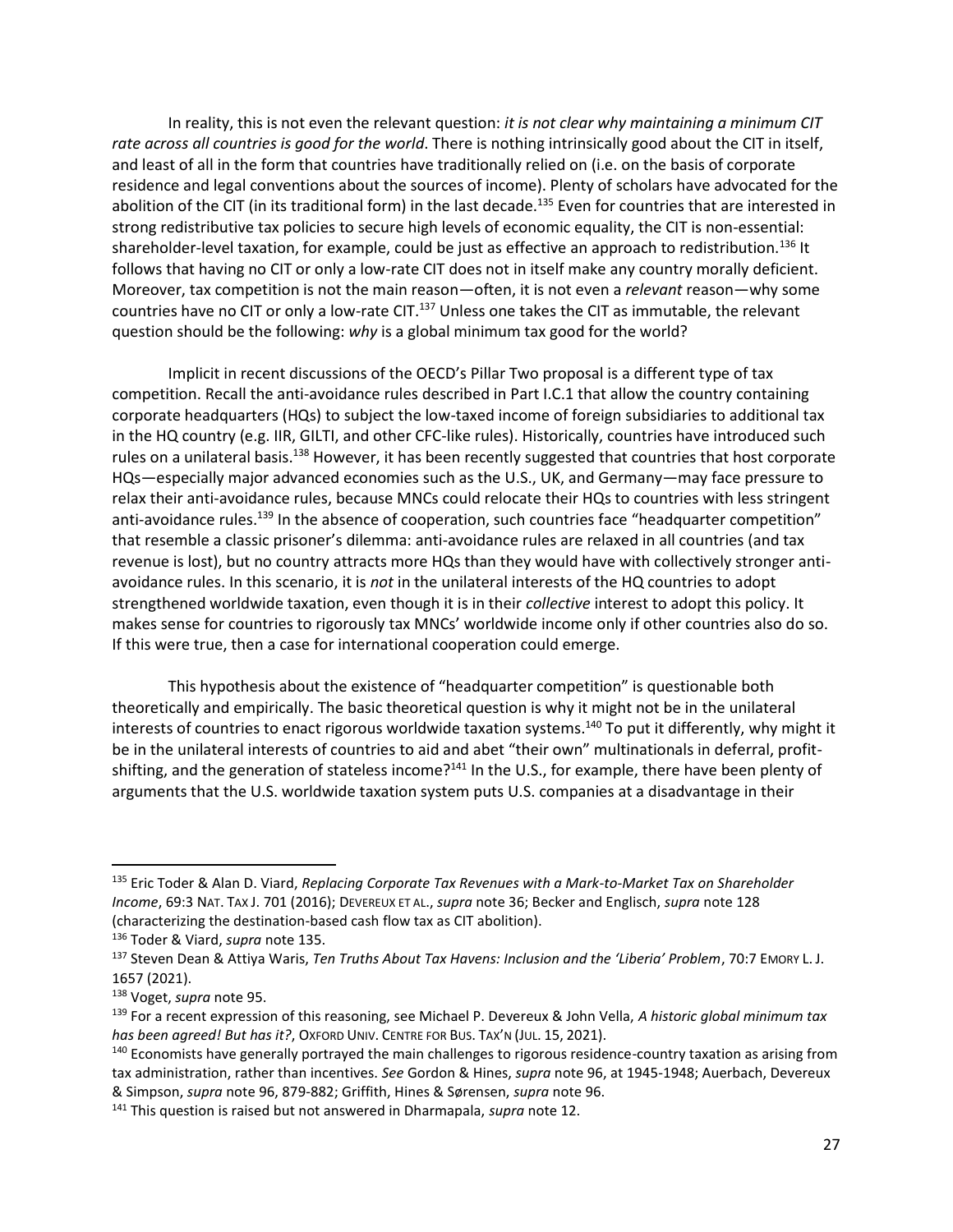overseas activities.<sup>142</sup> However, those who make such arguments do not make the claim that abandoning worldwide taxation necessarily makes the U.S. (or any other country) better off overall. Empirically, the claim that countries engage in "headquarter competition" has gained little evidence. Even evidence that MNCs' HQ relocation decisions are *responsive* to anti-avoidance rules is very preliminary.<sup>143</sup> No study has been done to determine whether countries vary their anti-avoidance rules to attract HQs.

But even if we assume that countries hosting HQs of major MNCs do compete for them by refraining from rigorous residence-based taxation, it does not follow that the world is better off if these countries end such competition. To see why, an analogy between lax residence country taxation and export subsidies is useful. If a country taxes its residence corporations' domestic and foreign income equally, then it may help to secure neutrality of corporate investment decisions.<sup>144</sup> If, instead, it taxes domestic income but allows foreign income to be subject to a lower tax rate, the foregone tax revenue represents a form of subsidy for foreign investment. Suppose that one country's policy to subsidize its multinationals' foreign investment invites other countries to enact similar subsidies, because the latter fear the loss of competitiveness of their MNCs. This may engender a form of "subsidy competition" for outbound investment, of which HQ competition is only an instance.<sup>145</sup> However, subsidies from either one country or a set of countries for foreign investment may well benefit other countries' hosting investment. It is thus far from clear that the removal of such subsidies would make *all* countries better off.<sup>146</sup>

In reality, neither the G7, nor the OECD, nor any existing scholarly analysis has claimed either that subsidy competition among capital exporting countries is significant or that such competition endangers global welfare. While trade tensions may erupt among the few countries that engage in such competition—as for example between the U.S. and the EU in the large aircraft manufacturing case<sup>147</sup> the idea of such competition hardly offers a case for global cooperation.

# <span id="page-28-0"></span>II. Some Older Puzzles in International Taxation

The dearth of substantive justifications for recently proposed international tax agreements stands in stark contrast with widespread claims about the enormous promises of such agreements. Yet in some ways, this kind of situation—of gaping gaps between theory and practice—is a regular feature in the landscape of international taxation. Economic theory has long struggled to rationalize basic institutions in international income taxation, and in this Part, I highlight several longstanding puzzles

<sup>142</sup> *See, e.g.* Michael S. Knoll, *Taxation, Competitiveness, and Inversions: A Response to Kleinbard*, 155 TAX NOTES 619 (2017); James Hines, Jr., *Hearing on How U.S. International Tax Policy Impacts American Workers, Jobs, and Investment: Testimony Before the U.S. Committee on Finance, 117<sup>th</sup> Cong. (2021).* <sup>143</sup> See Voget supra note [95.](#page-19-1)

<sup>144</sup> As discussed in Part II *infra*, this is conditional on other countries not taxing the same income. If other countries also impose such a tax, a foreign tax credit (FTC) granted by the residence country could still maintain neutrality, but it may not be in the unilateral interest of the residence country to do so, and the FTC itself can be seen as a form of subsidy (for costly foreign investment).

<sup>&</sup>lt;sup>145</sup> The supposition that such subsidy competition would kick off assumes that all countries value the competitiveness of their MNCs more than the revenue foregone in relaxing residence-based taxation.

<sup>146</sup> As discussed in Part III *infra*, economists in general are skeptical about the merits of WTO restrictions on export subsidies, and of WTO authorizations of the use of countervailing duties in retaliation for export subsidies. See Sykes, *supra* not[e 83,](#page-16-0) at 793-795.

<sup>147</sup> See Goulder, *supra* not[e 71.](#page-14-0)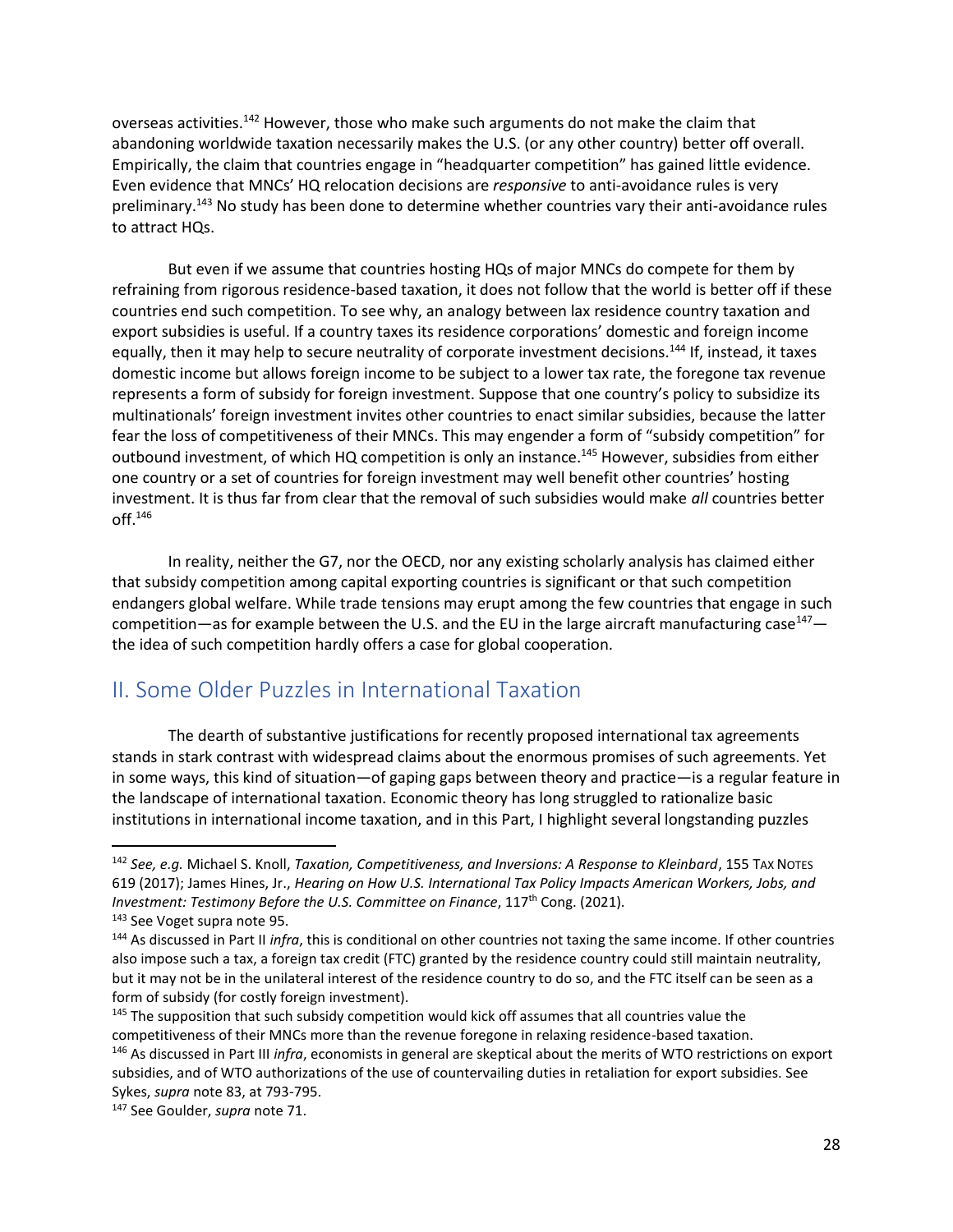that bear on current discussions of international tax cooperation.<sup>148</sup> I first offer three examples of basic institutions in international income taxation that economic theory has failed to rationalize, and explain how, in each case, the deficiencies in understanding continue to sow confusion in debates about the scope and benefits of international tax cooperation. I then discuss what major assumptions economists have made that may have contributed to this theoretical failure.

## <span id="page-29-0"></span>A. The puzzle of source country taxation

As discussed earlier, a major rationale offered for the G7 and OECD's global minimum tax proposal is ending tax competition—the race among countries to lower their corporate tax rates in order to attract foreign investment. Tax competition, however, connotes the idea that countries lower their tax rates *in reaction to* other countries doing so.<sup>149</sup> If, regardless of what other countries do, a country already has incentives to lower its tax on foreign investments, then tax competition may not be the right explanation of observed reductions in tax rates. Further, if the world as a whole is better off if no country taxed the investment returns of foreigners, then cooperation to maintain such taxes would clearly be misguided.

<span id="page-29-1"></span>Economic theory, however, points precisely to these conclusions. The first important theoretical argument, traceable to the founding works of optimal tax theory, is that countries that are small open economies seeking to attract investment from a global capital market (and in particular, from foreigners who can easily invest elsewhere), should not try to tax the investment returns of foreigners at all: they should tax their own residents instead.<sup>150</sup> The reasoning for this conclusion is elegant and well-known. For any small open economy (Country X), any tax it imposes on foreign investors will not affect the rate of return faced by the latter. This is because foreign investors who are contemplating investments in Country X will require an after-tax rate of return determined by the interest rate that prevails on the world capital market. Given that Country X is small relative to the global economy, any tax increase it introduces on foreign investment will not affect this world price of capital; it simply implies that the investment in Country X must yield a higher pre-tax return, to leave an after-tax return not below the world price.

Because of this need for a higher pre-tax return, domestic investments that cannot achieve such returns would no longer be made. The reduction in investment will generally reduce the returns to local productive factors, such as workers' wages and rent paid to landlords. Any tax collected on mobile capital, therefore, does not reduce the after-tax returns of foreign investors, but instead comes at the expense of—i.e. it is *economically incident upon*—local workers and other factor providers. In light of this consequence, Country X would be better off directly raising the tax on local immobile factors: it would collect the same revenue from the same local population, but more domestic investments would be made to benefit that population.

l

<sup>148</sup> In the next Part, we will see that before the "terms-of-trade theory" was offered for international trade. agreements, trade economists had also been mostly dismissive about global trade agreements such as the WTO. <sup>149</sup> Keen & Konrad, *supra* note [127,](#page-24-0) at \_\_; Michael P. Devereux & Simon Loretz, *What Do We Know About* 

*Corporate Tax Competition?*, 66:3 NAT'L. TAX J. 745 (2013); Michel P. Devereux, Ben Lockwood & Michela Redoano, *Do countries compete over corporate tax rates?*, 92 J. PUB. ECON. 1210 (2008).

<sup>150</sup> For an exegesis of this basic argument, *see* Gordon & Hines, *supra* note [96,](#page-19-0) at 1939-1943.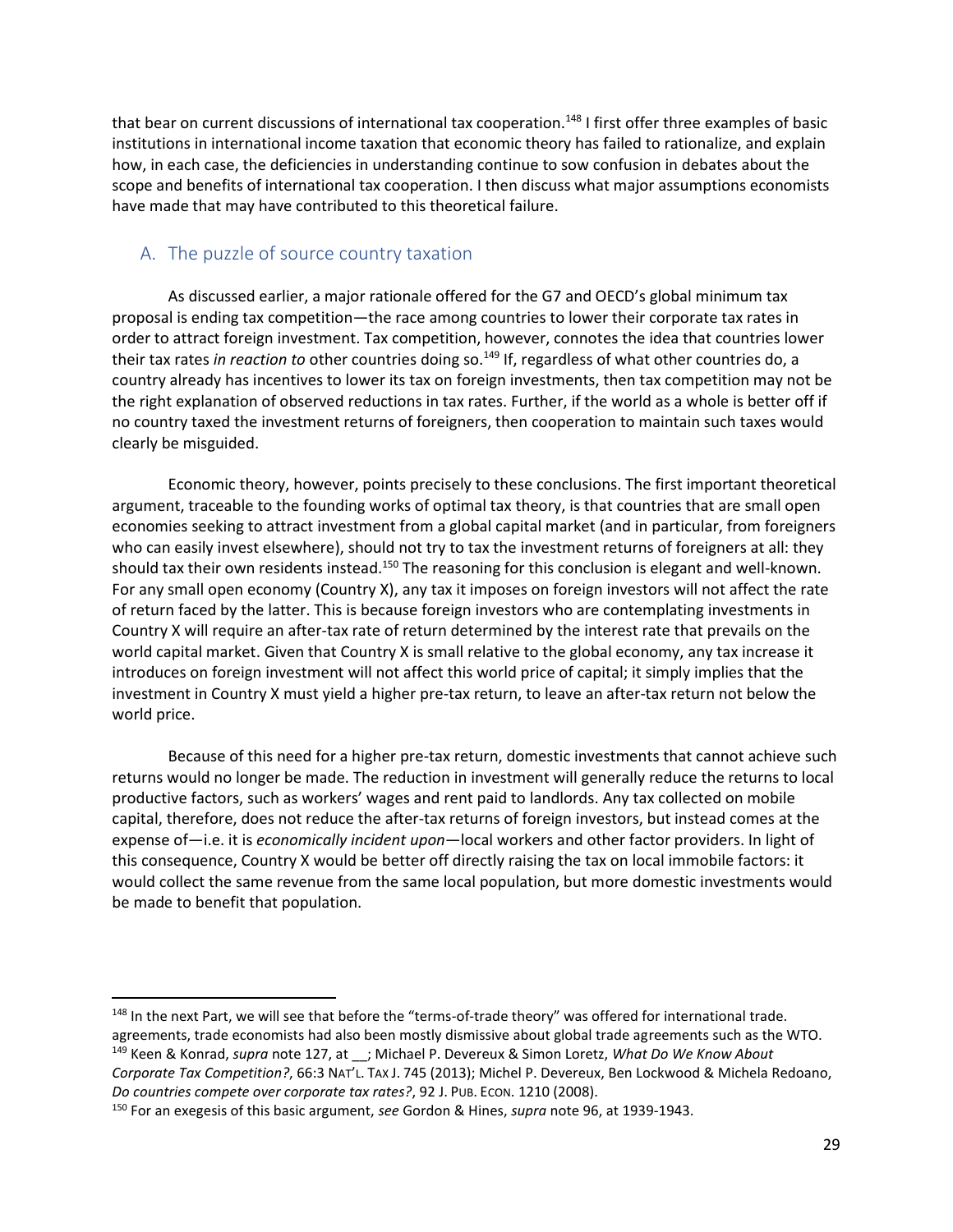<span id="page-30-0"></span>Given the assumptions made by economic theory,  $151$  therefore, it is in the interest of each country that is a small open economy to refrain from taxing the return to mobile capital, *regardless of*  what other countries do.<sup>152</sup> If these assumptions hold, then countries acting in their own interest would not tax the capital income of foreigners in the first place—rendering the topic of tax competition moot. What about the conclusion that, from the perspective of the world's welfare, it is also bad for countries to tax the return to mobile capital owned by foreigners? The argument for this is also simple. If capital is conceived of as an input to production, then, when different countries impose different tax rates, the costs of production will differ among them (even when everything else is equal). This distorts how firms located in different countries use capital as an input. In contrast, if only the countries where the owners of capital reside tax the returns to such capital, then these owners will demand the same return wherever the capital is deployed, and users of capital everywhere will face the same cost of capital. Removing the distortion in the use of capital allows the world as a whole to enjoy greater output as a result.<sup>153</sup>

<span id="page-30-1"></span>In summary, by a basic line of reasoning, it is in neither the individual nor the collective interests of countries to tax the return to investment owned by foreigners. Taxing the capital income of foreigners is akin to imposing protectionist tariffs on imported intermediate goods, whereas taxing only the capital income of one's own residents sustains free trade.<sup>154</sup> Yet imposing taxes on domestic investments made by foreigners—known as "source-based" taxation—is a common and fundamental feature of income tax systems around the world.<sup>155</sup>

To appreciate how this is a genuine puzzle, consider first some casual rationalizations of "source-based" taxation that have been offered to resolve it. For example, it might be suggested that countries tax investments made by foreigners just because they can, and because it might be politically expedient to tax foreigners as opposed to one's own citizens.<sup>156</sup> This clearly does not resolve the puzzle: if the economic incidence of the tax on mobile capital is on the local population, as the theory above predicts, domestic political constituents should not find it expedient to hurt themselves, or do so just because "they can."

<span id="page-30-2"></span>Another possible rationalization is that when countries where investors reside—known as "residence countries"—tax their own investors' worldwide income but reimburse them for foreign taxes paid (through rules for foreign tax credits), the investors would be indifferent to source country taxes.<sup>157</sup> Source countries would then no longer shy away from taxing foreigners. The problem with this answer is that, as we will see below, the fact that residence countries offer foreign tax credits presents a genuine puzzle in itself; one thus cannot use this to resolve the puzzle of source country taxation.

<sup>151</sup> I return to these assumptions in Part II.2 *infra*.

<sup>&</sup>lt;sup>152</sup> This explains why, in theoretical models of tax competition to attract mobile capital, economists have to assume that governments do not have more efficient tax instruments—such as taxes on local immobile factors—at their disposal. See Keen & Konrad, *supra* note [127,](#page-24-0) at \_\_.

<sup>153</sup> Gordon & Hines, *supra* note [96,](#page-19-0) at 1942-1943; Joel B. Slemrod, *Free Trade Taxation and Protectionist Taxation*, 2 INT'L. TAX & PUB. FIN. 471, 475-476 (1995).

<sup>154</sup> Slemrod, *supra* note [153](#page-30-1) at 472-480.

<sup>155</sup> *Id.*, at 476-477; Gordon & Hines, *supra* not[e 96,](#page-19-0) at 1943.

<sup>156</sup> Slemrod, *supra* note [153,](#page-30-1) at 476; Hugh Ault & David Bradford, *Taxing International Income: An Analysis of the U.S. System and Its Economic Premises*, *in* TAXATION IN THE GLOBAL ECONOMY 11, 32 (Assaf Razin & Joel Slemrod eds., 1990).

<sup>157</sup> Roger H. Gordon, *Can Capital Income Taxes Survive in Open Economies?*, 47:3 J. FIN. 1159 (1992).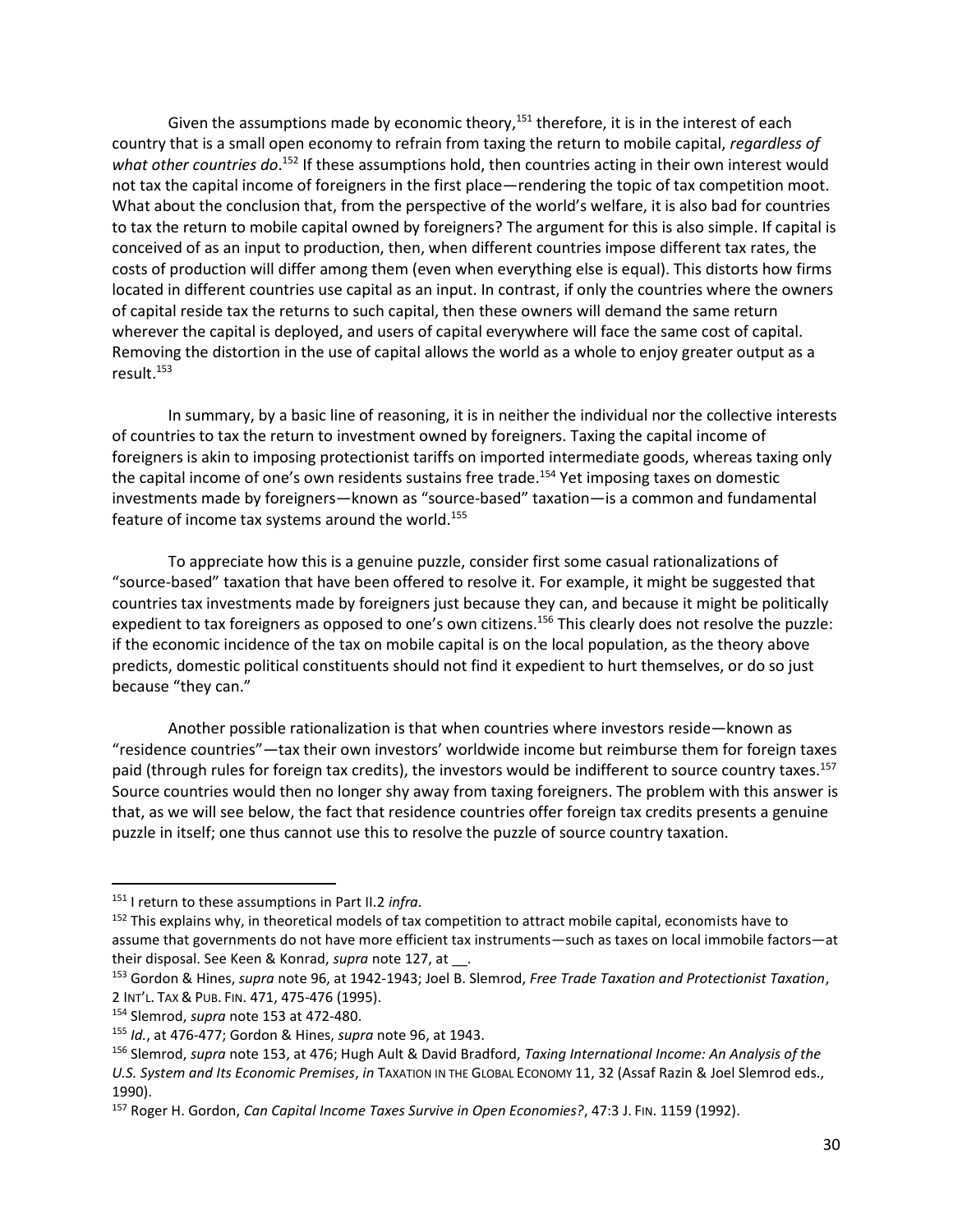To reconcile the prevalence of source-country taxation and its sub-optimal character (even from nations' purely self-interested perspectives), economists have gone so far as to postulate that residencebased taxation is administratively so difficult that governments have no choice but to tax capital on a source basis, so that their own residents do not escape tax by disguising as foreigners.<sup>158</sup> Yet this conjecture has never been supported by much evidence and has increasingly seemed an implausible description of reality: countries have made much gain in the last two decades in reducing bank secrecy and deterring tax evasion through offshore accounts.<sup>159</sup>

Yet another explanation for source-country taxation is that some countries may be such large importers of capital that by taxing capital imports, they are able to depress the world price of capital, and thereby make their own capital users better off.<sup>160</sup> To put it differently, a large capital-importing country may be able to pass at least a part of the cost of the tax imposed on mobile capital to foreigners. As we will see in Part III, this idea lies at the foundation of the most important theory of international trade agreements (the "terms of trade" theory). Yet strong empirical evidence for the idea has emerged only recently.<sup>161</sup> In international income taxation, the idea has attracted little attention. At first blush, few countries seem to wield such monopsony power over world capital, while source-country taxation is by no means limited just to a few large capital importing countries. Moreover, if one considers a large country like the United States, which both imports and exports a lot of capital, its observed behavior is also inconsistent with what the idea predicts. On the one hand, the U.S. has increased its capital imports since the 1970s, but its tax rates on foreign investment have, for the most part, gone down rather than up.<sup>162</sup> On the other hand, as a large capital exporter (on a gross if not net basis), the theory would predict that the U.S. would specifically tax capital exports—which would raise the world price of capital to the benefit of U.S. capital owners. But as we will also see shortly, the U.S. has subsidized capital export instead through its foreign tax credit system and through rules that defer the taxation of foreign income.

There are in fact two additional explanations of source-based taxation that might make the latter less puzzling, yet neither received emphasis in prior scholarship nor were deemed decisive. First, it is possible for certain investments to generate "location-specific rent" (LSR)—above-normal returns that can only be earned by investments in a specific place. In such cases, the country where the investments are located can tax foreigners at high tax rates, because, by hypothesis, the foreigners cannot earn such above-normal returns elsewhere.<sup>163</sup> However, economists seem to have resisted using LSR to explain source-based taxation in general.<sup>164</sup> Instead, they have tended to assume that LSR arises only in

<sup>158</sup> *Id*., at 1945-1948.

<sup>159</sup> Lisa De Simone, Rebecca Lester & Kevin Markle, *Transparency and Tax Evasion: Evidence from the Foreign Account Tax Compliance Act (FATCA),* 58 J. ACCT. RSCH. 105 (2020); Shu-Yi Oei, *The Offshore Tax Enforcement Dragnet*, 67:4 EMORY L. J. 655 (2008); Wei Cui, *Residence-Based Formulary Apportionment: (In-)feasibility and Implications*, 71:3 TAX L. REV. 551 (2018).

<sup>160</sup> Gordon & Hines, *supra* note [96,](#page-19-0) at 1948-1951.

<sup>161</sup> See discussion in text accompanying note [204-](#page-41-1)[207](#page-41-2) *infra*.

<sup>162</sup> Gordon & Hines, *supra* note [96,](#page-19-0) at 1949.

<sup>163</sup> Joseph Bankman, Mitchell Kane & Alan O. Sykes, *Collecting the Rent: The Global Battle to Capture MNE Profits*, 72 TAX L. REV. 197 (2019).

<sup>164</sup> Gordon, *supra* note [157,](#page-30-2) at 1163. Gordon & Hines, *supra* note [96](#page-19-0), consider the possibility that each country's investment risk is largely uncorrelated with risks in other countries, making each country thereby unique as a diversification opportunity. They acknowledge that in such cases, even small open economies can impose sourcecountry taxes and suggest that countries may cooperate to reduce excessively high taxes.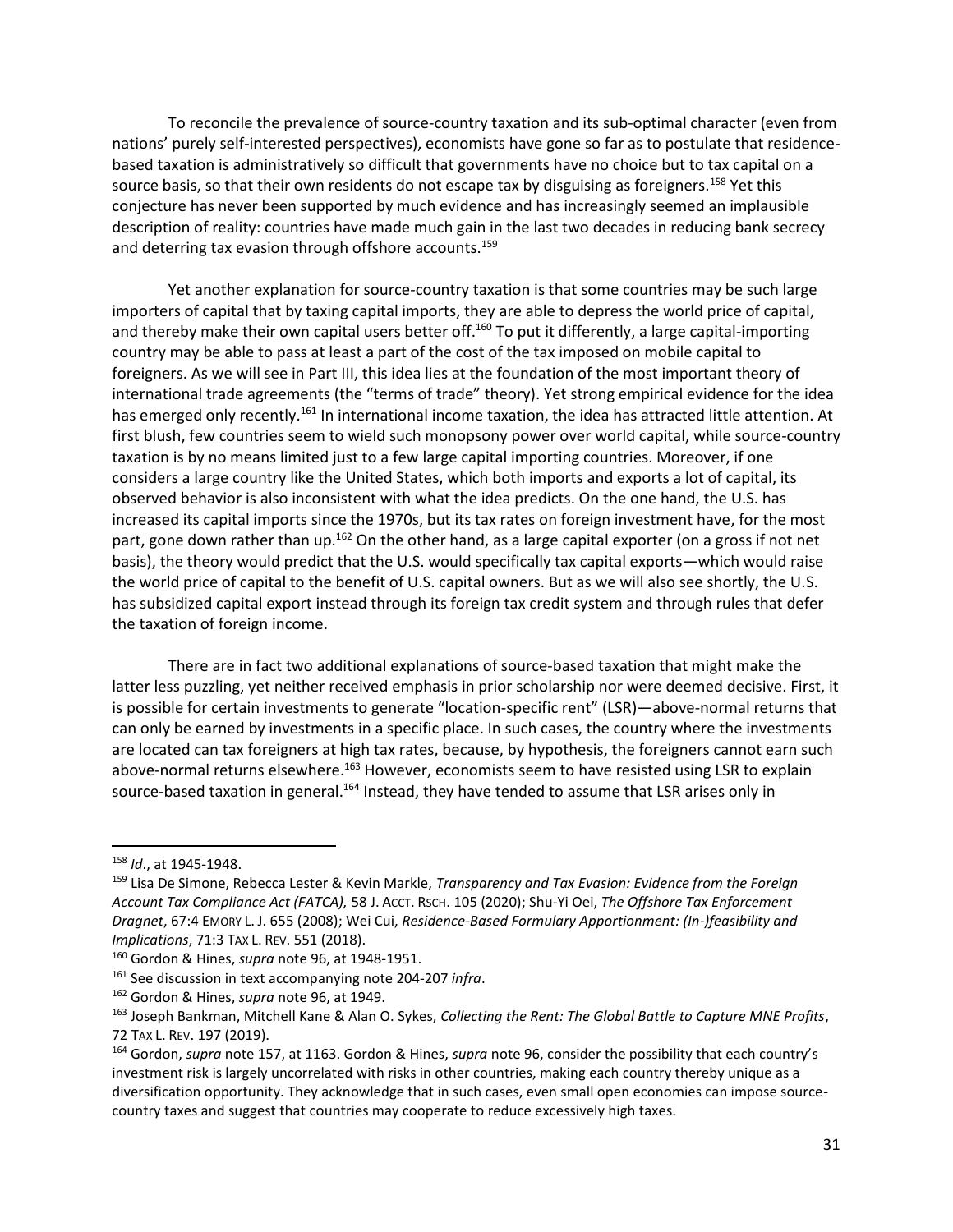connection with a small set of industries, such as natural resource extraction.<sup>165</sup> The basis of this assumption is often not explicitly discussed. One possible reason for it is that the wide prevalence of LSR would be incompatible with the supposition that the subject of international taxation is perfectly mobile, homogenous capital. If income taxation of foreigners mainly applied in cases where investments have sunk cost, are uniquely matched to specific markets, involve bilateral monopolies or other forms of imperfect markets, or are not about the taxation of capital at all (but instead apply to services), economists' most familiar models of international taxation would cease to apply.<sup>166</sup>

Second, much of what is called "source taxation" in international taxation may just be a misnomer for corporate income taxation: taxation of the income accruing to corporations as legal persons. A corporation formed in Country X may be subject to CIT there, regardless of where it derives its income from and who its shareholders are. But because the CIT is imposed on the corporation regardless of shareholder identity, it in effect taxes foreigners (along with domestic shareholders). It is thus often difficult to distinguish between taxation by source and taxation by corporate residence. The prevalence of "source-based taxation" may in part simply reflect the prevalence of the CIT. In this case, the puzzle of source-based taxation is traceable partly to the question of why countries should tax corporations instead of just their shareholders.<sup>167</sup> Economic theory, however, has had little to say about why the CIT is used as a tax instrument in the first place. In theoretical analyses of international taxation, the existence of CIT is simply taken for granted.

These last two explanations, therefore, would rationalize the prevalence of "source-based taxation" only at the expense of overthrowing not only much of economic theory but also presumptions in practical discourses about international tax that have prevailed for more than half a century. Unless they are better understood—we return to them in Part IV—the puzzle of "source-based taxation" remains.

## <span id="page-32-1"></span><span id="page-32-0"></span>B. The puzzle of unilateral relief from double taxation

A second longstanding theoretical puzzle concerns another basic arrangement in international income taxation: countries from which investment capital originates—the "residence countries"—tend to unilaterally lower taxes on their residents' foreign income to reduce the risk of such income being "double taxed" in both the residence and source countries. Such tax reduction can take the form of offering credits for foreign income tax paid against domestic tax liability, or (usually for more limited categories of income such as business income and dividends) by exempting the foreign income of taxpayers altogether. Scholars have long observed that such policies would not make sense if residence countries were motivated by their own national interests.<sup>168</sup> Under the FTC system, for example, the residence country in effect helps its own taxpayers ignore the costs of foreign taxes when considering investment abroad, by providing a reimbursement against such costs. If each country thinks of its national welfare as the sum of its own residents' incomes and the tax revenue it collects, however, taxes

<sup>&</sup>lt;sup>165</sup> See De Mooij et al., *supra* not[e 9,](#page-3-3) at \_\_.

<sup>166</sup> I further discuss these possibilities in Wei Cui, *The Myth of Capital Mobility*, working paper available upon request.

<sup>&</sup>lt;sup>167</sup> For example, it is possible that if only shareholders are taxed but not corporations, the taxation of capital owned by foreigners would be less frequent.

<sup>168</sup> Slemrod, *supra* note [153,](#page-30-1) at 479; John Whalley, *Puzzles Over International Taxation on Cross-border Flows of Capital Income* (NBER, Working Paper 8662, 2001), 11-14; Gordon & Hines, *supra* not[e 96,](#page-19-0) at 1945.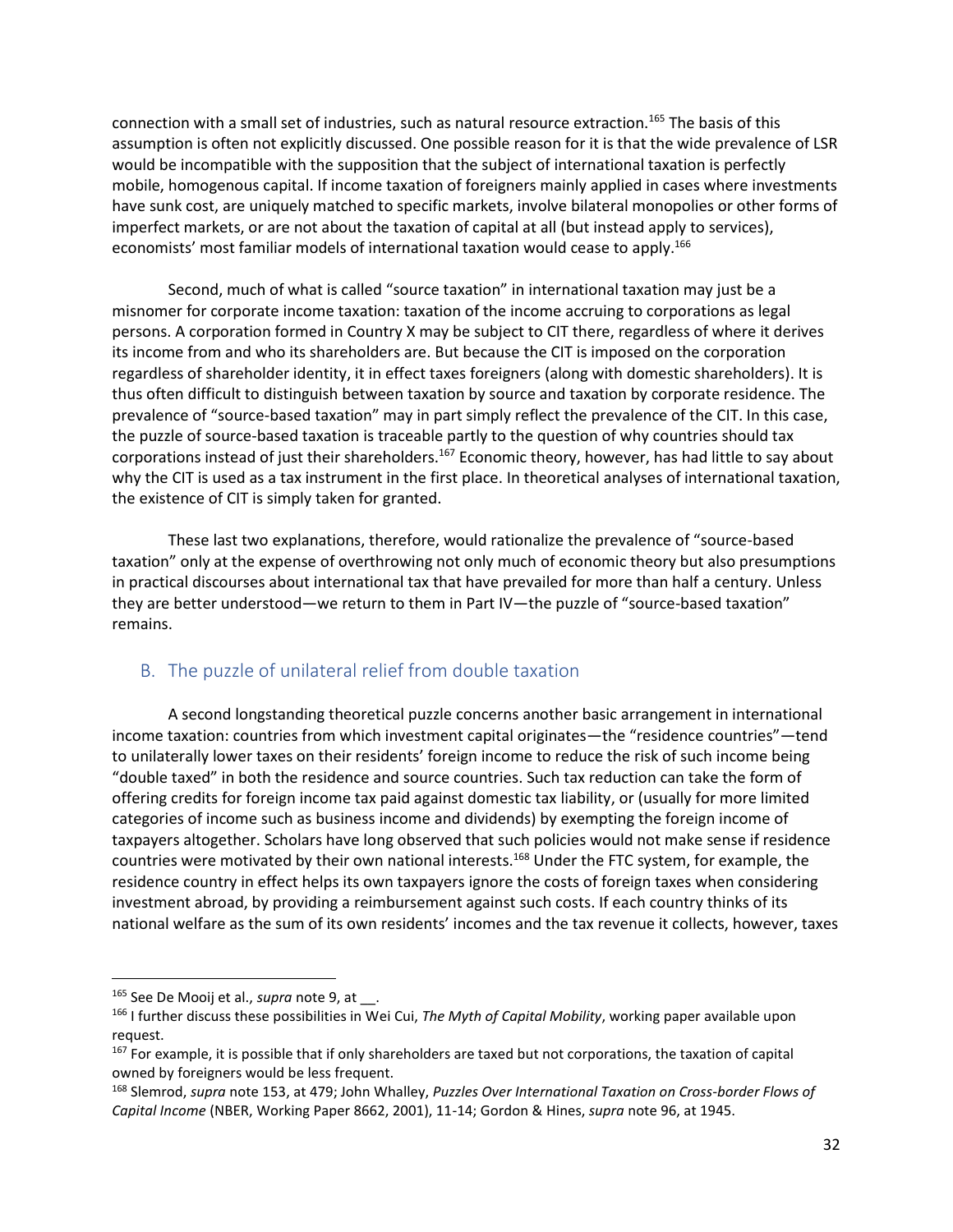paid to foreign governments represent a genuine cost, and governments should not want their taxpayers to be indifferent to such costs.

Policies of reimbursing taxpayers for foreign taxes thus seem to irrationally (from a unilateral perspective) transfer wealth to foreign governments. The appropriate treatment of foreign taxes paid, from a unilateral, self-interested perspective, is to allow them to be deducted in the calculation of a resident taxpayer's income, just like other business costs. This is how most countries operating FTC systems treat foreign, non-income taxes paid. However, income taxes are eligible for unilateral FTCs.<sup>169</sup>

Historically, the fact that residence but not source countries are expected to provide relief from double taxation is often justified by a normative claim that source countries deserve primary taxing rights because foreign investments benefit from the public goods and services source countries provide.<sup>170</sup> The argument for such a normative claim, however, often comes to no more than that people have made it in the past. The oddity of the claim can be seen in light of the economic argument against source country taxation described above: *that* argument applies precisely when residence countries cede the primacy of their taxing rights. When countries exempt their residents' foreign income from taxation, source country taxes determine the tax burden of this income. In such situations, it is both in their unilateral interests and in the interest of the world for source countries not to tax foreign capital.<sup>171</sup> When residence taxation is efficient, but source taxation is inefficient, the normative case for the primacy of a source country's taxing right is not at all obvious.

Another prominent justification for FTC systems offered in the past is that it promotes worldwide welfare by securing "capital export neutrality" (CEN). If a capital-exporting county (Country Y) has a higher tax rate than capital-importing countries, then Country Y's implementation of the FTC system means that its investors will face the same tax rate—that of Country Y—wherever they invest. 172 In the face of distortionary source country taxes, this restores the efficient allocation of capital—which purely residence-based taxation would have achieved. Economically, the effect of FTCs can be explained by analogy to tariffs and subsidies on the trade in goods. If an importing country imposes a tariff on imports, that tariff can be neutralized—and free trade restored—by an equal subsidy by the exporting country.<sup>173</sup> Similarly, a distortionary source-based tax can be neutralized by the residence country's use of FTCs. However, this amounts to a very awkward *explanation* of FTC's adoption. Essentially, one must assume that source countries irrationally tax foreigners, self-inflicting the wound of import tariffs against both the individual and collective interests of nations, and that residence countries then act against self-interest to cure this wound.<sup>174</sup>

<sup>&</sup>lt;sup>169</sup> Since foreign income is completely exempt in an exemption system, no distinction is made between the payment of income-based foreign taxes and non-income-based taxes.

<sup>170</sup> Michael J. Graetz & Michael M. O'Hear, *The "Original Intent" of U.S. International Taxation*, 46 DUKE L. J. 1021[, pin location] (1997); Mitchell A. Kane, *A Defense of Source Rules in International Taxation*, 32 YALE J. ON REG. 311[, pin location] (2015).

<sup>171</sup> Gordon & Hines, *supra* note [96,](#page-19-0) at 1955.

<sup>172</sup> *Id.*, at 1945.

<sup>173</sup> Slemrod, *supra* note [153,](#page-30-1) at 479.

<sup>174</sup> As Part II.A *infra* discusses, some scholars have suggested that FTC allows residence countries to transfer revenue to source countries, which could be good from a distributional perspective. The difficulty with this view is why countries do not transfer revenue *directly*; even if they do make transfers through the tax system, why do so through the income tax (and no other tax) system?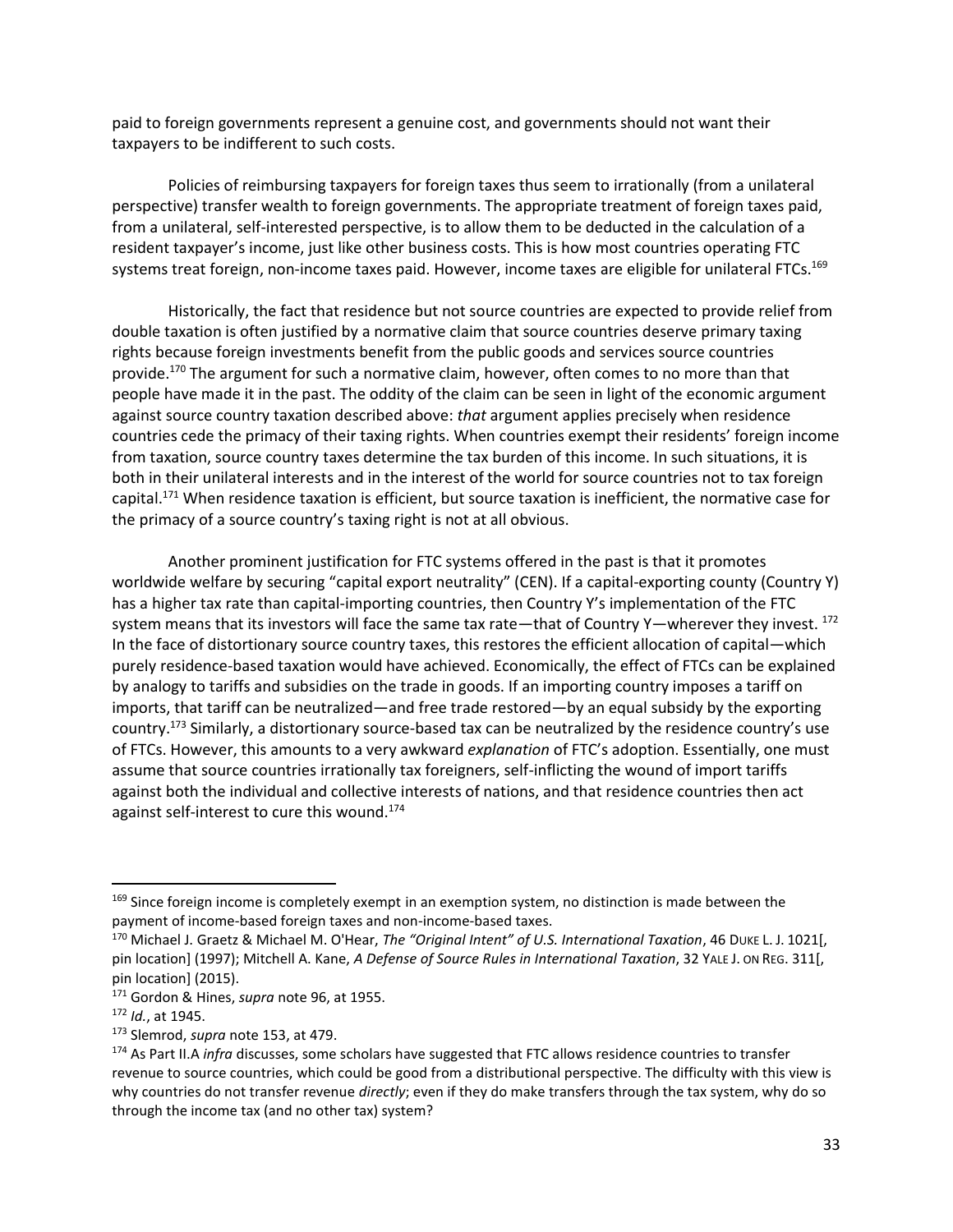The puzzle of residence country measures of unilateral relief from double taxation raises a basic challenge for understanding international tax cooperation, for at least two reasons. First, it creates ambiguity for scholarly analyses as to whether countries should be assumed to act in their own selfinterest, or whether countries may also act altruistically to enhance world welfare (in the face of irrational actions of other countries.) If countries act altruistically in adopting the FTC, what are the boundaries of this altruism—should countries be assumed to act altruistically in other contexts as well?

Second, the puzzle also introduces uncertainty regarding whether residence and source countries act strategically with respect to each other. In an FTC system, if source country income taxes are reimbursed, would source countries have incentives to raise or expand their income taxes (while reducing other taxes) $?^{175}$  And if they do, would the residence countries simply remain indifferent to such strategic action? In an exemption system, if source countries, acting unilaterally or in competition with one another, reduce their tax rates, would the residence country recognize that the purported primacy of source country taxing rights is foregone, and therefore assert its own taxing right more? International tax scholarship has generally identified no clear and persistent instances of such strategic interactions, which has suggested to some that countries do not behave strategically in the international tax sphere.<sup>176</sup>

These ambiguities have permeated recent discussions of international tax agreements. The OECD's Pillar Two proposal, in both its IIR and the UTPR aspects, in effect advocates the FTC system over the exemption system. The impetus for introducing an IIR is that exemption systems that applied even when foreign income was subject to low taxation allow MNCs to get away with "stateless income" or "double non-taxation." Under the IIR, residence countries may still adopt either the FTC or the exemption system when the foreign income of resident taxpayers has been subject to a minimum tax rate (of 15%), but below that minimum rate, an FTC system is to be adopted. This suggests that the aim of the OECD's proposal is *not* to enhance efficiency in global capital allocation through collective action (if the residence country tax rate is above the minimum rate, the exemption system does not secure CEN). Instead, an explicitly alleged aim of the IIR is to incentivize countries with low taxes to raise their tax rates.<sup>177</sup> But this aim relies on an assumption that source countries do act strategically in respect of residence countries' tax rules. This assumption not only lacks clear evidence, but also further clouds our understanding of the motives of the residence countries' decisions.

The UTPR further confounds our understanding of the basis of unilateral relief from double taxation. The UTPR can be seen as a reverse FTC: a source country from which a payment is made would raise its tax if the residence country does not sufficiently tax the payment but would lower its tax if the residence country raises its tax on the payment. The source country now reimburses the residence country's taxes. Normatively, this suggests the notion of a primacy to residence country taxing rights which is incompatible with traditional rationales for residence country unilateral relief. Further, it suggests that residence countries will respond to source country tax rates, raising their own rates when source country tax rates are raised. It is unclear why residence countries would do so while at the same time maintaining FTC systems (or exemption systems above the minimum rate).

l

<sup>175</sup> Gordon, *supra* note [157,](#page-30-2) at 1175; *see also* Eric Bond, *Optimal tax and tariff policies with tax credits*, 30 J. INT'L ECON. 317 (1991).

<sup>176</sup> Whalley, *supra* note [168,](#page-32-1) at 14.

<sup>177</sup> See text accompanying note [110](#page-22-0) *supra*.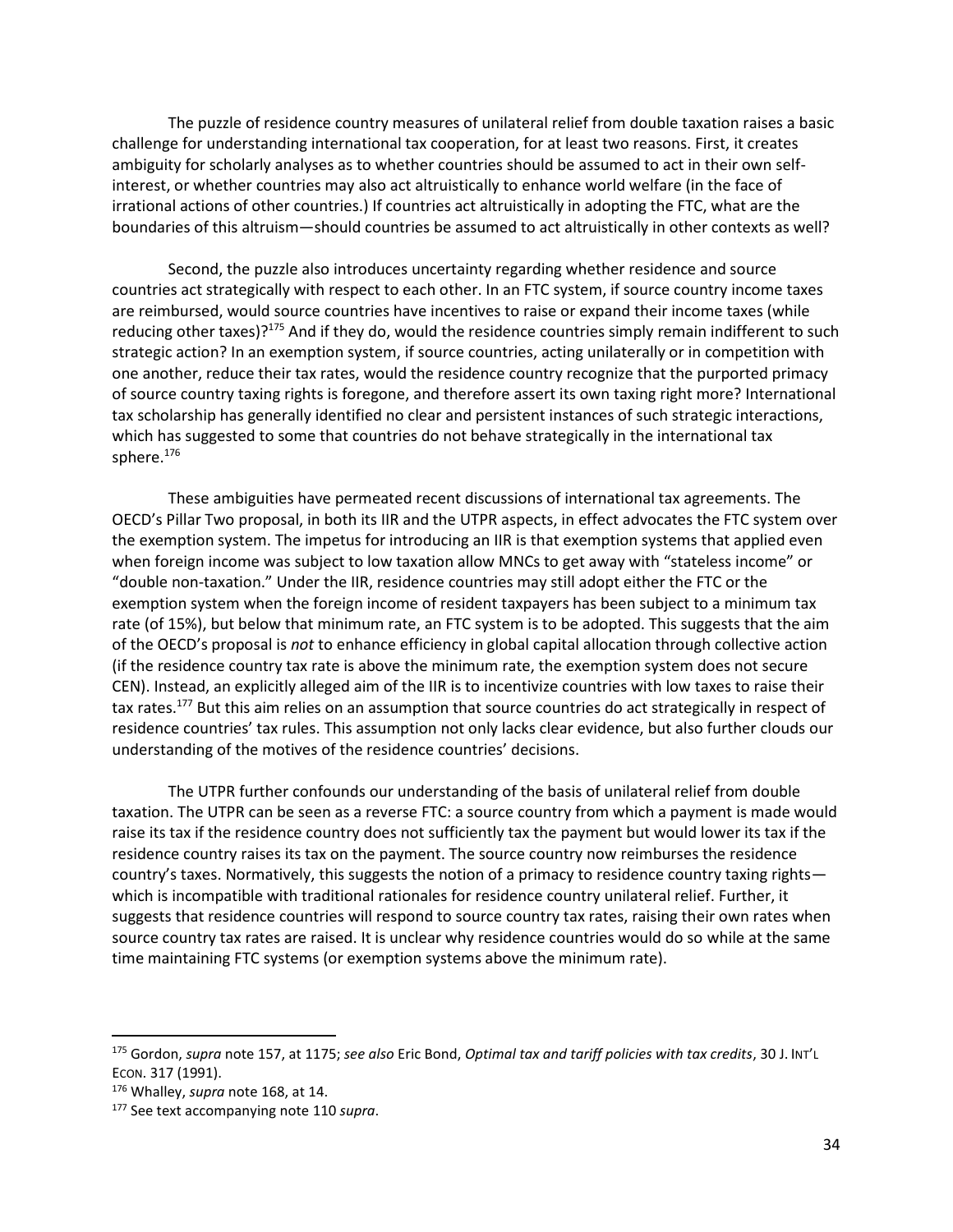### <span id="page-35-1"></span><span id="page-35-0"></span>C. The puzzle(s) of bilateral tax treaties

A third longstanding puzzle for scholars of international taxation arises from bilateral income tax treaties. The puzzle is multifaceted, and some of its aspects are better-known than others. Perhaps the best-known aspect of the treaty puzzle arises from the co-existence of unilateral reliefs from double taxation and treaties.<sup>178</sup> Since many countries already unilaterally adopt the exemption or foreign tax credit system—thereby ceding primary taxing rights to source countries—little explicit cooperation between countries through tax treaties seems to be needed to prevent double taxation. This does not mean that treaties are completely useless in removing double taxation. For example, they offer mutual agreement procedures for tax authorities from the contracting states to agree on profit allocations in transfer pricing cases, where such agreement is necessary to prevent double taxation.<sup>179</sup> However, most of the provisions of income tax treaties play no role in reducing double taxation beyond unilateral reliefs. Importantly, treaties usually require elimination of double taxation only according to the provisions of domestic law, thus giving eminent primacy to domestic rather than treaty law.<sup>180</sup> A major purported goal of income tax treaties, that of preventing double taxation, therefore seems redundant.

<span id="page-35-2"></span>Further, income tax treaties tend to reduce the taxing right of source countries by limiting the latter's taxation of business profits, dividends, interests, royalties, capital gains, income from shipping, and other types of income earned by residents of the other contracting state. The situation of taxpayers, however, would remain unaffected if they still need to pay tax on such income in the residence country. If the residence countries already offer relief from double taxation, treaty-based reductions of source country taxes simply lower the burden of reimbursement for the residence countries and in effect transfer revenue to the latter.<sup>181</sup> Scholars have found the implicit revenue transfers in tax treaties paradoxical. When two countries engage in roughly symmetrical trade, such transfers roughly cancel out, making the negotiated tax reductions pointless. When two countries engage in asymmetrical trade, revenue is transferred to the country the residents of which receive more of the types of income affected by treaties—typically the richer country. This has struck many scholars as morally perverse.<sup>182</sup>

However, underlying this aspect of the treaty puzzle is the puzzling nature of the policy of unilateral relief from double taxation offered by residence countries. If it weren't for this latter puzzling phenomenon, tax treaties would not easily be regarded as redundant.<sup>183</sup> There is in fact a different way of seeing the puzzle presented by income tax treaties, without taking unilateral relief by residence countries as a given. The fact that treaties reduce source country tax rates suggest that without

<sup>178</sup> Tsilly Dagan, *The Tax Treaties Myth*, 32 N.Y.U. J. INT'L. L. & POL. 939 (2000).

<sup>179</sup> Bruce A. Blonigen, Lindsay Oldenski & Nicholas Sly, *The Differential Effects of Bilateral Tax Treaties*, 6:2 AM. ECON. J.: ECON. POL. 1 (2014).

<sup>180</sup> *See*, Frank Pötgens & Georg Kofler, *Article 23 "Relief" (Methods for Elimination of Double Taxation), in* IBFD GLOBAL TAX TREATY COMMENTARIES (Pasquale Pistone & Betty Andrade eds., 2014).

<sup>&</sup>lt;sup>181</sup> One early and prominent economic explanation of tax treaties assumed that relief of double taxation using the FTC method was available only through income tax treaties. In this explanation, the source country (borrowing capital) would lower its tax rate to induce the residence country (lending capital) to offer the FTC, whereas the latter would not have offered FTC otherwise. This results in mutual benefits. Koichi Hamada, *Strategic Aspects of Taxation on Foreign Investment Income*, 80:3 Q. J. ECON. 361 (1966). However, countries do not generally offer FTCs only to countries with which they have entered into tax treaties.

<sup>182</sup> Dagan, *supra* not[e 178,](#page-35-1) at .

<sup>183</sup> *See*, Hamada, *supra* not[e 181;](#page-35-2) Gordon, *supra* not[e 157.](#page-30-2) Just as we would not want to explain away the puzzle of source-based taxation by assuming the puzzling arrangement of unilateral relief by residence countries, we should not want to assume this latter arrangement in postulating another puzzle.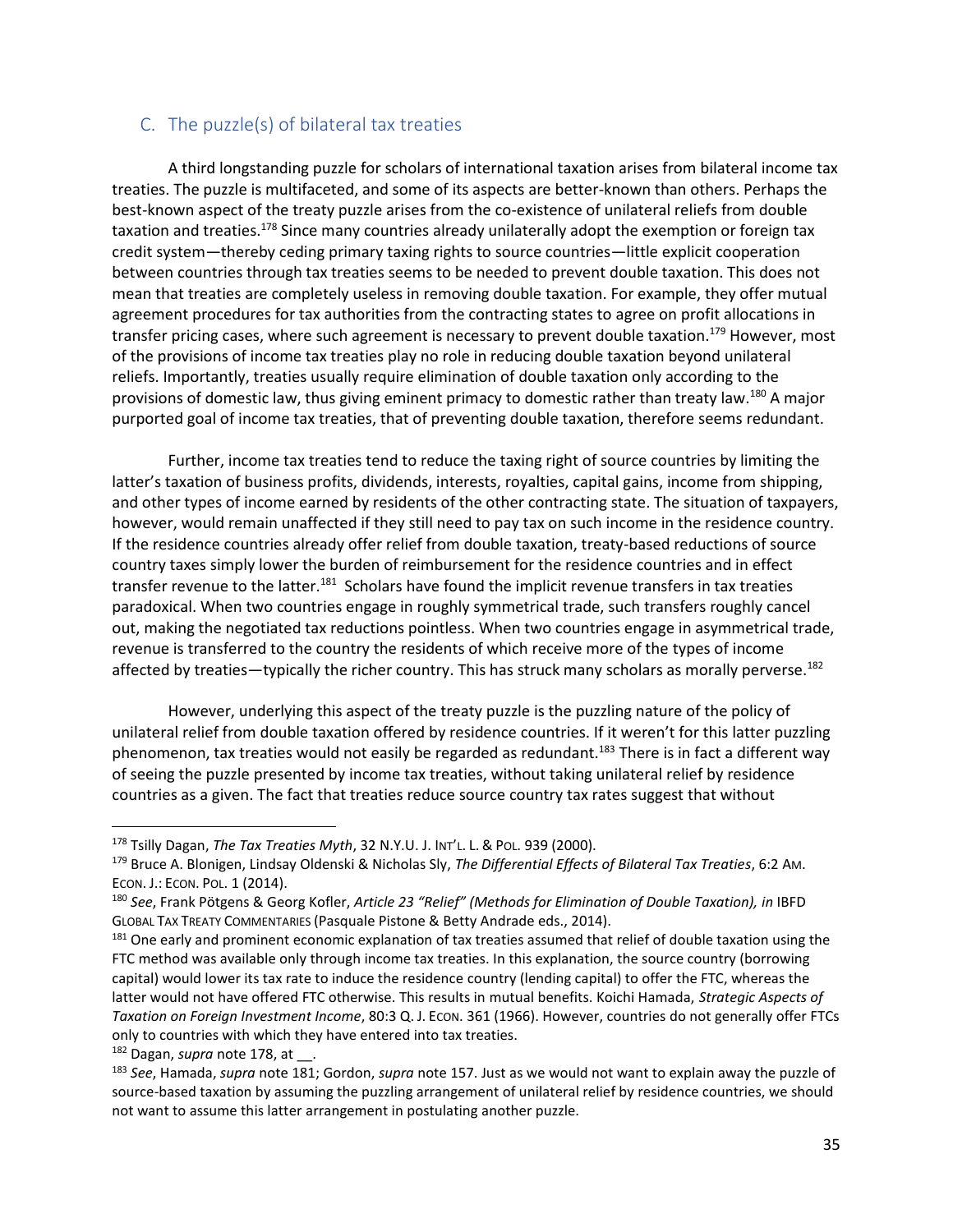cooperation, source country taxation is too high. If countries gain from cooperation to reduce source country taxes, then treaties can be useful even without purporting to serve the function of removing double taxation.<sup>184</sup> In other words, the gain from reciprocal reductions of source country taxes, rather than the prevention of double taxation, might be the main reason for entering into tax treaties. However, the idea that source countries unilaterally would set taxes too high stands in contrast with the prediction that they would set taxes low—either due to tax competition, or due to considerations of the inefficiency (and irrationality) of taxing mobile capital. The treaty puzzle can then be seen as a form of the puzzle of source country taxation: we cannot explain what treaties are for unless we can explain why source countries tax so much.<sup>185</sup>

These two aspects of the tax treaty puzzle correspond to what are believed to be two of the main purposes of tax treaties: the relief of double taxation and the reduction of source-country tax rates. Tax treaties contain other major features, many of which raise puzzles of their own. For example, why do source countries reduce only their withholding tax rates in treaties, but not their corporate tax rates? As another example, although tax treaties contain some non-discrimination provisions, they are generally quite weak, and crucially, permit the most basic form of discrimination, between residents and non-residents.<sup>186</sup> In contrast, as Part III will discuss, trade agreements tend to contain many other key provisions besides tariff reductions, most importantly, those that prohibit non-tariff barriers to market access and discrimination. In reality, there has been generally little attempt to explain the features of income tax treaties in economic or social scientific terms Perhaps the puzzles of source country taxes and of residence country unilateral reliefs from double taxation are already so daunting that there is little solid theoretical ground for tackling the explanation of this form of apparent international cooperation, despite its utter familiarity.

## <span id="page-36-0"></span>D. Predicaments for economic analysis

The three older puzzles of international taxation described in this Part generate three serious predicaments for the economic analysis of the subject.

First, because of the puzzles of source-country taxation and residence country unilateral reliefs from double taxation, economists have, to a large extent, given up the assumption that countries act rationally and purely in their own national interests in the international tax arena. If countries did so act, small open economies would not impose taxes on the income accruing to foreign owners of mobile capital, and residence countries would not provide foreign tax credits to their residents (or exempt such income altogether). But since these are key features of international income taxation, depicting countries as acting rationally in pursuit of some coherent conception of national self-interest becomes difficult.<sup>187</sup> As a result, scholars in international taxation—even economists—often fail to consider what

<sup>184</sup> Gordon & Hines, *supra* note [96,](#page-19-0) at 1950.

<sup>&</sup>lt;sup>185</sup> Some proposed (and unsatisfactory) solutions for the source country taxation puzzle also stumble at explaining tax treaties. For example, source country taxes may be explicable in the case of large capital-importing countries, which may pass some of the cost of such taxes onto capital owners elsewhere. However, this theory does not explain why there are so many bilateral tax treaties in the world, including ones signed by small countries that are clearly price takers in the global capital market.

<sup>186</sup> Alvin C. Warren Jr., *Income Tax Discrimination Against International Commerce*, 54 TAX L. REV. 131 (2000-2001). <sup>187</sup> In traditional explanations of why countries impose tariffs when that seems to reduce their national welfare (defined as national income), it has been suggested that governments may be seized by domestic special interest groups to adopt protectionist policies. Such policies may benefit some politically organized group (e.g. import-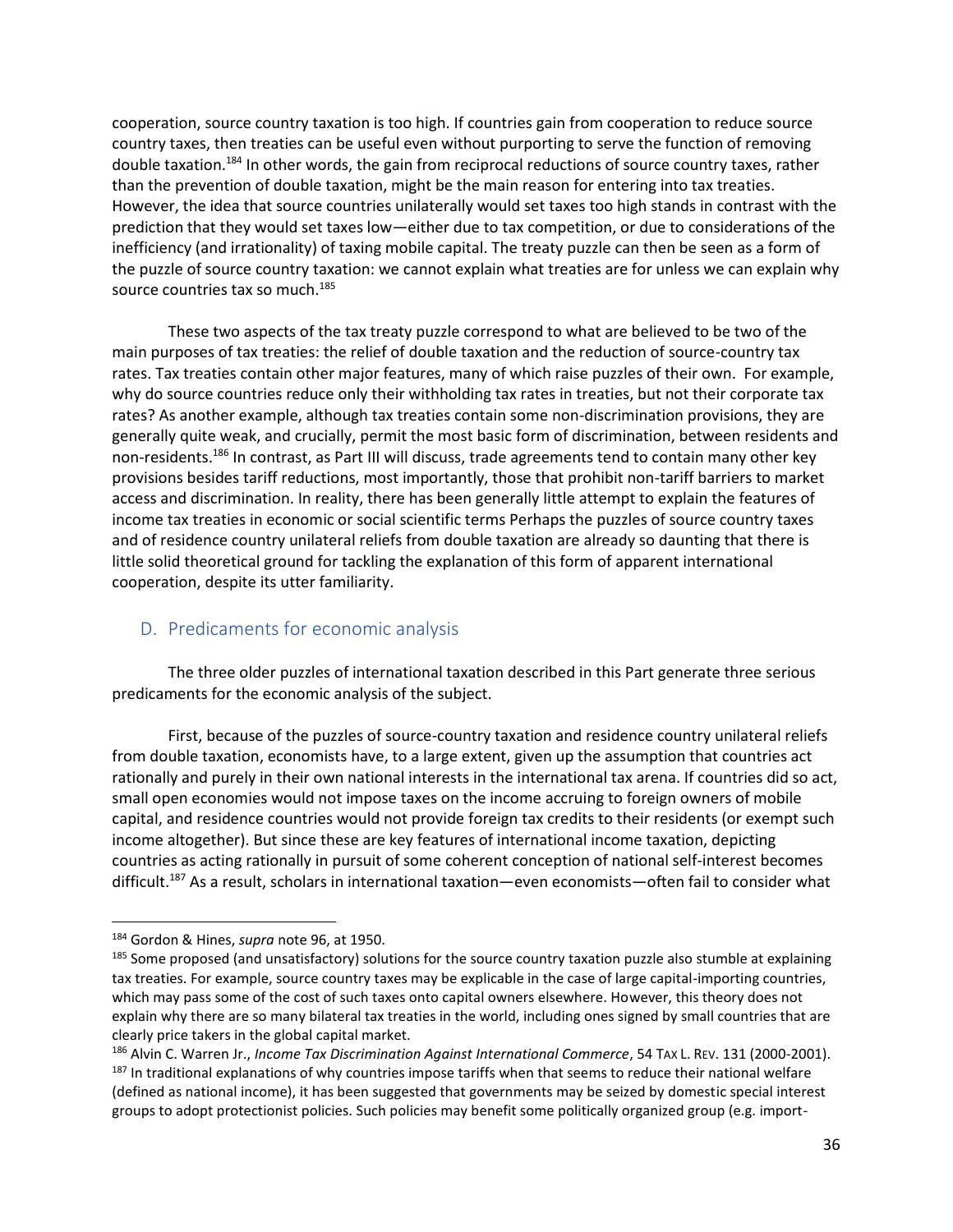it is in countries' unilateral self-interest to do.<sup>188</sup> Proposals for reforming international taxation usually do not separately consider the implications of unilateral and multilateral adoptions of the proposals.<sup>189</sup>

Second and even more importantly, scholars of international taxation have had to abandon an intuitive, and widely applied, template for explaining human cooperation–whether among individuals, tribes and communities, large organizations, or nations. In this template, one must first identify the need for cooperation. To do so, one usually must examine what the potential participants in cooperation would do in its absence. This is often analyzed in terms of what course of action each participant would choose when pursuing its own interest, taking what others do as given—a way of making decisions that economists call "Nash-optimization." One then considers whether there are courses of action for the participants to take so that everyone is better off than in the scenario in which each participant Nash-optimizes. If there are, then the Nash-optimal courses of action can be criticized as "inefficient" or "socially non-optimal," since *everyone* can be better off following the alternative courses of action. The need for cooperation is thereby identified: by cooperating, participants can follow the alternative courses of action to reach the socially optimal or the "efficiency frontier." After identifying the need for cooperation in this way, one would then, as a next step, explain how the participants are or can be incentivized to act cooperatively instead of Nash-optimizing.

But when countries do not seem to Nash-optimize even in circumstances where they are unlikely to be cooperating, this basic template for explaining (actual) and justifying (actual or potential) cooperation ceases to be applicable. For example, the decision of how much (or little) to tax foreign owners of mobile capital under the CIT is generally regarded as a decision that each country can (and generally does) make by itself, without coordinating with others. Indeed, this is very often assumed in the tax competition literature. However, if countries are found not to Nash-optimize in this noncooperative context—e.g. if it is against their self-interest to tax foreigners, but they nonetheless do so—then one cannot justify cooperation either to lower taxes or to raise taxes. Cooperation is not needed to lower taxes on foreigners because that's what countries *should* do already while not cooperating. Cooperation is not needed to raise taxes on foreigners because that's what countries *actually* do already while not cooperating, and because it is not clear why countries are better off engaging in such cooperation.

This is remarkable: in many areas of social science, it is the second step of explaining cooperation—identifying how agents can be motivated to act to secure the socially optimal and not the Nash-optimal—that is challenging, whereas the need for cooperation is easy to identify. Yet strangely, in the field of international corporate taxation, what has challenged both theorists and policymakers is the first step, identifying the need for cooperation.

competing industries) at the expense of other domestic constituents (e.g. consumers) that are less politically organized and of overall loss of national welfare. However, no such story is plausible for taxing mobile capital, as business groups are not often seen to lobby *for* the corporate income tax.

<sup>&</sup>lt;sup>188</sup> This is striking, because the dominant approach in economics to explaining behavior is to assume agents are rational maximizers of self-interest (suitably defined): abandoning such an assumption in a particular area implies giving up the generality of the social scientific explanations one can ultimately produce.

<sup>&</sup>lt;sup>189</sup> Consider a new tax design that has received much attention in recent years—the destination-based cash flow tax (DBCFT). Proponents of DBCFT give great emphasis to the fact the tax is "incentive compatible," which means that countries have sufficient reasons to adopt it acting on their own, regardless of what other countries do. DEVEREUX ET AL.,*supra* not[e 36,](#page-8-4) at \_\_. This is the same as saying that Nash-optimizing countries would adopt the DBCFT. If other tax reform proposals also considered whether Nash-optimizing countries would adopt them, the DBCFT would not be so distinctive in being characterized by incentive compatibility.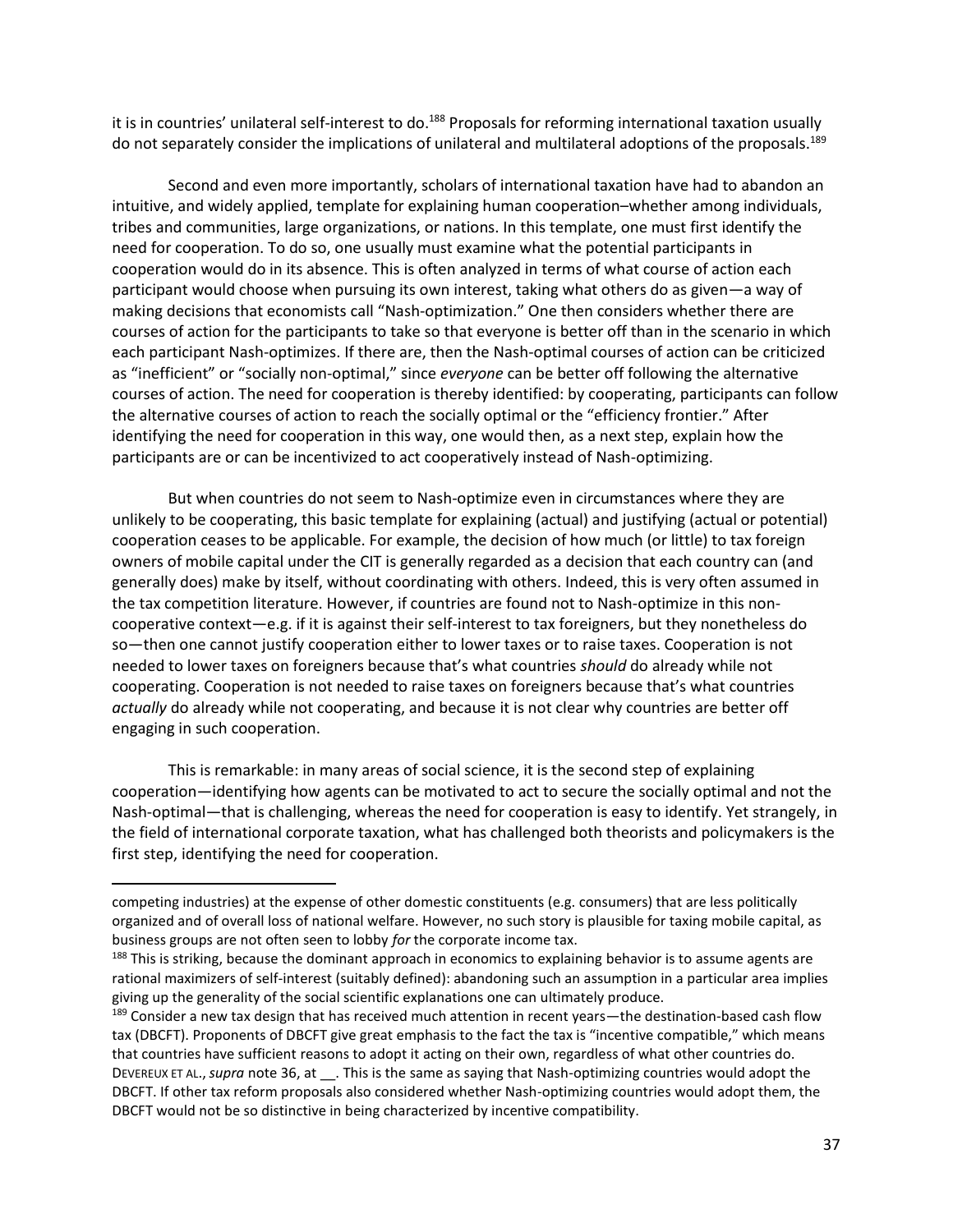This second predicament leads to the third: the difficulty in identifying the need for cooperation has undermined theoretical interest in specifying the "social optimal" in the international tax area. The "social optimal," when the relevant set of agents comprises countries, is usually thought of as the arrangements that maximize the aggregate welfare of countries. For example, as discussed earlier, if the main impact of international income tax regimes is on mobile capital, and if capital is conceived of as a homogeneous intermediate good, then under traditional optimal tax theory, any optimal tax system must be characterized by production efficiency, which source country taxation violates (if different countries adopt different tax rates). Therefore, source-based taxation is not socially optimal from a global perspective, in this traditional view. In general, it is unlikely that what countries do, without coordination, will produce exactly the social optimal: a "social planner" would always be able to dictate a different configuration of national policies that improve upon the actual configuration. At the same time, since there is no single global social planner dictating countries' tax policies, not all configurations that are superior from an efficiency perspective are relevant. Only the improvements that countries can cooperate to achieve are of interest. But if it is not possible to explain or justify cooperation in the international tax context, characterizing the social optimal becomes less disciplined.<sup>190</sup>

The severity of the predicaments may in fact explain why the puzzles identified in this Part are not more widely discussed among economists and other tax scholars (even those whose work is much informed by economic scholarship). This is because they lead to a general state where both economic and legal scholars take much of international taxation as simply *given*, while making minimal efforts to rationalize them. Puzzles disappear when one is no longer even trying to make sense of things. This state of affairs is not only intellectually unsatisfying; it is especially dangerous during periods of rapid policy change. Incoherent and misleading rationales offered for proposed international agreements go challenged; the narratives that emerge from political announcements and press reports become even more devoid of the self-understanding that social science is supposed to provide. If the arguments in Part I about the untenability of the justifications for proposed international tax agreements are right, the louder are the claims of political success, the deeper is the underlying intellectual crisis facing the study of international taxation.

# <span id="page-38-0"></span>III. A Tale of International Cooperation from Trade Agreements

 $\overline{\phantom{a}}$ 

<span id="page-38-1"></span>In contrast to the economic analysis of international taxation, there is a significant economic literature studying the normative rationale underlying the major international institutions governing international trade, especially the WTO.<sup>191</sup> Rather than summarizing that literature, this Part highlights certain features of the literature's most prominent theory: the "terms of trade" theory of trade agreements (abbreviated as "TTT" in this discussion). The aim is to show how TTT illustrates a

<sup>&</sup>lt;sup>190</sup> Scholars have observed in recent years that the economic analysis of international taxation no longer adopts the standard welfarist approach that incorporates efficiency and distributional concerns into a single normative framework. Instead, the use of ad hoc normative criteria is widespread. The basic paradigm of welfare analysis which compares the outcomes of Nash-optimizing and cooperative behavior in terms of individual and global welfare—has little traction in the analysis of international tax. *See*, David A. Weisbach, *The Use of Neutralities in International Tax Policy*, 68:3 NAT. TAX J. 635 (2015); Cui, *supra* not[e 127.](#page-24-0)

<sup>191</sup> For helpful introductory literature reviews, see Kyle Bagwell, Chad P. Bown & Robert W. Staiger, *Is the WTO Passé?*, 54:4 J. ECON. LITERATURE 1125 (2016); Bagwell & Staiger, *supra* note [82.](#page-16-1) For more comprehensive literature reviews, see the chapters in HANDBOOK OF COMMERCIAL POLICY (Kyle Bagwell & Robert W. Staiger, eds., 2016).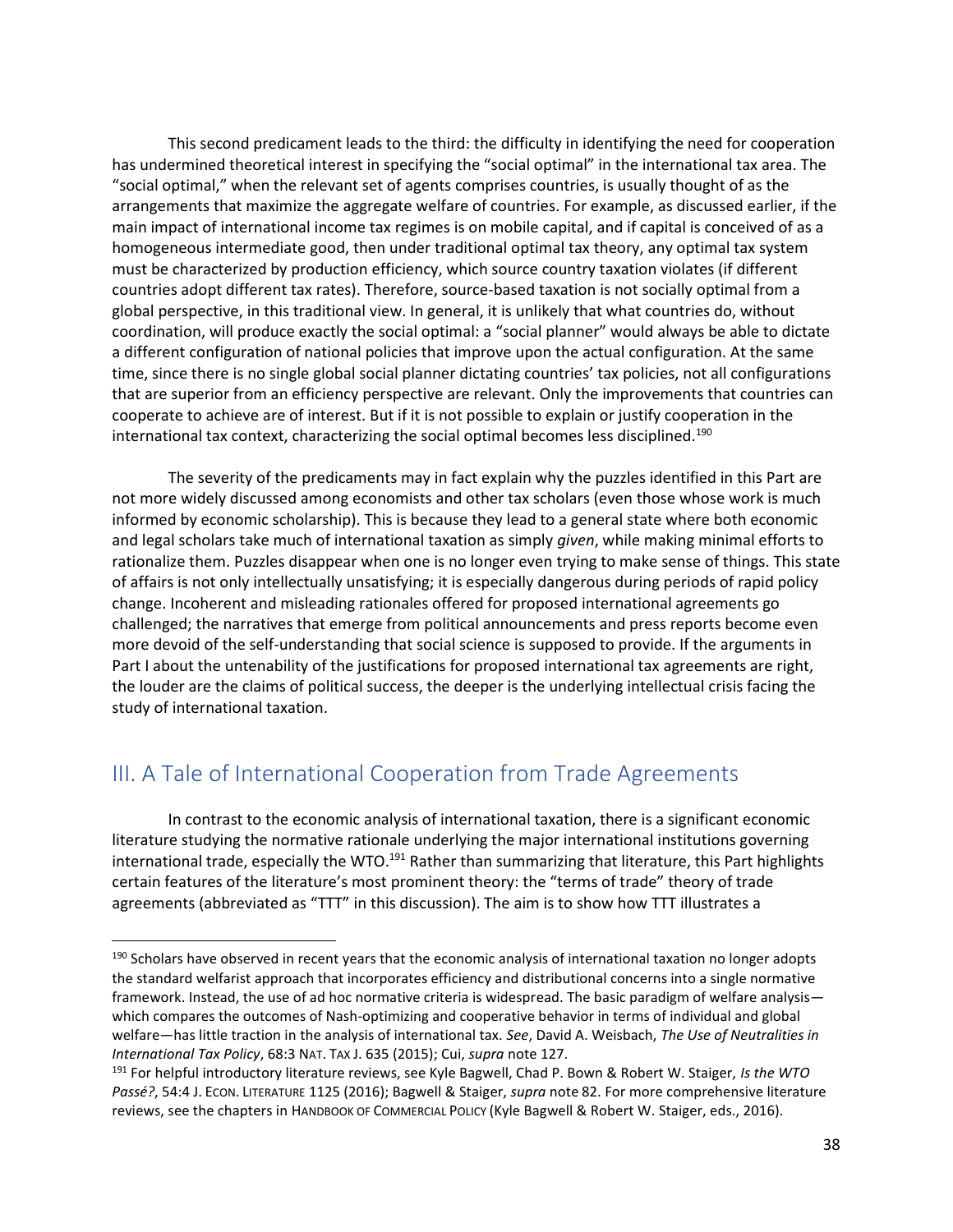compelling template for explaining international cooperation, how it has been applied both to rationalize and critique key aspects of the WTO, and how its explanatory strategy contrasts with the state of intellectual ambivalence and confusion about international tax cooperation revealed in Parts I-II.

### <span id="page-39-0"></span>A. Cooperation to eliminate terms-of-trade manipulations

TTT explains trade agreements, especially the GATT and other agreement within the WTO regime, by first identifying the problem such agreements are supposed to solve.<sup>192</sup> This can be done if it is clear what countries would do in the absence of an agreement, and what is undesirable (or "inefficient") about the outcomes of this non-cooperative behavior. In particular, TTT assumes that countries Nash-optimize in the trade arena when not cooperating. By identifying the inefficiencies resulting from Nash-optimal strategies, the *need* for cooperation—in the form of trade agreements becomes clear.

What do nations do in the trade area when they Nash-optimize?<sup>193</sup> TTT allows a wide range of preferences and behaviors on the part of national governments. For one, governments may aim to maximize national income. In this case, according to traditional economic theory, they generally should adopt unilateral free trade policies, which allow a country to benefit maximally from comparative advantage. But governments may also hold particular distributional objectives. Consequently, they may, for example, impose protectionist tariffs to benefit capital owners or workers in import-competing sectors.<sup>194</sup> Regardless of what preferences national governments hold, TTT points to a particular form of Nash-optimal behavior that they will always have incentives to engage in. Some large economies like the United States represent major trade destinations for exporters from other countries. Other, much smaller economies may nonetheless be substantial importers of particular types of goods. By virtue of their importance to exporters from other countries, both types of countries wield *monopsony power* in the various world markets they occupy—the options of selling to buyers in other countries are limited. Because of this, when they impose tariffs on imports, they will be able to pass a part of the cost of the tariff onto exporters from other countries—thus transferring wealth from foreigners to themselves.<sup>195</sup> It seems plausible that each national government—whether it aims to maximize only national income or whether it pursues other domestic policy objectives as well—would see its own welfare as enhanced by such wealth transfers. Therefore, governments will always be motivated to set tariff rates higher than would otherwise be set in the absence of the ability to extract surplus from foreigners. Yet such transfer,

<sup>192</sup> Bagwell & Staiger, *supra* note [82](#page-16-1), at 225 ("All theories of trade agreements must identify a reason why negotiating governments can gain from the agreement. This involves identifying a problem that would arise absent an agreement, when governments make noncooperative trade-policy choices. The purpose of the agreement can then be viewed as providing a solution to the problem, and the negotiating governments may share in the associated benefits.").

<sup>193</sup> TTT pertains primarily to the trade in goods. The discussion of trade in this Part therefore implicitly refers only to the trade in goods.

<sup>&</sup>lt;sup>194</sup> In other words, either free trade or protectionist policies can be unilaterally optimal for national governments, depending on their preferences.

<sup>&</sup>lt;sup>195</sup> In particular, an import tariff depresses domestic demand, which (because of the country's monopsony power) lowers the world price of the good subject to the tariff. This improves the country "terms of trade," defined as the relative price of a country's exports to its imports. Bagwell, Bown, & Staiger *supra* note [191,](#page-38-1) at 1142-1144. Changes in "terms of trade" are characterized in a general equilibrium context, whereas in a partial equilibrium context, the equivalent idea to the improved terms of trade is just that the cost of a tariff is partially passed onto foreign exporters. *Id*. at 1148-1149.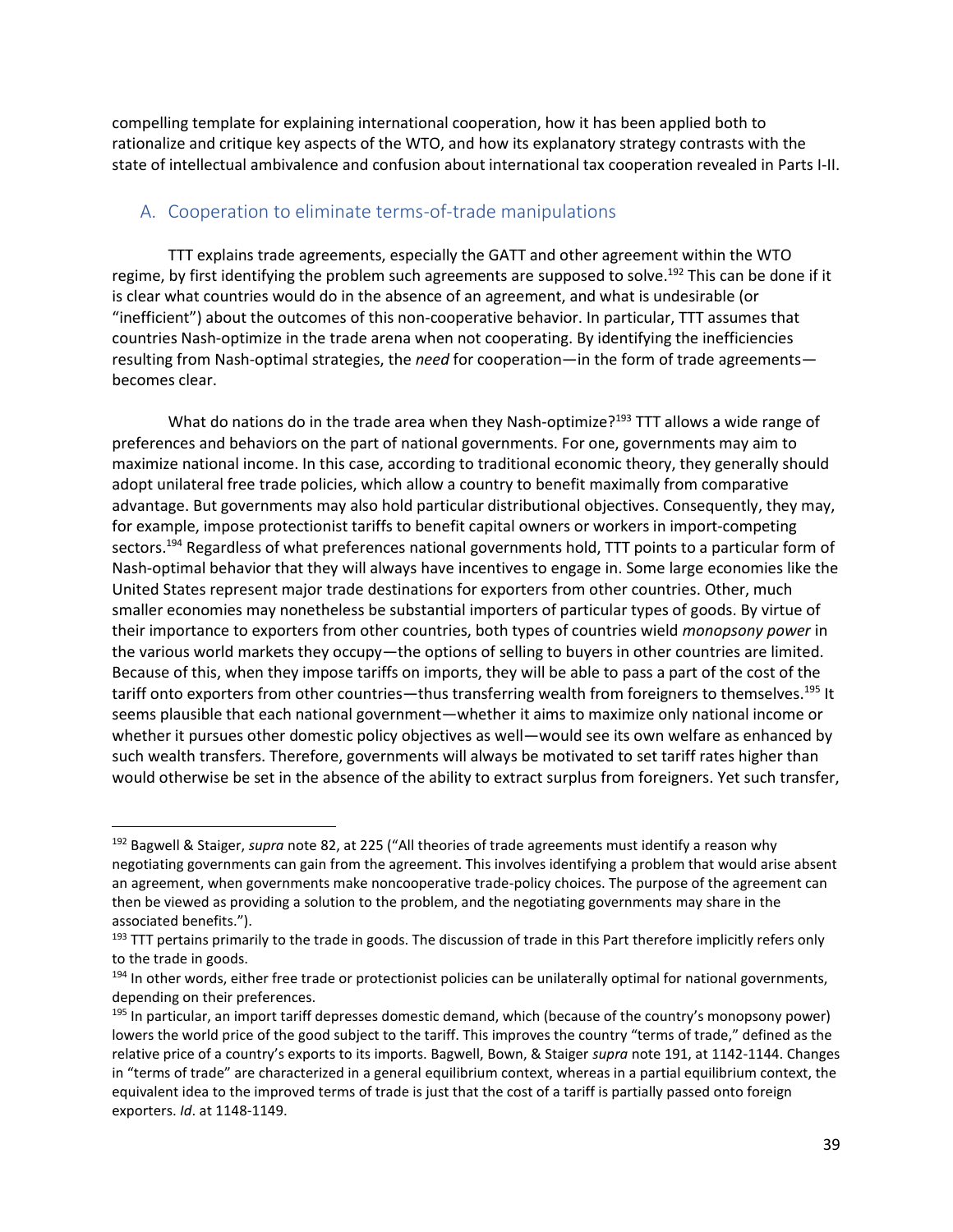of course, comes at the expense of foreign exporters. The higher import tariff imposed by a country exploiting its monopsony power therefore creates a negative pecuniary externality for other countries.

However, when many countries (i.e. countries that are large importers relative to specific traded goods) try to transfer wealth from one another this way, they gain much less overall. A nation's terms of trade may improve as a result of its tariffs but will worsen as a result of the tariffs of others. At the same time, high tariffs all around decrease trade and result in welfare losses to all. Countries engaged in terms-of-trade manipulations using their monopsony powers therefore are in a prisoner's dilemma: manipulation is individually rational to pursue, but all will be better off refraining from it. TTT posits that the main function served by multilateral trade agreements—going back to the GATT and under the current WTO system—is to curtail such beggar-thy-neighbor policies.<sup>196</sup>

<span id="page-40-0"></span>TTT's basic logic is thus attractively simple. Yet its rationalization of the GATT/WTO as a case of international cooperation that genuinely enhances global welfare is at once radical and important from a policy perspective. TTT is radical because it does not conceive of trade agreements as promoting free trade.<sup>197</sup> Even after countries act cooperatively to reduce tariffs motivated by terms-of-trade manipulations, they may still retain positive tariffs for protectionist reasons. Protectionist tariffs may hurt foreign exporters and even domestic constituencies and may reduce overall global welfare. But according to TTT, it does not follow that there is opportunity for international cooperation to curtail protectionism. This is because protectionism may be individually optimal for a given country—it may maximize national welfare given governments' distributional preferences. Curtailing protectionism therefore may not be in every nation's self-interest, and trade agreements aimed at curtailing protectionism may simply make some countries better off and others worse off. By contrast, trade agreements that aim to eliminate terms-of-trade manipulations can make everyone better off (or at least make some countries better off without making others worse off). Countries can stay as protectionist (or pro-free-trade) as they like under the GATT/WTO; they would simply remove the mutually destructive terms-of-trade manipulations. The implication of TTT is that it is only this latter kind of agreement that represent international cooperation for *mutual* benefit.<sup>198</sup>

<span id="page-40-1"></span>While it thus contradicts naïve conceptions of the purpose of trade agreements, TTT provides a much-needed intellectual justification for the GATT/WTO—and this is the basic reason for its policy importance. If one does not seriously consider the possibility of terms-of-trade manipulations, trade agreements are actually hard to make sense of. Before TTT gained ascendance, many economists were skeptical that trade agreements served any rational purpose.<sup>199</sup> This is because, on the one hand, governments trying to maximize national income should unilaterally embrace free trade if they are unable to manipulate terms of trade. They should therefore not condition their own free trade policy on

<sup>196</sup> Bagwell & Staiger, *supra* note [82,](#page-16-1) at 224.

<sup>197</sup> *See* Donald H. Regan, *Explaining Trade Agreements. The Practitioners' Story and the Standard Model*, 14:3 WORLD TRADE REV. 391 (2015).

<sup>198</sup> *Id*. The GATT emerged in the aftermath of the World War Two (WWII) as addressing the outbreak of protectionism and retaliatory tariffs in the 1930s following the U.S.' Smoot-Hawley Act. TTT proponents sometimes present this history as illustrating the turn from Nash-optimization to cooperation. *See, e.g*. Bagwell & Staiger, *supra* note [82,](#page-16-1) at 237-238. However, motives for large countries' term-of-trade manipulations exist even for governments without protectionist preferences and even if they are not reactions to similar actions taken by other countries. Nash-optimal tariffs are thus found also in times of "peace." See Christian Broda, Nuno Limão, & David E. Weinstein, *Optimal Tariffs and Market Power: The Evidence*, 98:5 AM. ECON. REV. 2032 (2008).

<sup>199</sup> *See, e.g.* P.R. Krugman, *What should trade negotiators negotiate about?*, 35 J. ECON. LITERATURE 113 (1997).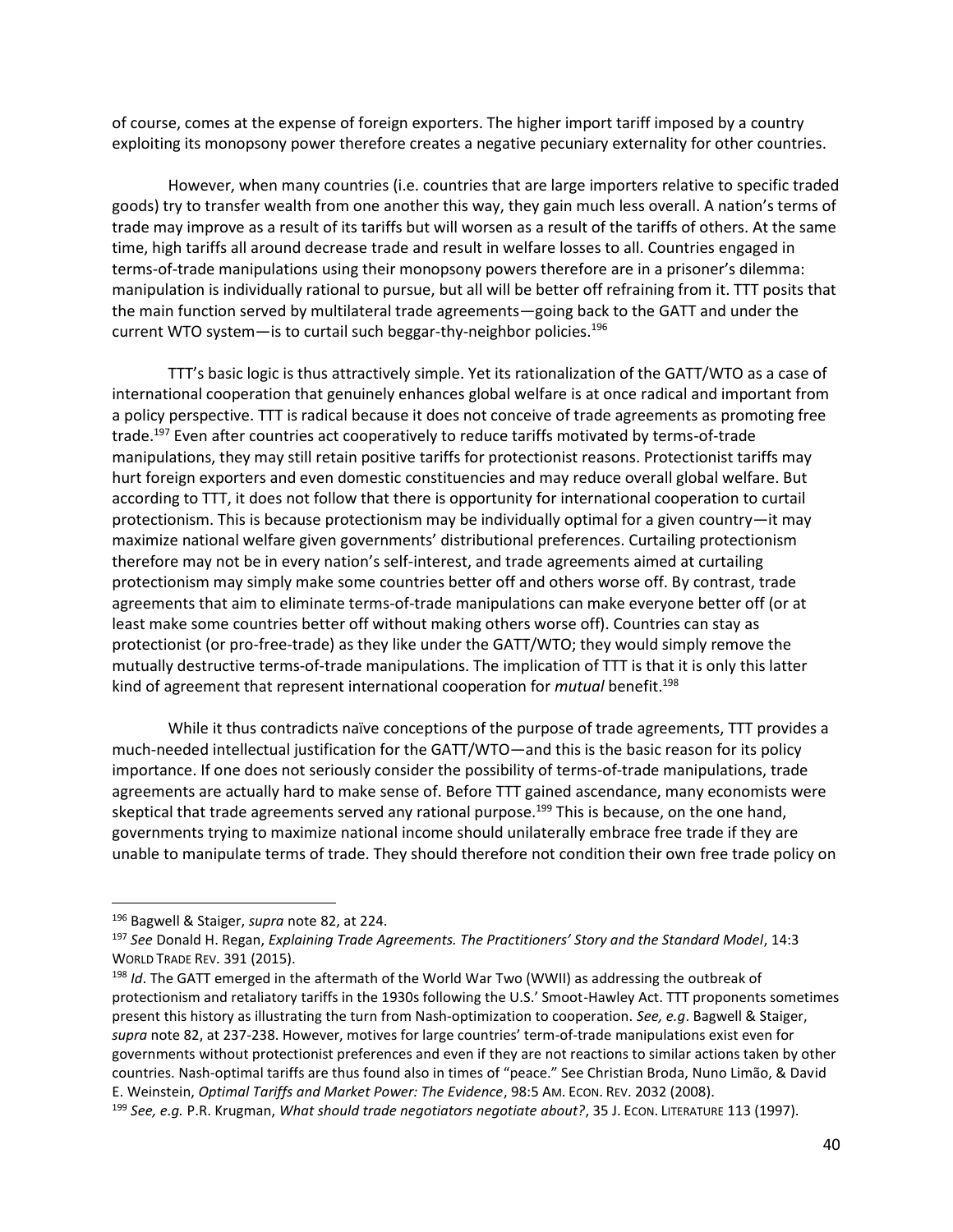other governments adopting similar policies, as they seem to do in trade agreements.<sup>200</sup> On the other hand, if governments do not aim to maximize national income, because they have distributional reasons to engage in protectionism, then they should not want to enter into agreements liberalizing trade for these same reasons: such agreements may enhance trade but lead to loss of national welfare once the distributional concerns are considered.

In other words, without identifying the terms-of-trade motive, countries can only be seen as either entering GATT/WTO unnecessarily or doing so against their own interest.<sup>201</sup> This hardly presents a satisfactory understanding of "one of the most successful international institutions ever created."<sup>202</sup> But because of TTT, economists no longer need to take the existence of international trade agreements as un-rationalizable and exogenously given; instead, institutions like the WTO come to be seen as serving economically sensible purposes. This is one of the reasons why the TTT has become economists' "standard model" for trade agreements. $^{203}$ 

Another attractive feature of the TTT is the impressive empirical evidence that has been gathered to support its logic. A basic empirical issue concerns whether countries possess market power in world markets and whether they set tariffs on the basis of this power. The evidence is that most countries, even small economies, have significant ability to alter their terms of trade on many imported products through tariffs. Moreover, researchers have shown that prior to joining the WTO, countries set higher tariffs on imports for which they could exert large effects on world prices, as compared to tariffs on imports where they have less market power.<sup>204</sup> In contrast, negotiated tariffs under the WTO appear unrelated to market power, suggesting that trade agreements *do* limit the exercise of market power.<sup>205</sup> Similarly, rigorous empirical analysis suggests that the magnitude of tariff cuts secured by negotiations through the WTO on particular products is a function of the market power that countries agreeing to the tariff cuts hold with respect to the products: the greater the market power, the deeper the tariff cut.<sup>206</sup> Combined with other studies,<sup>207</sup> the relevance of terms-of-trade manipulations both for unilateral tariffsetting and tariff negotiations within the WTO now seems, empirically, quite plausible.

### <span id="page-41-2"></span><span id="page-41-1"></span><span id="page-41-0"></span>B. Rationalizing trade agreements

Having identified the basic function that cooperation through trade agreements can serve, TTT scholars devote substantial attention to how historical and institutional features of the GATT/WTO regime facilitate(d) such cooperation.<sup>208</sup> Three examples illustrate the thrust of this scholarship: the

<sup>&</sup>lt;sup>200</sup> Or, as Paul Krugman puts it: "Countries seem willing to do themselves good only if others promise to do the same." *Id*. at 113.

 $201$  This, of course, is how economists have awkwardly interpreted major international tax practices, as discussed in Part III.

<sup>202</sup> Bagwell & Staiger, *supra* note [82,](#page-16-1) at 224.

<sup>203</sup> Regan, *supra* note [197;](#page-40-0) see Bagwell, Bown & Staiger, *supra* note [191](#page-38-1) for a review of main alternative theories of trade agreements.

<sup>204</sup> Broda et al., *supra* not[e 198](#page-40-1) (finding that this terms-of-trade motive explains much of the cross-industry variation in tariffs).

 $205$  *Id.* 

<sup>206</sup> Kyle Bagwell & Robert W. Staiger, *What Do Trade Negotiators Negotiate About? Empirical Evidence from the World Trade Organization*, 101:4 AM. ECON. REV. 1238 (2011).

<sup>207</sup> For a summary of such evidence, see Bagwell, Bown & Staiger *supra* note [191,](#page-38-1) at 1147-1152.

<sup>&</sup>lt;sup>208</sup> They thus undertake the second step in the common social scientific approach to explaining cooperation explaining how parties organize to enter and maintain cooperative arrangements.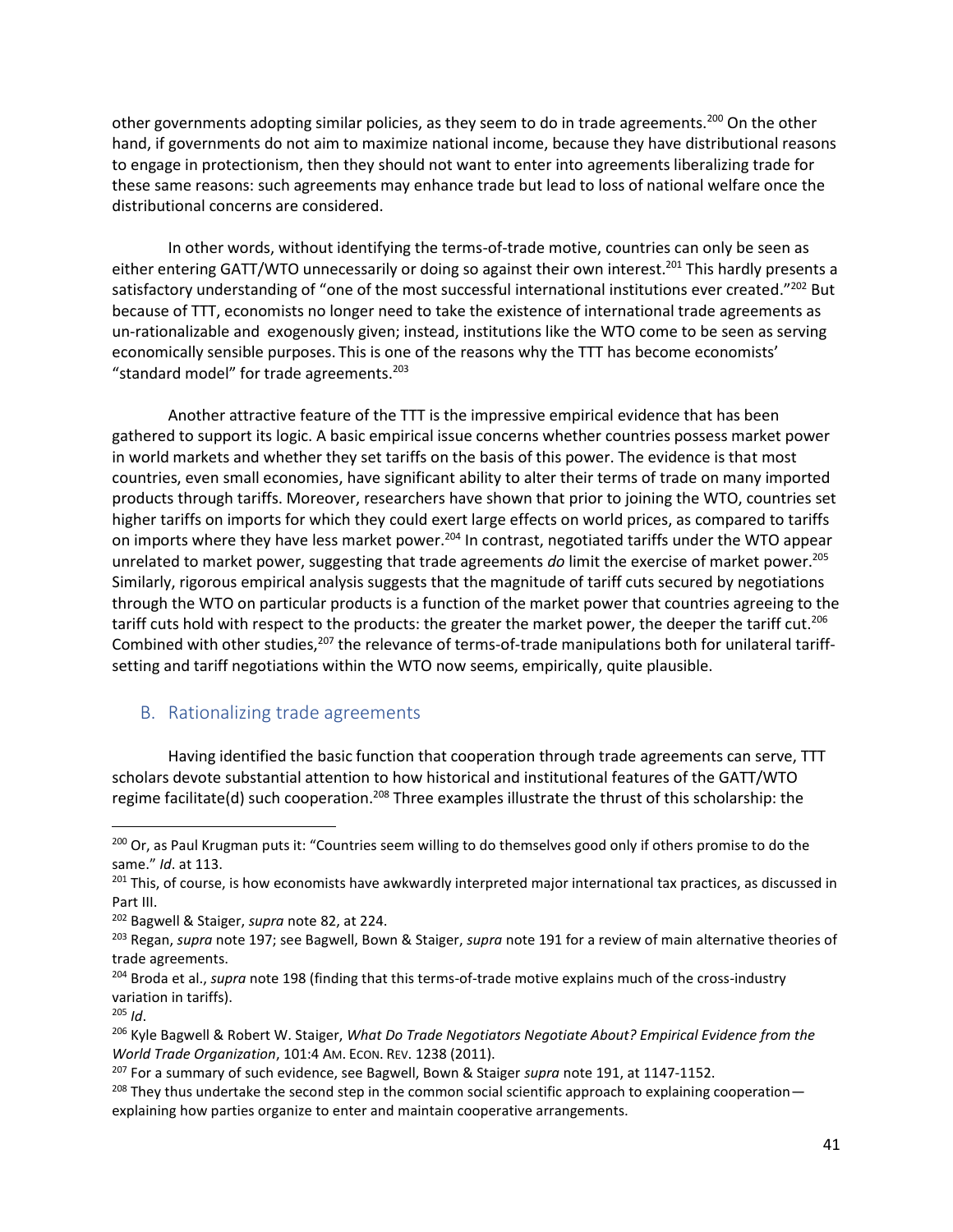agreement to use tariff rather than non-tariff barriers to trade to pursue protectionist policies; the WTO norm of reciprocity; and the enforcement mechanism of disciplined retaliation.<sup>209</sup>

A most salient aspect of the GAAT/WTO architecture is the agreement to use only tariffs to limit market access of foreign suppliers. Many protectionist measures can impose costs on foreign exporters, resulting in worsening terms of trade for foreign countries. However, insofar as the goal of terms-oftrade manipulation is concerned, the best means for achieving this goal is tariffs. This is because in addition to altering the terms of trade, tariffs generate tax revenue for the country that imposes them: other means for manipulating the terms of trade do not bring this benefit.<sup>210</sup> TTT thus assumes that the tariff is the only policy that is distorted when countries Nash-optimize: behind-the-border measures are set efficiently under unilateral choices.<sup>211</sup> It follows from this assumption that countries should be quite willing, when entering into trade agreements, to commit to refraining from erecting other non-tariff barriers (NTBs) to trade. This is exactly what the GATT/WTO rules do, as evidenced by the general prohibition on quantitative restrictions, import licensing schemes, and similar measures (GATT Article XI) as well as other rules. That is, countries follow a process of "tariffication"—"the conversion of most protectionist measures into tariffs."<sup>212</sup>

Importantly, such collective strategy substantially facilitates the process of reaching and maintaining agreement. This is because focusing on bargaining about tariffs alone "lowers the transactions costs of reciprocal trade negotiations . . . by reducing the number of protectionist instruments that are part of the negotiation."<sup>213</sup> Moreover, tariff changes are transparent and easy to detect, making tariff commitments easier to enforce than other types of commitments. Overall, the dominant focus on tariff as opposed to other protectionist measures defines the "shallow integration" approach of GATT/WTO. In contrast, a "deep integration" approach to trade agreements would involve negotiating about and monitoring changes in domestic regulatory policies of participating countries, making international cooperation much costlier. Thus, while unilateral motives for terms-of-trade manipulation give rise to the need for cooperation, the fact that tariffs are unilaterally the best way to manipulate terms of trade also makes cooperation based on "shallow integration" feasible.

Another fundamental feature of the GAAT/WTO architecture is the principle of reciprocity. Tariff reductions under the GATT/WTO commonly occur through bilateral bargaining, with the bilaterallynegotiated tariff cuts subsequently "multi-lateralized" to all participants through the most-favorednation (MFN) rule. Reciprocity is important both for the initial bilateral bargaining, and for subsequent adjustments and the determination of remedies for the breach of obligations. The principle connotes the idea of "mutual changes in trade policy that bring about changes in the volume of each country's imports that are of equal value to changes in the volume of its exports . . . a rough equivalence between the market-access value of the tariff cuts offered by one government and the concessions won from its trading partner."<sup>214</sup> TTT gives a particular interpretation to this principle: when two countries bargaining

<sup>&</sup>lt;sup>209</sup> TTT scholars examine many more historical and doctrinal aspects of the GATT system from the "terms of trade" lens, such as the most-favored nations norm, the principal supplier rule, sequential partial tariff cuts, and particular bargaining protocols. See Bagwell & Staiger, *supra* note [82,](#page-16-1) at 238-41, 244-247; Kyle Bagwell, Robert W. Staiger & Ali Yurukoglu, *Multilateral Trade Bargaining: A First Look at the GATT Bargaining Records*, 12:3 AM. ECON. J.: APPLIED ECON. 72 (2020); and generally, Bagwell, Bown & Staiger, *supra* not[e 191.](#page-38-1)

<sup>210</sup> See Sykes, *supra* note [83,](#page-16-0) at 792.

<sup>211</sup> Bagwell, Bown & Staiger, *supra* note [191,](#page-38-1) at 1147.

<sup>212</sup> Sykes, *supra* not[e 83,](#page-16-0) at 791.

<sup>213</sup> *Id*.

<sup>214</sup> Bagwell & Staiger, *supra* note [82,](#page-16-1) at 241.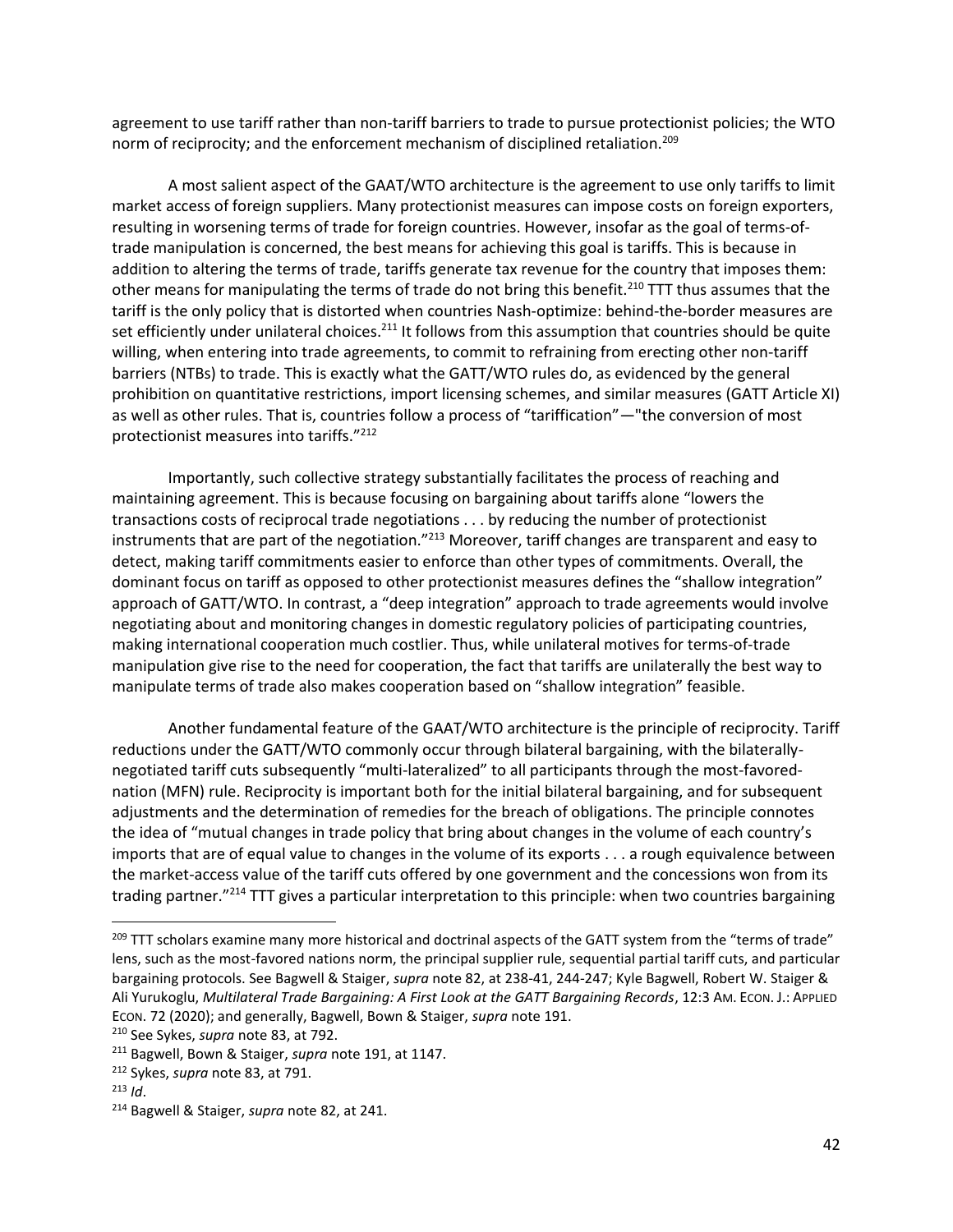with each other secure reciprocity in this sense, they ensure that their terms of trade remain fixed before and after the negotiated tariff cuts. This gives support to TTT's central tenet that trade agreements neutralize the terms-of-trade effect of tariff increases.<sup>215</sup> Moreover, when a member takes actions that "nullify or impair" another government's expected benefits under the agreement, GATT/WTO rules permit the latter government "to withdraw substantially equivalent concessions and thereby to retaliate in a reciprocal manner."<sup>216</sup> This again ensures that as long as countries remain under the GATT/WTO, changes in tariff rates do not lead to terms-of-trade changes.<sup>217</sup>

Perhaps even more important to the GATT/WTO architecture than its specific doctrines are the mechanisms of enforcing trade agreements. TTT envisions that countries will always face the temptation to unilaterally select high tariffs and shift costs, and that "this temptation does not go away simply because an agreement is signed."<sup>218</sup> There is no supra-national body that can sanction countries in breach. Therefore, the only thing that presses back against the temptation to breach is the threat of retaliatory responses. TTT thus sees the enforcement of WTO obligations as entirely a matter of the ability and willingness of participants to retaliate in repeated games.<sup>219</sup>

If retaliation does occur, it must then be the case that a breach was not deterred by the threat of retaliation. However, it does not follow that cooperation completely breaks down. This is because the WTO dispute resolution mechanism enables two types of responses to apparent breaches. First, an aggrieved party can file a complaint with the WTO, thereby publicizing the other party's breach. This publicity potentially enables countries other than the complainant country to threaten retaliation against the country in breach.<sup>220</sup> Second, the WTO requires countries to adopt commensurate measures in retaliation.<sup>221</sup> This requirement ensures that even retaliation reflects the norms of cooperation—in particular, the norm of reciprocity and the goal of restoring the terms of trade. Indeed, in some cases, new tariffs that are in breach of original trade agreements and WTO-authorized countermeasures amount to renegotiations or adjustments of the trade agreement. Such adjustments may often be necessary from the perspective of TTT. Countries' market powers vary over time; to ensure that the countries experiencing a significant increase in market power still derive benefit from a trade agreement, the terms of the agreement may need to be altered.

TTT of course does not rationalize every aspect of the GATT/WTO regime. Far from it: a significant number of the regime's features present a poor fit for TTT. A prominent example is that many

<sup>215</sup> Bagwell, Bown & Staiger, *supra* note [191,](#page-38-1) at 1155 discuss empirical evidence that countries in fact negotiate tariffs cuts on a reciprocal basis.

<sup>216</sup> Bagwell & Staiger, *supra* note [82,](#page-16-1) at 241.

 $217$  TTT offers two additional conjectures regarding the principle of reciprocity. First, the principle, in conjunction with MFN, helps to insulate the benefits of tariff cuts to the bargaining parties. This encourages the parties to enter into bilateral negotiations in the first place. See Bagwell, Bown & Staiger, *supra* not[e 191,](#page-38-1) at 1159-1160. Second, in anticipation of subsequent modifications of prior tariff agreements that will be governed by the norm of reciprocity, governments will be less tempted to use their bargaining power at the tariff negotiations to secure better terms of trade for themselves. Instead, they will only aim to negotiate terms that are optimal from their own perspective, disregarding terms of trade effects. Bagwell & Staiger, *supra* not[e 82,](#page-16-1) at 242-243. <sup>218</sup> Bagwell & Staiger, *supra* note [82,](#page-16-1) at 248.

<sup>&</sup>lt;sup>219</sup> Because of this, the weaker ability for retaliation on the part of many WTO member countries—especially small developing countries—has been a major source of concern. *See* Bagwell, Bown, & Staiger, *supra* not[e 191,](#page-38-1) at 1213- 1214.

<sup>220</sup> *Id*. at 1166.

<sup>221</sup> *Id.* at 1210.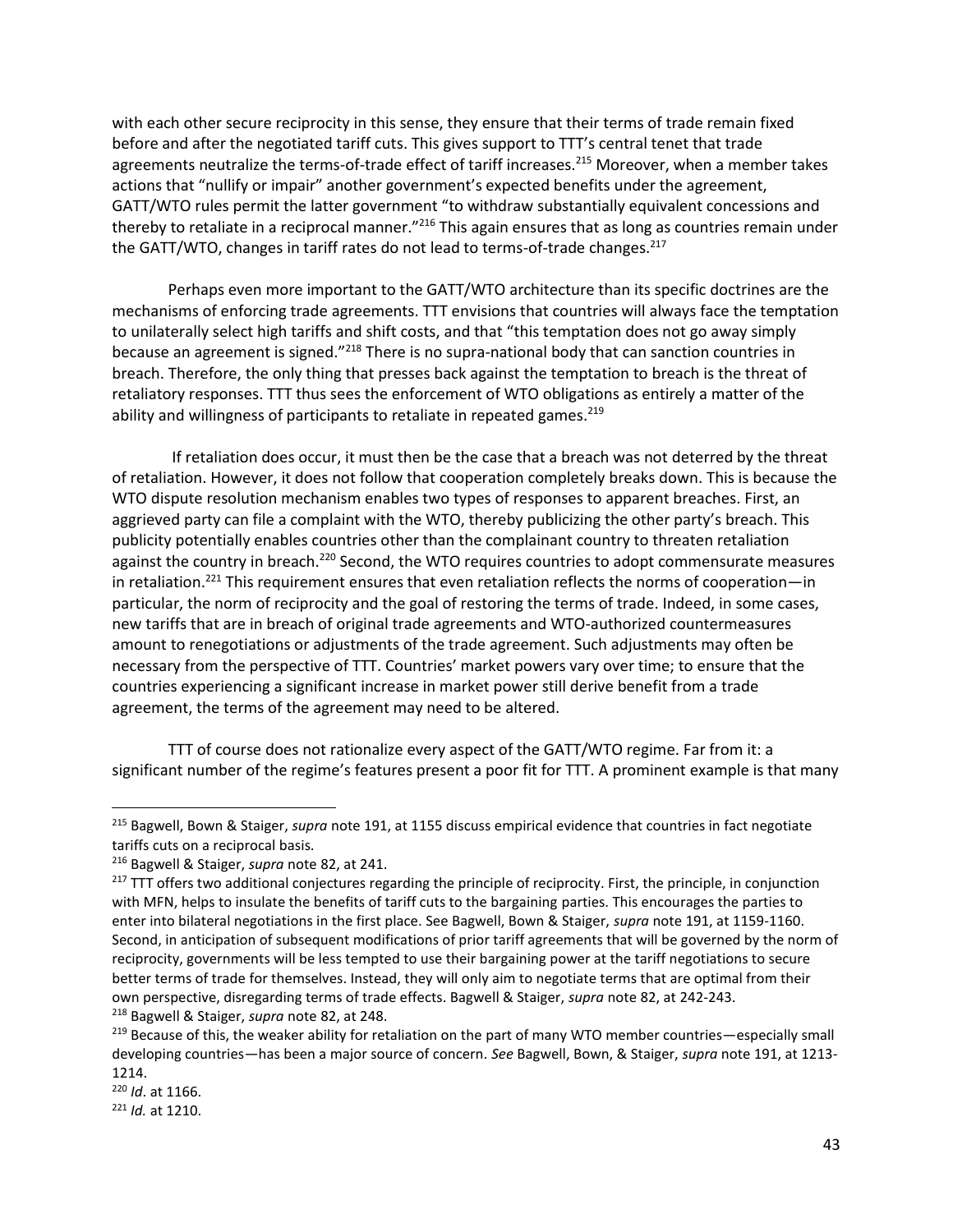<span id="page-44-1"></span>countries hold significant market power over world markets for specific exported products. In such cases, by TTT's logic, countries could significantly improve their terms of trade by imposing *export tariffs* on the products, the cost of which would be partially passed onto importing countries.<sup>222</sup> However, even though import tariffs and export tariffs can all be used to manipulate the terms of trade, the latter seem much less common.<sup>223</sup> Although this means that no trade agreement is needed to internalize the externalities of export tariffs, it seems to point to an incompleteness of TTT as a theory of countries' unilateral policy choices. A related problem is the WTO's treatment of export subsidies. Export subsidies in many contexts have the same effect as lowering import tariffs—both improve foreign countries' terms of trade—but while the WTO aims to achieve tariff reduction, it *prohibits* export subsidies.<sup>224</sup> This, from TTT's perspective, is an unresolved mystery.<sup>225</sup>

However, where TTT cannot rationalize a policy adopted by actual trade agreements, it simultaneously and naturally leads to a normative critique of such agreements—for example, perhaps it is a bad idea for the WTO to prohibit export subsidies. The plausibility of such a critique in turn derives from the theory's strength, which is a matter of how it well it identifies other aspects of trade agreements that actually enable international cooperation to enhance global welfare. In this sense, TTT illustrates a positive theory that is at the same time *policy-relevant*. 226

<span id="page-44-0"></span>In fact, TTT's influence as a theory relies not only on its ability to rationalize and critique existing trade agreements such as the GATT/WTO. Even more importantly, it serves as a frame of reference for further scholarship aimed at identifying additional externalities of countries' unilateral trade policies and the opportunities and challenges for cooperation. This is illustrated by a recent theory about trade policy coordination in the era of global offshoring, developed by Pol Antràs and Robert Staiger.<sup>227</sup> Antràs and Staiger start with the observation that the majority of the world's merchandise trade is in intermediate inputs, and the share of differentiated products in such trade has been rising—a phenomenon commonly referred to as the "offshoring" of production.<sup>228</sup> They suggest that cross-border contracts on the trade in differentiated inputs tend to be incomplete, and prices in such contracts between input suppliers and final good producers are often determined by bargaining after investment in input supply has been made, instead of through price clearing on anonymous markets.<sup>229</sup> Such "bilateral monopolies" can create substantial inefficiency—in particular, an inefficiently low volume of input trade—when there is "free trade" (i.e. in the absence of government interventions). Appropriate trade policy interventions such as import and export subsidies can therefore improve global welfare.

However, Antràs and Staiger go on to show that Nash-optimal policy countries choose tend also to be inefficient. This is because in the context of bilateral price determination, trade policies can also

<sup>222</sup> *Id.* at 1173.

<sup>223</sup> Regan, *supra* note [197,](#page-40-0) at 413 (Regan, a critic of TTT, discusses other aspects of the WTO that TTT fails to rationalize in D. Regan, What Are Trade Agreements For? Two Conflicting Stories Told by Economists, with a Lesson *for Lawyers,* 9:4 J. INT'L ECON. LAW 951 (2006).

<sup>224</sup> Bagwell, Bown & Staiger, *supra* note [191,](#page-38-1) at 1170-1171.

<sup>225</sup> *Id.* at 1176-1177.

<sup>226</sup> Regan, *supra* note [197,](#page-40-0) at 415-416 (arguing that whether TTT is true matters for trade policy).

<sup>227</sup> A. Antràs & R. Staiger, *Offshoring and the Role of Trade Agreements*, 102:7 AM. ECON. REV. 3140 (2012). <sup>228</sup> *Id.* at 3140-3141.

<sup>&</sup>lt;sup>229</sup> Trade economic scholarship has uncovered other ways in which firms exercise monopoly or monopsony power with one another in international trade. See C. Gaubert & O. Itskhoki, Granular Comparative Advantage, 129:3 J. POL. ECON. 871 (2021); V. Alviarez et al., *Two-Sided Market Power in Firm-to-Firm Trade* (Inter-Am. Dev. Bank, Discussion Paper No. IDB-DP-884, 2021).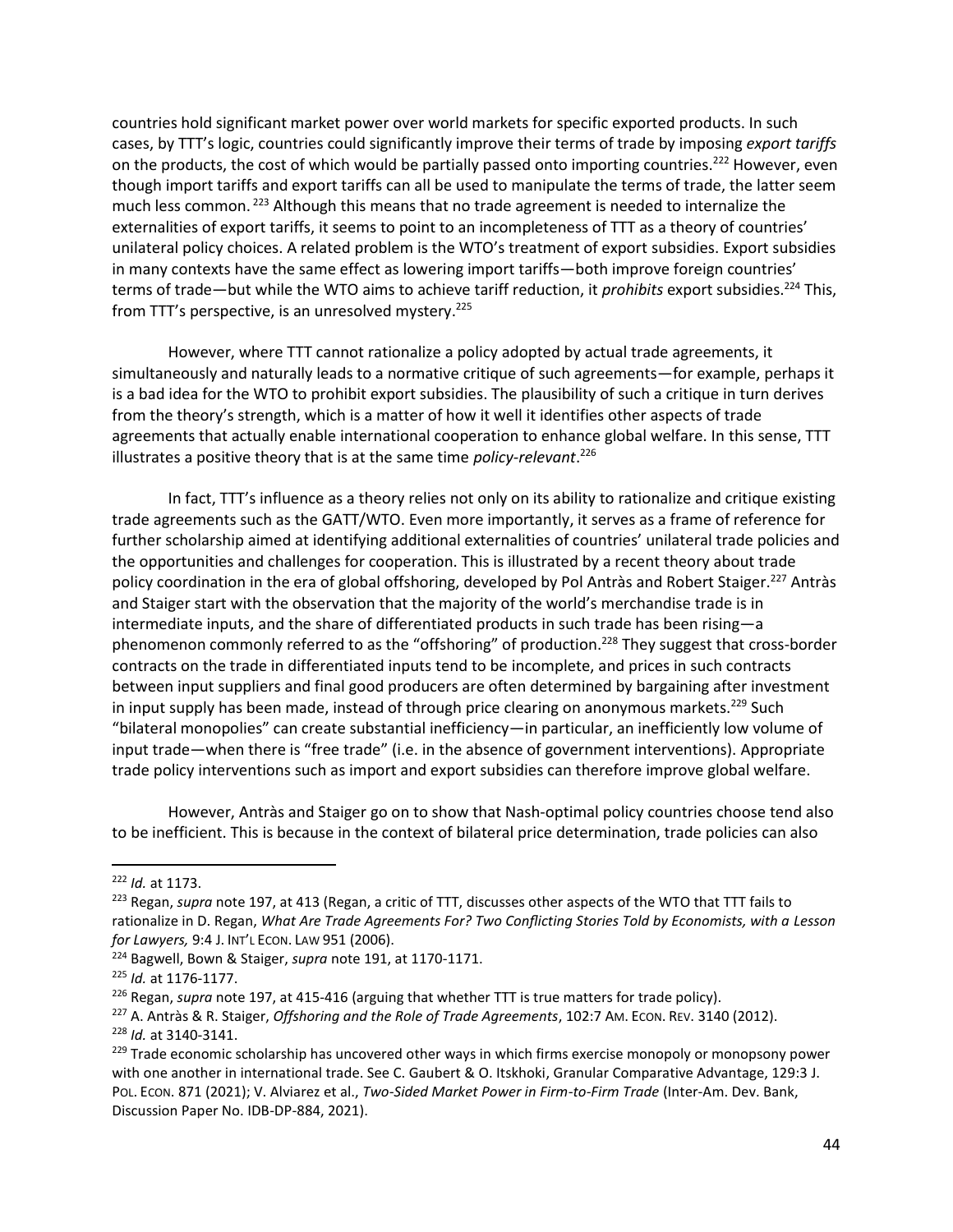shift costs onto foreign trade partners. For example, import tariffs can change the conditions of *ex post* bargaining between foreign suppliers and domestic producers, leading to the shift of surplus from the former to the latter. Driven by this motive, Nash-optimal trade policies will continue to depress the volume of input trade.<sup>230</sup> In addition, the country importing inputs and exporting final goods may be motivated to intervene in the trade of the final good—making the domestic price of the final good inefficiently low—because this can also help shift surplus from foreign input suppliers to domestic producers. As a result, simply negotiating about market access and trade volumes—which is the WTO's "shallow integration" approach—will no longer be sufficient to undo the harm of Nash-optimal policies.

Overall, Antràs and Staiger argue that the distinctive features of offshoring introduce novel reasons for trade policy intervention, new externalities from Nash-optimal policies, and new challenges for policy cooperation relative to an economy with market price clearing (which TTT studies). Like TTT, Antràs and Staiger clearly identify *why* countries should cooperate in the face of offshoring. But unlike TTT, there is no ready answer to the question of *how* countries can cooperate to achieve mutual gain. One implication of their theory is that further trade policy coordination may have to pursue a "deep integration" approach, where countries commit to constraining their behind-border, hard-to-monitor policies that affect trade.<sup>231</sup> This in turn implies that the GATT/WTO do not adequately advance the objective of policy coordination. At the same time, both theory and practical experience suggest that the "deep integration" approach to trade agreements is much less likely to be successful than the GATT/WTO.<sup>232</sup> Antràs and Staiger's story has come to be recognized as plausible not only for differentiated inputs, but also especially for the trade in services.<sup>233</sup> And the very limited success of the WTO's General Agreement on Trade in Services (GATS) offers a basic illustration of the difficulty of deep integration.

## <span id="page-45-0"></span>C. Assessing "folk theories" of tax cooperation

I explained in Part II how standard economic scholarship on international taxation, which views the CIT's chief international effect to be on mobile capital, has been unable to make sense of core international income tax practices of the  $20<sup>th</sup>$  century: it has convincingly identified neither countries' Nash-optimal policy choices nor opportunities for cooperative gain. It is now useful to briefly consider, against the benchmark of TTT, how well the broader legal and policy discourse on international taxation has delineated the scope of actual or potential cooperation. There are two "folk theories" about the rationale for cooperation in such discourse, corresponding to two distinct policy goals: the prevention of "double taxation," and tax competition.<sup>234</sup> It is useful to consider how each addresses three issues that TTT shows to be important in any story about cooperation: (1) What is *harmful* about non-cooperative

 $^{230}$  Likewise, an export tariff imposed by the country of the foreign input supplier can also shift cost onto the final good producer and reduce the volume of trade. Antràs & Staiger, *supra* note [227,](#page-44-0) at 3142-3143. <sup>231</sup> *Id.* at 3163-3164.

<sup>232</sup> R. Staiger & A. Sykes, *The Economic Structure of International Trade-in-Services Agreements*, 129:4 J. POL. ECON. 1287 (2021).

<sup>233</sup> Bagwell, Bown, & Staiger, *supra* not[e 191,](#page-38-1) at 1184.

 $^{234}$  By contrast, the prevention of MNC tax avoidance did not emerge as a cause for international cooperation until the OECD's original BEPS project. Even under that project, cooperation was mainly intended to produce "certainty" for businesses and reduce the risk of undue burdens for MNCs from governments' unilateral actions (which can be thought of as a variant of the objective of preventing double taxation). The Multilateral Convention to Implement Tax Treaty Related Measures to Prevent Base Erosion and Profit Shifting that emerged from the original BEPS project purportedly facilitated the amendment of tax treaties as a matter of legal procedure, but did not otherwise require countries to change policies or make mutual commitments.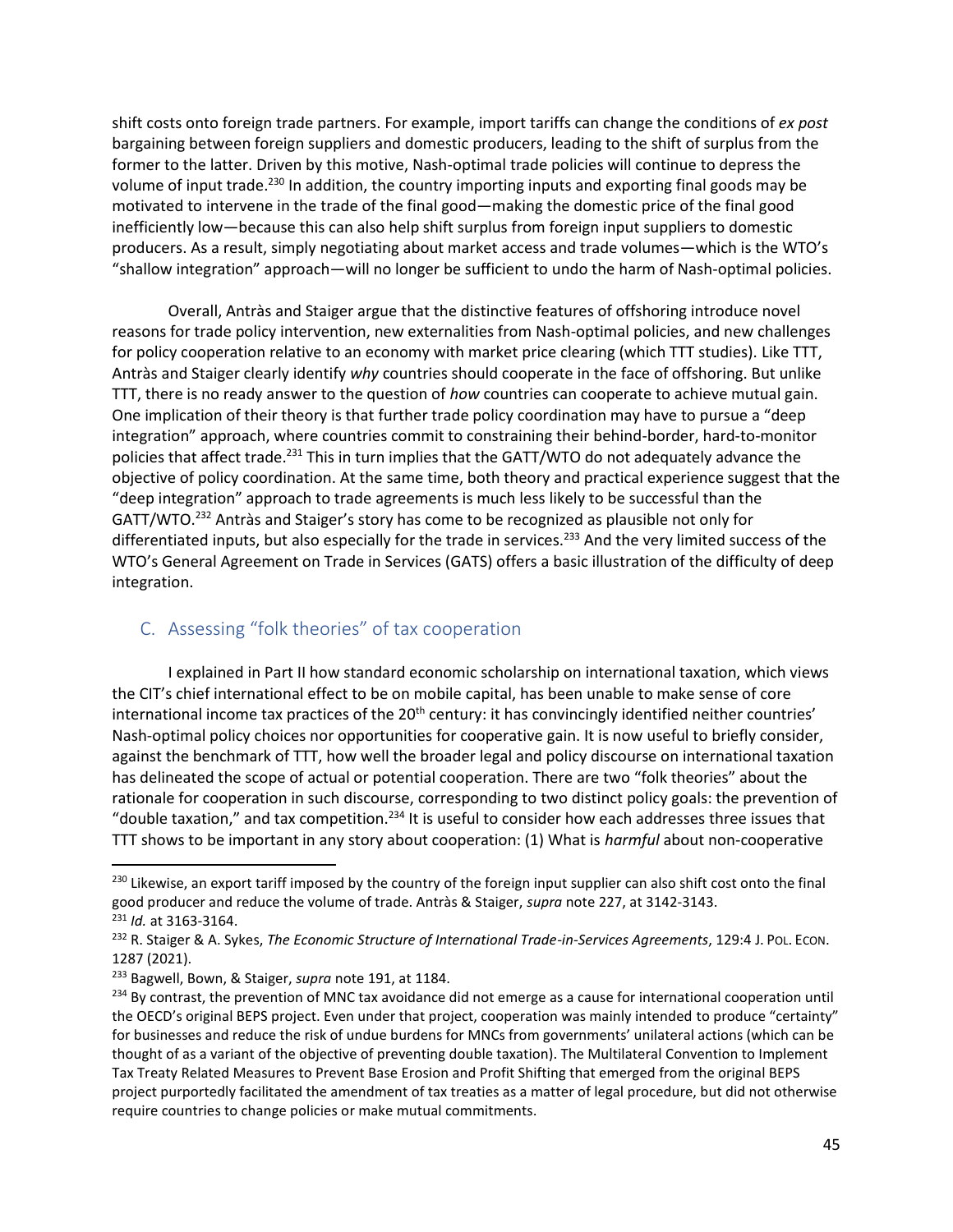conduct? (2) What *mutual benefits* may parties derive from cooperation? And (3) What *enforces and sustains* cooperation?

In terms of the prevention of "double taxation," tax scholars and practitioners voice the intuition that since both source and residence countries can tax the same income, non-coordination may lead to excessive taxation of such income—which reduces global welfare by reducing cross-border trade and investment. This intuition implies that no single government's tax policy is necessarily harmful in itself. It is when governments do not coordinate in their policies that harms arise. And the solution to the problem of double taxation is commonly thought to be mutual agreements about the allocation of taxing rights, over different types of income, among governments—a solution implemented by bilateral tax treaties.<sup>235</sup>

Yet it is easy to see how this "theory" carries little explanatory power. To begin, is *double* taxation harmful for cross-border trade and investment, or taxation itself? *Any* change in the cumulative, tax burden cross-border transactions may have an impact on cross-border flows. Therefore, any change in unilateral tax rate-setting may have an impact on such flows, *given* the tax rate set by the other country. Therefore, the narrative about double taxation casts all unilateral choices of tax rates as having a potential negative effect, which is implausible.<sup>236</sup> Moreover, allocating taxing rights among nations is not like deciding which side of the road cars should drive on: countries should not be expected to be indifferent about who gets to tax what income. Countries would benefit from cooperation to prevent double taxation only if what they lose from foregoing taxing rights is compensated by the benefits they derive from increased cross-border trade and investment. Yet there is no general intuition about who benefits *more* from cross-border trade and investment to guide the allocation of taxing rights. Nor does the general approach of bilateral tax treaties evidence any coherent intuition. As discussed in Part II.C, residence countries offer unilateral relief from double taxation, suggesting that they are more willing to forego taxing rights to restore cross-border flows. Because of this unilateral stance, tax treaties provide little additional relief and therefore would have little effect on such flows. Yet tax treaties also reduce source country tax rates, suggesting that source countries tax too much in the absence of coordination. The intuition about double taxation therefore addresses neither issue (1) or issue (2) in the explanation of cooperation. $237$ 

Postulating the limitation of tax competition as the goal of international tax is problematic for different reasons. In the typical conception of tax competition, the harm of non-cooperative conduct is clear: a country's decision to lower its tax rates has a negative externality on others—capital flows away

<sup>235</sup> *See, e.g*. M. Graetz & M. O'Hear, *The 'Original Intent' of U.S. International Taxation*, 46 DUKE L. J. 1021 (2021). For those who find this explanation of the need for international tax cooperation intuitive, the world has long settled into tax cooperation—shortly after countries began to levy income taxes in the 20<sup>th</sup>-century.

<sup>&</sup>lt;sup>236</sup> Consider two countries, each taxing an item of income at 30%. Suppose they believe the cumulative tax burden of 60% is too high, and one country agrees to reduce its tax rate to 20% while the other reduces its rate to 10%. Yet, for cross-border transactions, this is no better than a scenario where the two countries do not coordinate, but one country initially sets a tax rate of 20% and the other at 5%. This shows that the lack of coordination itself is not the issue; an implicit judgment has to be made about what is "too high" a level of taxation. *See* DANIEL N. SHAVIRO, FIXING U.S. INTERNATIONAL TAXATION 4-7 (2014).

 $237$  As a technical matter, bilateral tax treaties do not even aim to address double taxation of the same income: they address only "juridical double taxation"—taxation of the same income *of the same person* by two different governments. If the same income is subject to tax in the hands of two different persons—e.g. payor and payee tax treaties generally do not offer any remedy.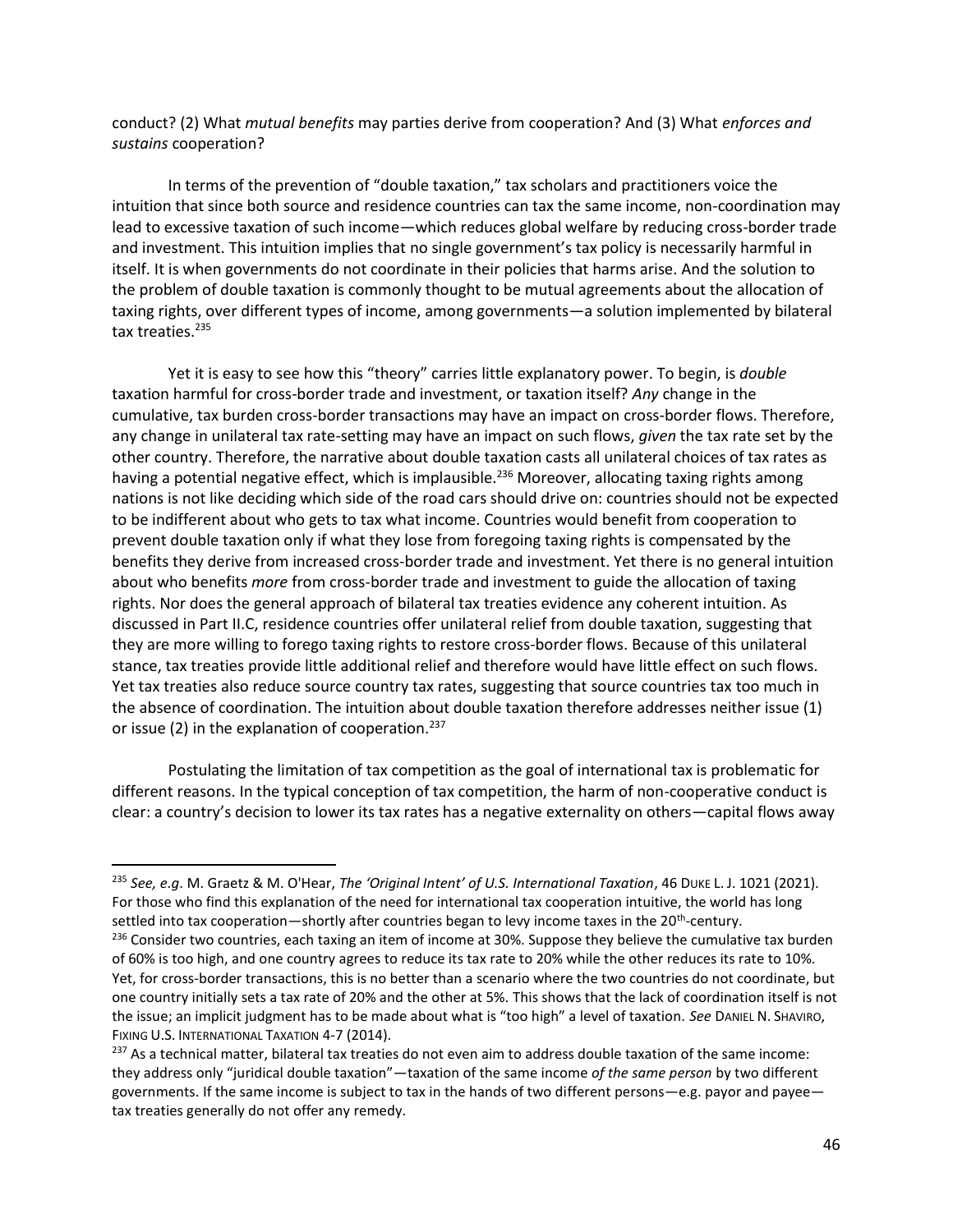from other countries to the rate-lowering country.<sup>238</sup> This addresses issue (1) in the explanation of cooperation. Yet issue (2)—how countries can mutually gain from cooperation—would go unaddressed, unless countries are assumed to be symmetrical and constrained in using the tax instrument they compete upon.<sup>239</sup> These assumptions are generally false in contexts where the problem of tax competition is said to arise.

The point of this quick review is that "folk theories" of international tax cooperation are rather unhelpful, and taking international tax cooperation for granted on the basis of such theories is unjustified. This becomes even more obvious when we consider how purported tax cooperation is enforced—issue (3) above. For bilateral tax treaties, if one contracting state breaches a treaty (e.g. it deviates from its allocated taxing rights), the only remedy for the other contracting state is to renegotiate the treaty or terminate it. There is no counterpart to the measures of commensurate, authorized retaliation under the WTO, and there is no mechanism for collective approbation of a breach. The threat of termination has apparently also not deterred many treaty overrides. As for proposals for ending tax competition, envisioned enforcement tends to take two forms: "blacklisting" countries engaging in "harmful tax practices"—"naming and shaming" such countries—or exercising "peer pressure" on countries that already belong to some other, more extensive cooperative (usually collective governance) regime, such as the EU. That is, the countries exercising sanctions are clearly unwilling to "retaliate" by resuming tax competition themselves. This highlights the asymmetries that the basic argument for tax competition seeks to ignore: countries do not *all* want to raise their tax rates; it is some high-tax countries that want other low-tax countries to raise their taxes.

# <span id="page-47-0"></span>IV. Two Obstacles to Conceptualizing International Tax Cooperation

TTT (along with theories building upon it, such as the theory of offshoring) is a specialized economic theory about the WTO and other trade agreements.<sup>240</sup> Its strength lies not in how it resonates with "folk theories" of trade agreements,<sup>241</sup> but in its rigorous logic, the empirical evidence in its support, and its clear (even if counter-intuitive for some) implications for policy. Its example suggests that to identify, explain, and criticize instances of international tax cooperation, one need not be bound by folk theories of cooperation. From this perspective, the problem with the economic models of international taxation discussed in Part II is not that they are obscure, but that the unresolved puzzles they generate lead to an intellectual stalemate in explaining countries' non-cooperative and cooperative behavior.

TTT actually possesses even more direct relevance to explaining unilateral policy choices in international taxation. The main Nash-optimal policy choice that TTT highlights is the imposition of import tariffs when the cost of such tariffs can be shifted onto foreigners. This form of "pecuniary externality" should be familiar to international tax scholars, since the idea that the economic incidence

<sup>&</sup>lt;sup>238</sup> Conversely, a country's decision to raise its tax rates has a positive externality on others.

<sup>&</sup>lt;sup>239</sup> Indeed, even for symmetrical countries, tax competition would not end simply because countries agree not to compete on tax rates: they may still compete on tax bases, subsidies, the strengths of their anti-avoidance rules, etc., all of which may have equivalent effects as varying tax rates.

<sup>&</sup>lt;sup>240</sup> The original insights of TTT date to John Stewart Mill and Robert Torrens in 1844, but the insights were not formally developed until the 1980s. Bagwell & Staiger *supra* note [82,](#page-16-1) at 225.

<sup>241</sup> *See* Regan, *supra* not[e 197](#page-40-0) and Regan, *supra* not[e 223](#page-44-1) for discussions of conflicts between the TTT and practitioners' interpretation of trade agreements.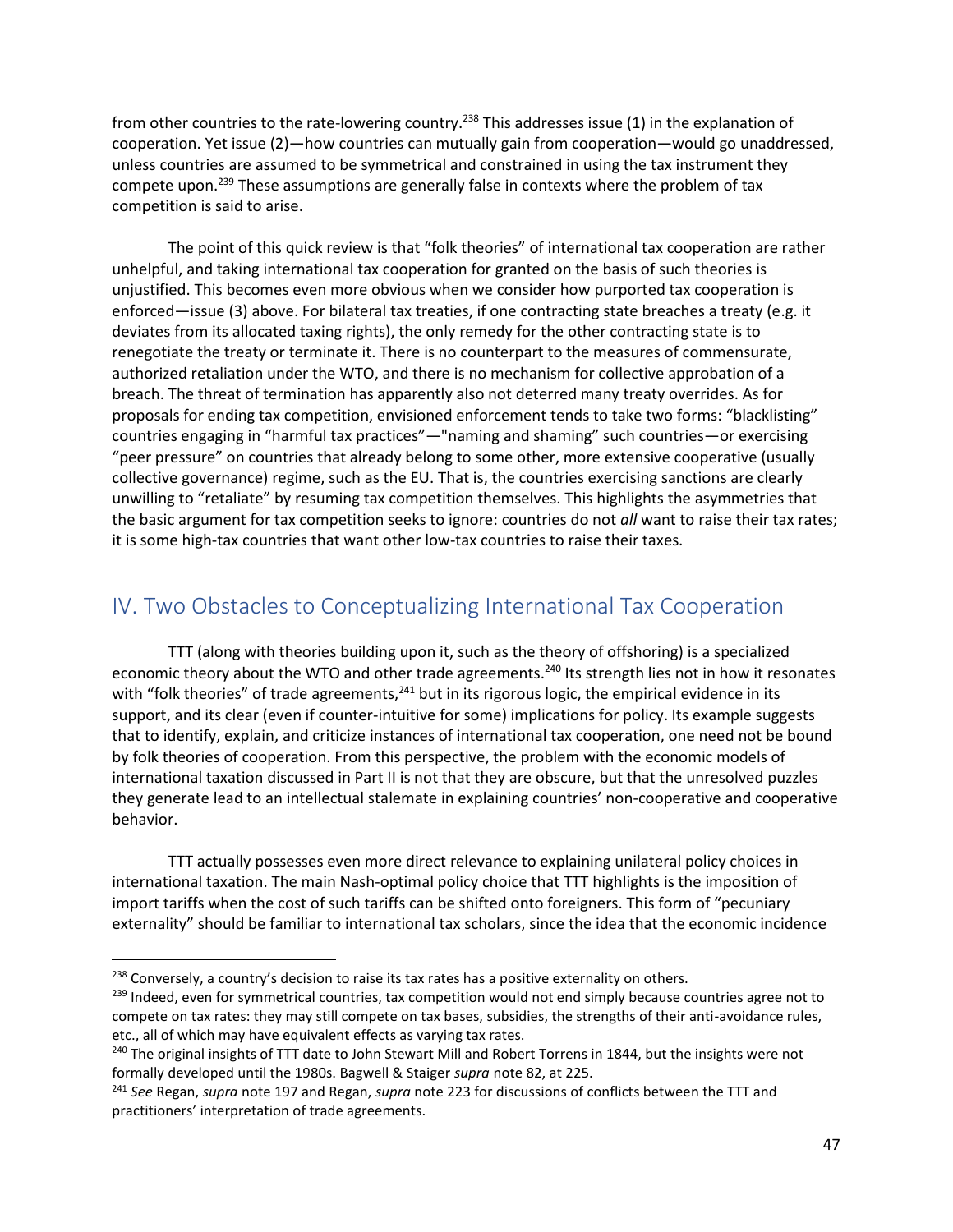of a tax might be borne by foreigners has always potentially justified source-based income taxation. However, as discussed in Part II.A, economists have treated this possibility as a secondary consideration because they assume the CIT's main effect is on globally mobile and homogeneous capital. Given this assumption, the CIT imposed by a small open economy *cannot* be borne by foreign capital owners and can *only* fall on local immobile productive factors. The counterpart to this tax orthodoxy in trade would be an assumption that import tariffs are always borne by domestic consumers and input users and have no effect on world prices. Clearly, TTT and other trade theorists reject this latter assumption: both theory and empirical evidence demonstrate that tariffs imposed on specific lines of traded goods *do* affect their world prices.

As also discussed in Part II.A, the thesis that the burden of a source-based CIT can fall on foreigners is associated, in the analysis of international taxation, with the notion of "location-specific rent" (LSR). Tax economists have tended to assume that LSR is important only in a few industries such as natural resource extraction. Trade economists would probably find this quite surprising. Consider intellectual property (IP) rights, the deployment of which is central to MNC activity. *By their very definition*, IP rights such as patents possess two properties: they embody unique inventions and therefore are inherently non-homogeneous, and the market price of a product embodying an IP is higher than its marginal cost of production. Moreover, most types of IP afford *simultaneous, non-rival* deployment in different countries.<sup>242</sup> This implies that MNCs owning IP rights will practice geographic price discrimination, and that there will likely be no world price for products embodying IP. Imperfect markets, differentiated inputs, and bilateral monopolies thus pervade MNC activities. In such contexts, as Antras and Staiger have shown, potentials abound for unilateral fiscal instruments to shift costs onto foreigners and thereby generate pecuniary externalities.

If, however, LSR (or cost-shifting onto foreigners) is as pervasive as recent advances in trade economics suggest, then interpreting source country income taxation as a unilateral, Nash-optimal policy becomes as plausible as TTT's basic premise that countries pursue "optimal tariffs." In other words, explaining source-based taxation should not be so difficult after all. Such an approach would also directly rationalize numerous other tax policy choices. For example, the DST recently adopted by some countries—and which the OECD's Pillar One proposal bans—can be analogized either to resource royalties<sup>243</sup> or self-assessed tariffs on imported digital services.<sup>244</sup> The ability of DST to shift costs onto foreign platform companies is well-supported by the zero marginal cost of many digital services, the presence of imperfect competition (through IP protection or network effect), and the non-rival nature of the technology involved.<sup>245</sup> While the DST has widely been demonized as both unilateral and selfdefeating,<sup>246</sup> from the perspective of economic theory it is easily explained as Nash-optimal policy—and, it must be recognized, international taxation would make more sense if we could rationalize the CIT in the same way.

Yet identifying unilateral optimal policies is only the first step to the analysis of international cooperation. As Part III emphasized, if some countries' Nash-optimal policies exert pecuniary

<sup>242</sup> *See* Cui, *supra* note [52.](#page-12-2)

<sup>243</sup> Cui, *supra* note [38.](#page-8-2)

<sup>244</sup> Richter, *supra* note [86;](#page-17-2) Cui, *supra* note [58.](#page-12-3)

<sup>&</sup>lt;sup>245</sup> Under most conditions, even a small country imposing the DST can get the foreign platform company to bear a part of the DST's burden. Wei Cui & Nigar Hashimzade, T*he Digital Services Tax as a Tax on Location-Specific Rent* (CESifo Group Munich, Working Paper no. 7737, 2019).

<sup>246</sup> Cui, *supra* note [58.](#page-12-3)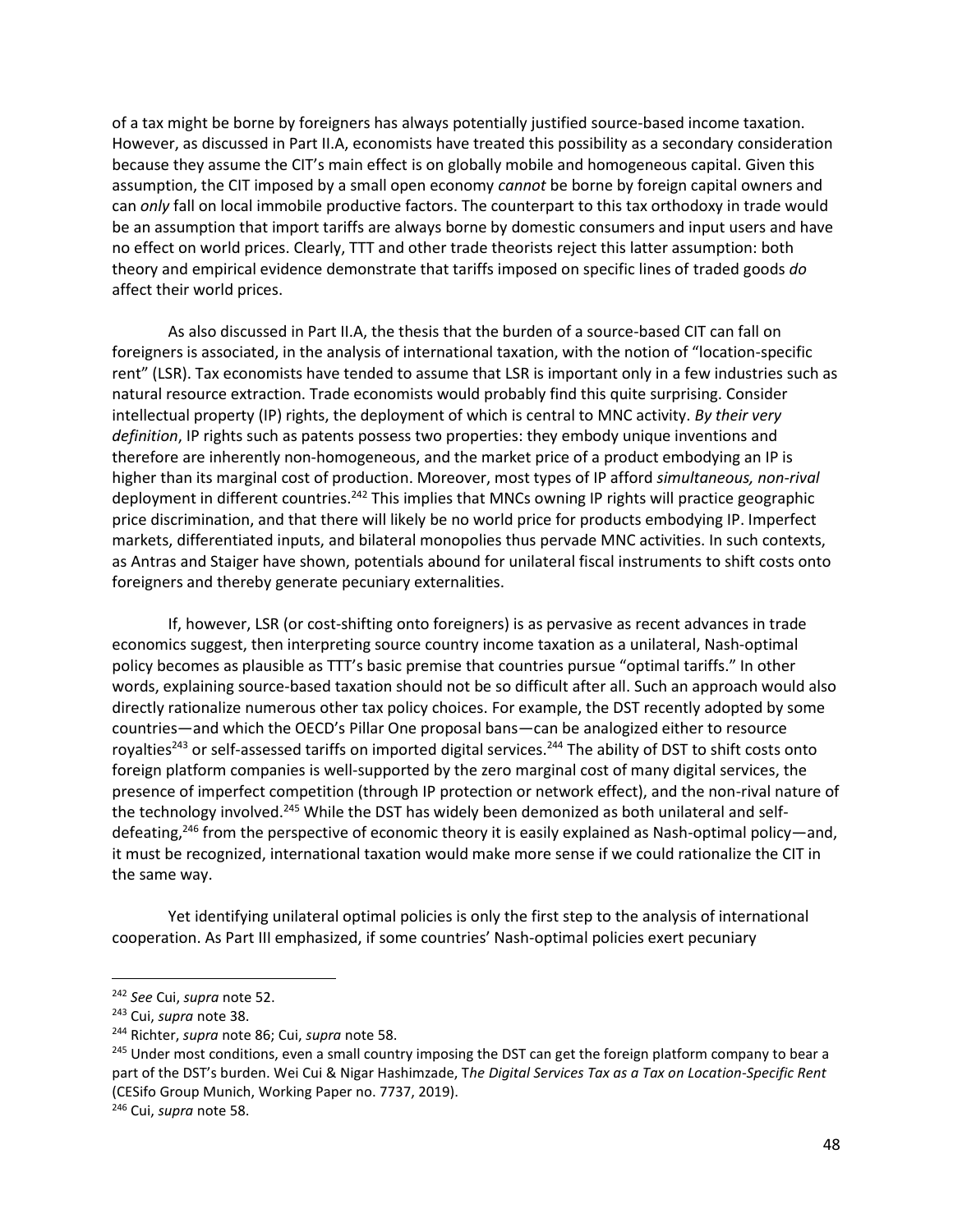externalities on other countries (and especially if the *purpose* of such policies is to profit from such externalities), their removal through cooperation would make sense only if countries can derive mutual gains.<sup>247</sup> According to TTT, countries engaged in reciprocal reductions of import tariffs through the GATT can gain from the more efficient (i.e. increased) volume of resulting trade; the loss of tax revenue that would have been collected at the expense of foreigners is compensated by recouping the loss to one's own exporters created by the other country's optimal import tariffs. Along the same lines, one can imagine that reciprocal reductions of source country CITs may allow countries that are roughly symmetrical with each other to increase trade and investment flows among them, without either losing net tax revenue. This possibility may explain the early bilateral tax treaties between pairs of advanced countries. At the same time, it would support criticisms that many legal scholars have levied against the proliferation of bilateral tax treaties, based on the OECD model tax convention between pairs of developed and developing countries, since trade and investment flows between them tend to be far from symmetrical.<sup>248</sup>

Nonetheless, there is a basic difficulty in transposing TTT directly into the analysis of international tax cooperation. A key assumption of TTT is that important tariffs are the "first-best" instruments for countries intent on pursuing terms-of-trade manipulations. It is because of this that countries can pursue cooperation through the GATT's and WTO's shallow integration approach (which in turn, according to TTT, explains the GATT's and WTO's successes.) By contrast, it is far from obvious—in fact it is quite unlikely—that the CIT is the first-best policy instrument for capturing LSR. This is first because the CIT applies across all corporations, as opposed to individual products and markets—LSR is much easier to isolate at these latter levels.<sup>249</sup> For capturing LSR, in other words, the CIT is a very blunt instrument. Secondly, the CIT also serves as a purely domestic policy instrument—as a substitute for or complement to taxing shareholders that are resident individuals—and must therefore be coordinated with the personal income tax. Thus, even if the source-based CIT has optimal-tariff-like effects, its dissimilarities from tariffs in these two respects render it more like non-tariff methods for manipulating terms of trade—what trade specialists call non-tariff barriers (NTBs) to trade.

Analyses from trade economics would thus predict that CIT—if it is used as a tariff-like instrument—is very difficult for countries to cooperate on. This is for at least two reasons. First, since the CIT serves both purely domestic policy purposes and as a way of extracting surplus from foreigners, it will be difficult to distinguish between a policy change that accomplishes legitimate domestic policy purposes and one that has a beggar-thy-neighbor intent. In this and other ways, the CIT is far less

<sup>&</sup>lt;sup>247</sup> There may be additional sources of cooperative gain. For example, Richter supra note [86](#page-17-2) argues that the wide adoption of DSTs may hamper technology progress that improves the quality of digital services.

<sup>248</sup> For a recent review and development of this critique, see Eric Zolt, *Tax Treaties and Developing Countries*, 72 TAX L. REV. 111 (2018-2019). While tax scholars have long been interested in the asymmetries between developed and developing countries as undermining the bilateral tax treaty as a mode of mutually beneficial cooperation, such asymmetries are not unique to tax treaties; they also characterize international trade agreements. There are other general challenges to international cooperation that apply to both tax and trade. For example, whereas TTT suggests that terms-of-trade manipulations are the same regardless of whether a government pursues protectionist policies because of distributional considerations, Antras and Staiger argue that when pecuniary externalities arise from incomplete markets in the absence of world prices, the Nash-optimal trade policies adopted will depend on the government's specific policy objectives. That is, countries will be motivated to adopt different strategies for extracting rent from foreigners when domestic political considerations change. This would require countries to renegotiate their agreements over time as these changes occur.

<sup>&</sup>lt;sup>249</sup> Economists' tendency to attribute LSR only to a few industries may reflect the practice that variations of CIT treatment tend to apply on an industry, rather than product, basis.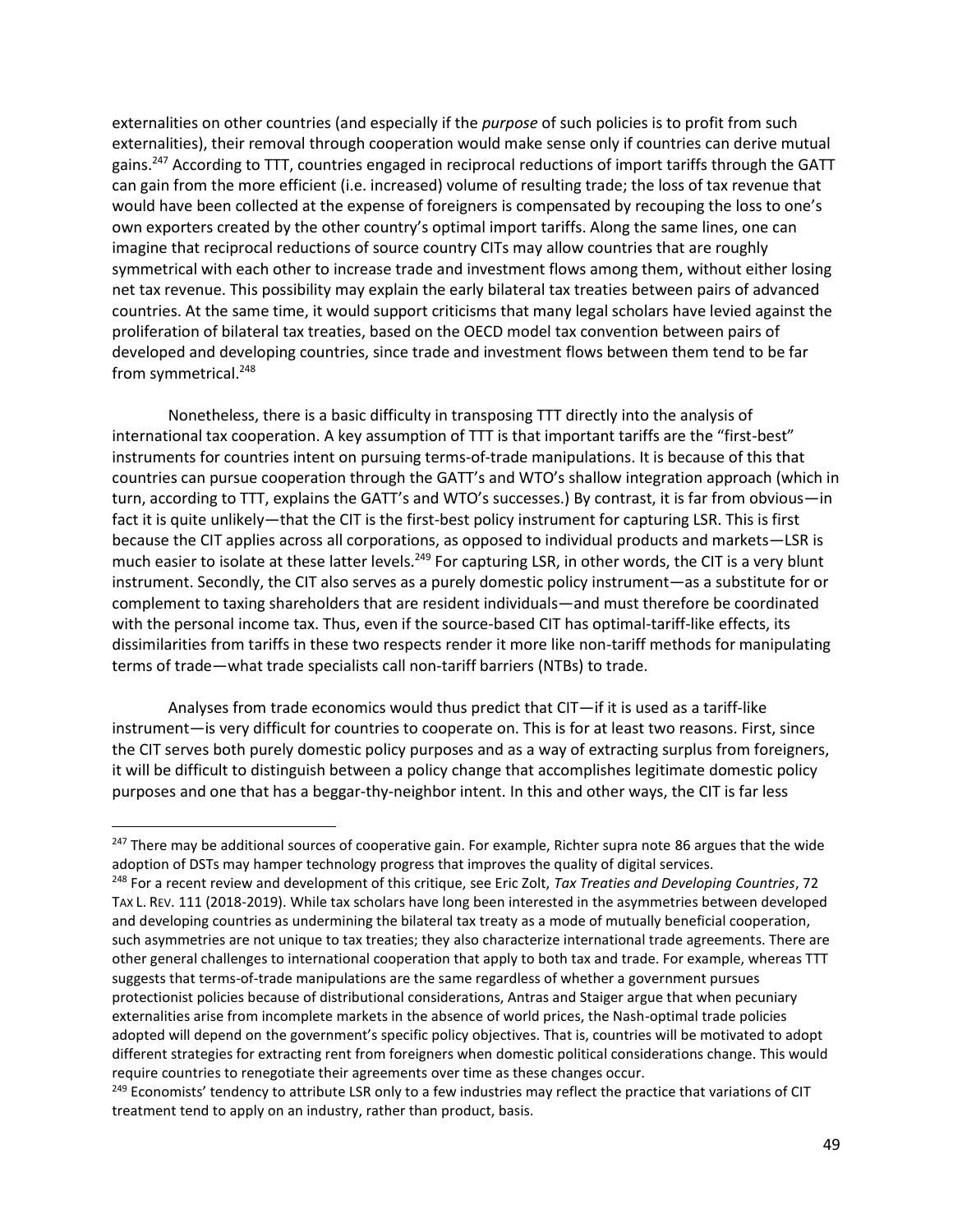transparent than tariffs, making monitoring compliance (with any agreement that constrains the CIT's pecuniary externalities on foreigners) more difficult. Second, the CIT is not a stable policy instrument. Even for purely domestic policy purposes, and even if domestic political configurations do not change, there are plenty of substitutes for the CIT (such as shareholder-level taxation), as well as more and less efficient forms of the CIT (such as those that tax only corporate rent and those that tax the normal return to capital). And for the purpose of extracting rent from foreigners, there are eminently superior (e.g. more targeted) policy choices, such as sector-specific rent taxes and product-/service-specific excise taxes such as the DST.

To summarize, one can point to two fundamental intellectual obstacles to understanding the scope of potential international cooperation that are unique to policy and scholarly discourses about the CIT. The first is an unwarranted assumption that the international economic impact of the CIT is primarily on mobile, homogeneous capital. The second is the assumption that the CIT's importance as a tax instrument is immutable and must be taken as a given. The former assumption poses insuperable challenges in the characterization of Nash-optimal behavior. The latter assumption dramatically limits the type of international cooperation studied and that can be feasibly envisioned. There is no counterpart to either of these two peculiar assumptions in the theory of trade agreements.

It is thus deeply ironic that the new international tax agreements promoted by the G7 and OECD in 2021, which purport to usher in the most important changes to international taxation in 100 years essentially the CIT's entire history—are justified precisely on these two outdated assumptions. As discussed in Part I, the G7 and OECD falsely portray tax competition over globally mobile capital as a *global* first-order problem, one that all countries can gain from solving. At the same time, they promote the idea that countries are morally deficient if they adopt CIT rates that are too low. The United States, in particular, which came close to abolishing the CIT in 2017 when considering the adoption of the destination-based cash-flow tax,<sup>250</sup> did a 180-degree turn and now calls for an international alliance to punish all countries that rely on the CIT less than it does.<sup>251</sup> And while it is far from clear that world will succeed in propping up the CIT this way—Part I.C argued that the OECD's Two Pillars do not even really try—the OECD agreement will ensure that countries surrender a unilaterally efficient tax instrument, targeted at highly location-specific rent, that incurs the displeasure of a few powerful countries.

## <span id="page-50-0"></span>Conclusion

 $\overline{\phantom{a}}$ 

In proposing new international tax agreements in 2021, the governments of the G7 countries and the OECD have presented the rationales for international tax cooperation as self-evident. A broad population of journalists and non-specialist commentators also assume that the new agreements aim at ending tax competition and MNC tax avoidance, and strongly support these objectives. This Article has argued that, in fact, the rationales for international cooperation on the CIT are anything but self-evident. Not only has there been no single answer to the question, "Why should countries cooperate in international tax?", there has also been *not one* persuasive answer.

Ending most forms of MNC tax avoidance does not require global cooperation. Nor is requiring all countries to impose CITs with a minimum rate a worthy objective for the global community. Consistent with these assessments, the OECD's Two Pillar proposal is designed neither to significantly

<sup>250</sup> *See* Cui, *supra* note [127,](#page-24-0) Becker & Englisch, *supra* note [128.](#page-25-0)

<sup>251</sup> *See supra* note[s 110-](#page-22-0)[112](#page-22-1) and accompanying text.